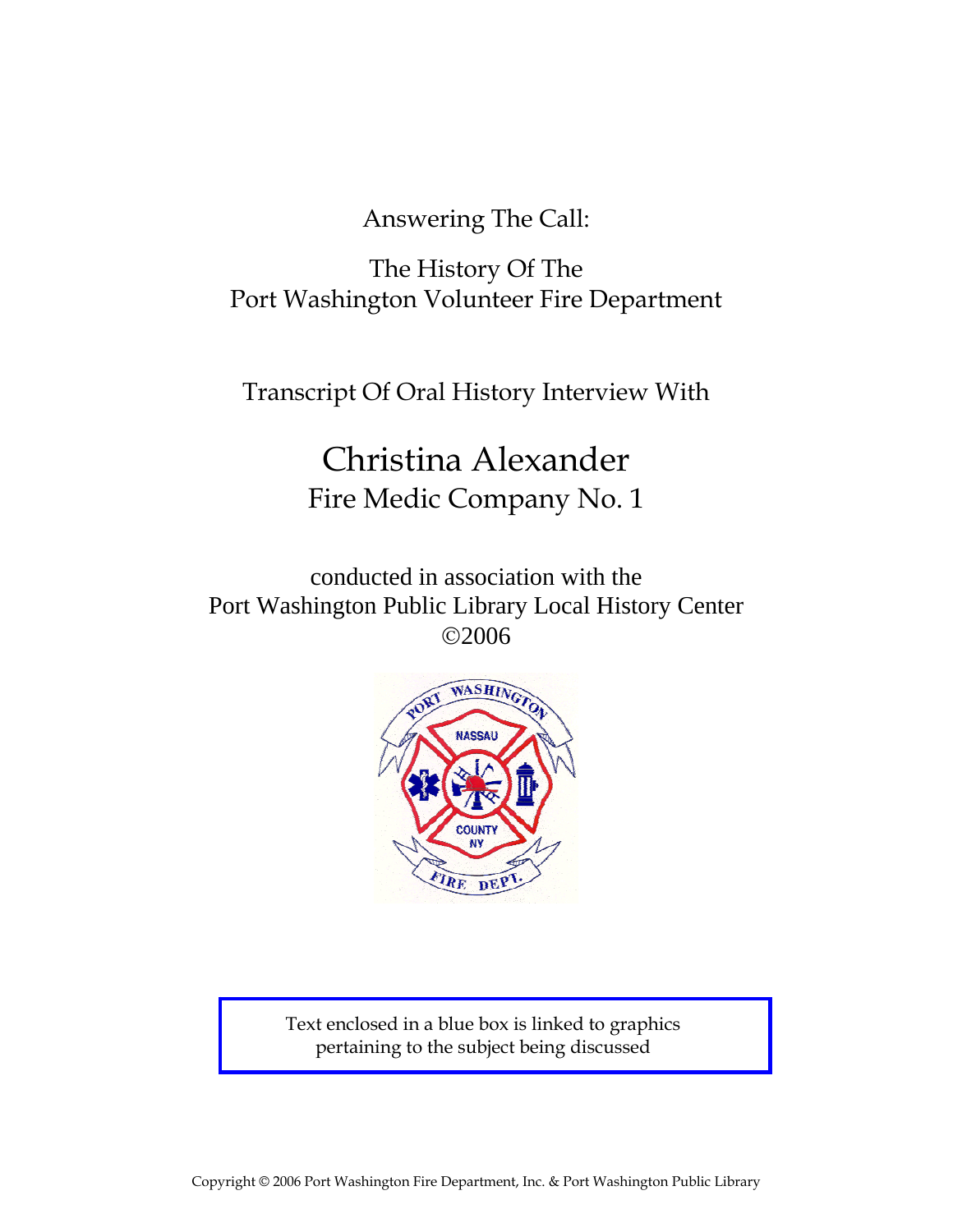Q: ... 2004. This is an interview with Christina Alexander. My name is Sally Olds. The interview is taking place at the Port Washington Public Library. Today is September 20th, 2004. Can you please say your name?

Christina Alexander: Christina Alexander.

- Q: And which fire company are you a member of?
- CA: Fire Medics.
- Q: How old were you when you joined the fire company?
- CA: It was in 1994, which meant I was nineteen years old.
- Q: And did anything happen in your childhood that made you want to join the fire company?
- CA: Nobody in my family my immediate family was a member of the Fire Department. But in high school, they ran a program for the community service part of the high school program, wanting to know if any individuals were interested in taking an EMT course, which is an emergency medical technician course, New York State certification. And me and two other high school classmates took the class, and then we joined Glenwood Fire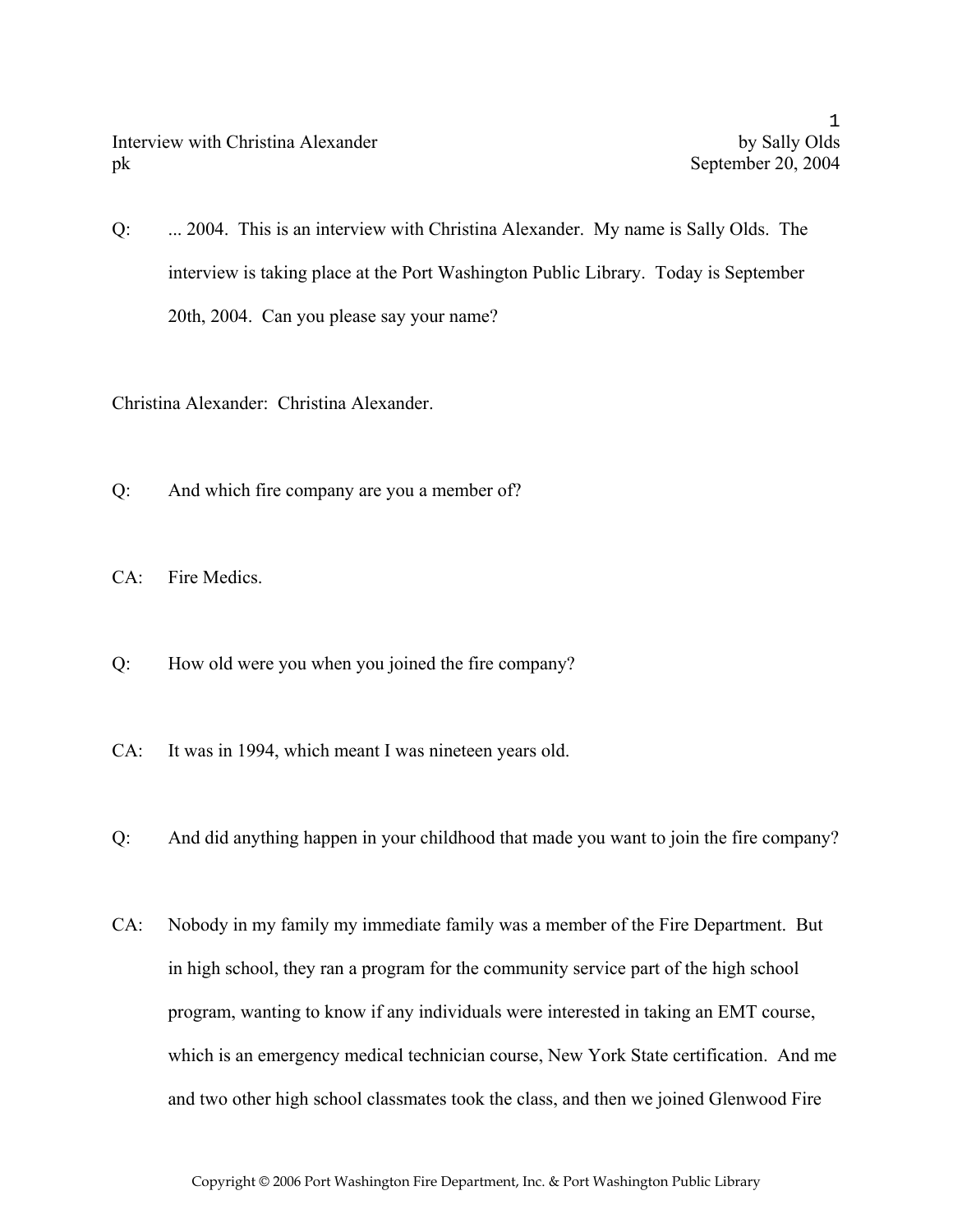Department, which was the fire department where I lived, where I became did training as an EMT, and also as a firefighter. And then decided I really wanted to concentrate on being an EMT, and I came over to Port Washington where I could just be doing EMT work.

- Q: Were you still living in Glenwood?
- CA: I lived in Glenwood. Yes, I was still living in Glenwood when I joined. There was a certain percentage of out of town members that the company accepts. And until I got married in 2000, when I moved here to Port Washington.
- Q: What made you decide to come to join the Port Washington ...
- CA: Port Washington Fire Department was very well known through the County as being a very well established, well organized EMS [emergency medical services] program, and they had a lot of a lot of they were spoke very highly of. And I wanted to get a lot of experience, and so I came here.
- Q: What do you remember about the training that you received? The initial training in high school, what kinds of things did you learn?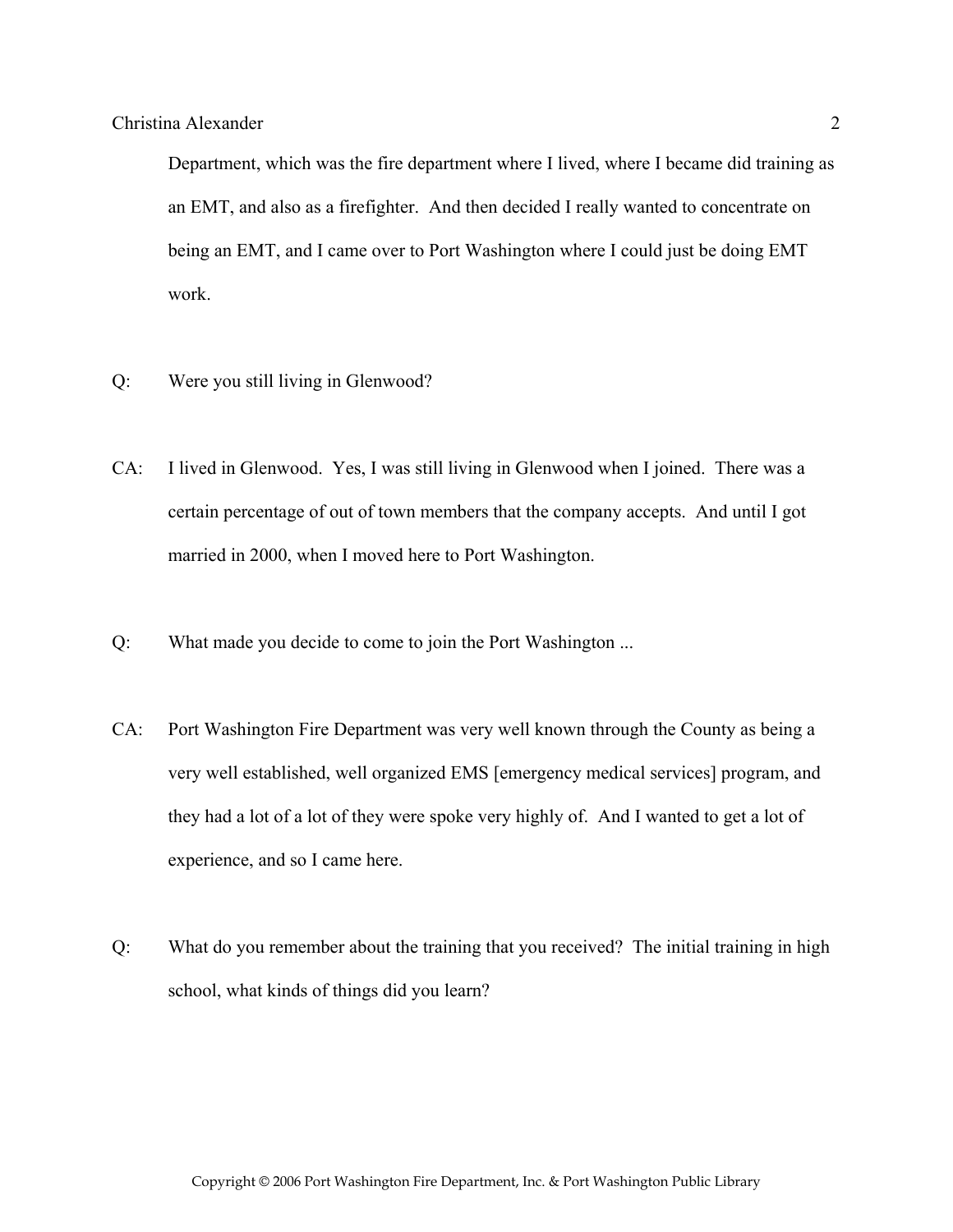- CA: Well, what I would do is I would attend my EMT class, which was two or three nights a week, several a couple hours a night. And then I had to do rotations in the hospital several hours of hands-on in the hospital, hours of ambulance time. And then, the program that the high school ran was run on another night of the week. We would go observe the volunteers in the Glenwood Fire Department and see, go through different kinds of drills and training. Whether it be fire or EMS, we would do it over there.
- Q: And what emergencies do you remember from those days?
- CA: From those days? From those days, it was difficult, because I you know, when you're young, and I I am a part of the membership committee now in the Fire Department. So when I see these young people join, I tell them about my experiences when I was young, because they're young and they see a lot of things out there that, you know, that are rough to see. You see some wonderful things, too. But back then, because it was my very beginnings and I was only in that company for about a year, there was just so much training, I didn't get that much time on the ambulance. Once I joined Port Washington was when I really started to see a lot more. Port Washington is a much larger area, so that the call volume is much higher. So, for there, I don't have many many memorable things, because I was training through my whole first year, really. I really didn't get much out there.
- Q: Was the training hard?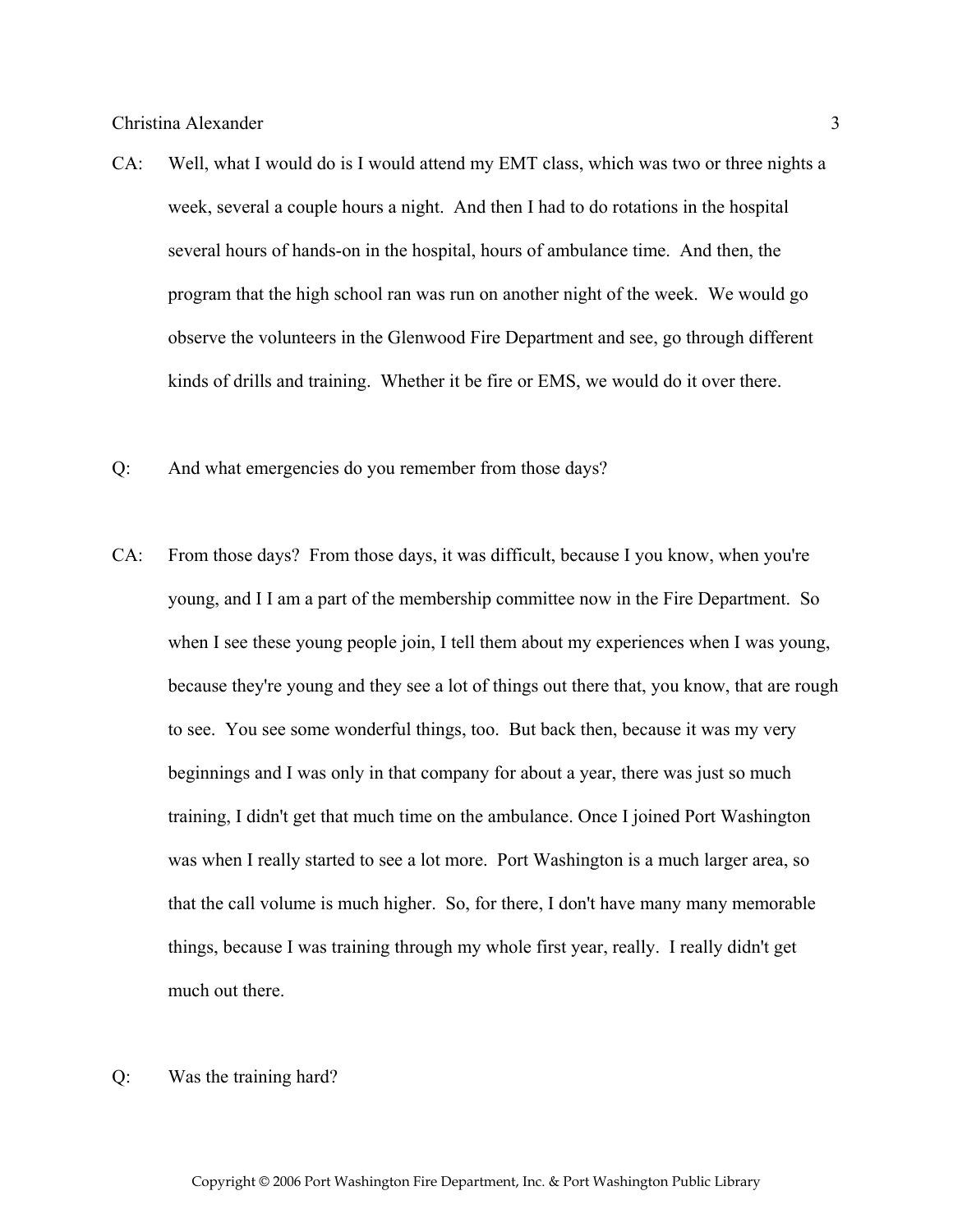- CA: The training for becoming a new member and learning to be an EMT and a firefighter is quite extensive. A lot of primary classes on just simply learning, you know, what all the equipment is and the tools are and how they work and what they're used for. And then, the further on you go in learning about I did become an AEMT later on, which is an Advanced Emergency Medical Technician, and or otherwise known as an EMT CC, which is an Emergency Medical Technician, Critical Care. And later on, once you go to that point, you start to learn about drugs and IVs [intravenous feeds] and much, much more in depth, and that training was very extensive. Very extensive. A lot of time in school a year in school, as opposed to the three or four months in the EMT school. So ...
- Q: So, can you administer medications?
- CA: Right now unfortunately, I've let that expire. So, but I was able to administer medications. Things like Narcan for somebody who has a drug overdose. Or, we were able to intubate. Intubation is when you are directly going to breathe for somebody, going to put a tube directly into their lungs. We've done that several times. We're able to use a defibrillator. We're, as an EMT can only use an automatic defibrillator, we use a regular defibrillator. And all this training is several hours in the hospital, several hours in the maternity ward, in the emergency room, in the OR and the that was about a year and a half's worth of schooling and training for that.
- Q: And what else were you doing during that time?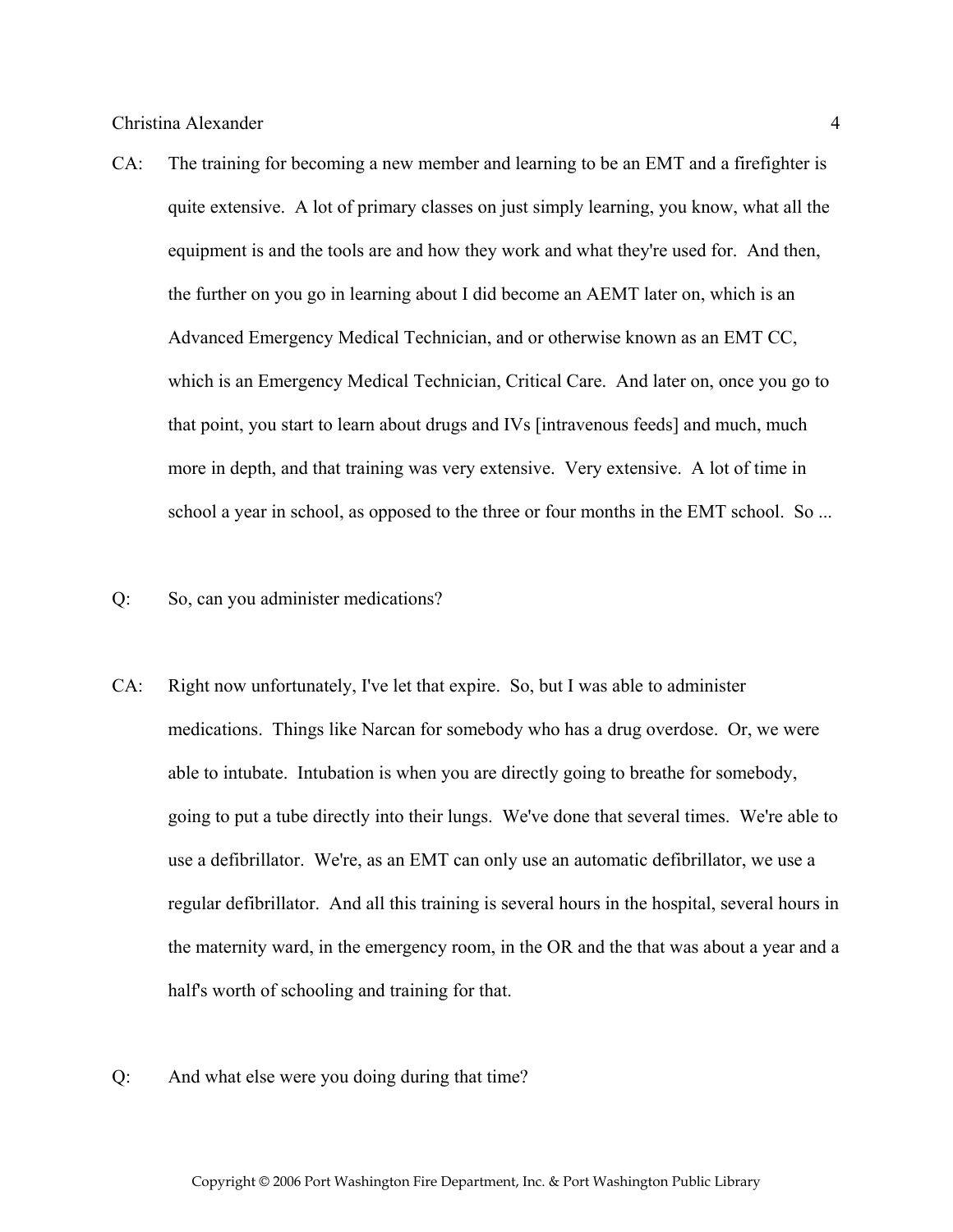- CA: Well, I was going to college. I went to Nassau Community College for my Associate's degree in Liberal Arts, because I still wasn't sure what I wanted to do, and also working. I worked for the First National Bank of Long Island in Glen Head, where I've been since 1996, full-time. And planning a wedding! (laughs). So I was busy. I was busy those years.
- Q: Yes. And you're still busy with two children.
- CA: Two babies.
- Q: How old are your children?
- CA: I have a four-month-old, Daniel, and a two-and-a-half-year-old, John. So, keeping busy (laughs).
- Q: I don't know how you do it. What kind of child care do you have?
- CA: I work three days a week. I work part-time now. And I have a friend who's in the Fire Department, who has a grown son, who helps me take care of my son, so it's good. It's good. Very busy (laughs). But I am no longer the EMT CC. I let that expire. When I got pregnant with my son, I to even recertify that was so much work, and with the baby,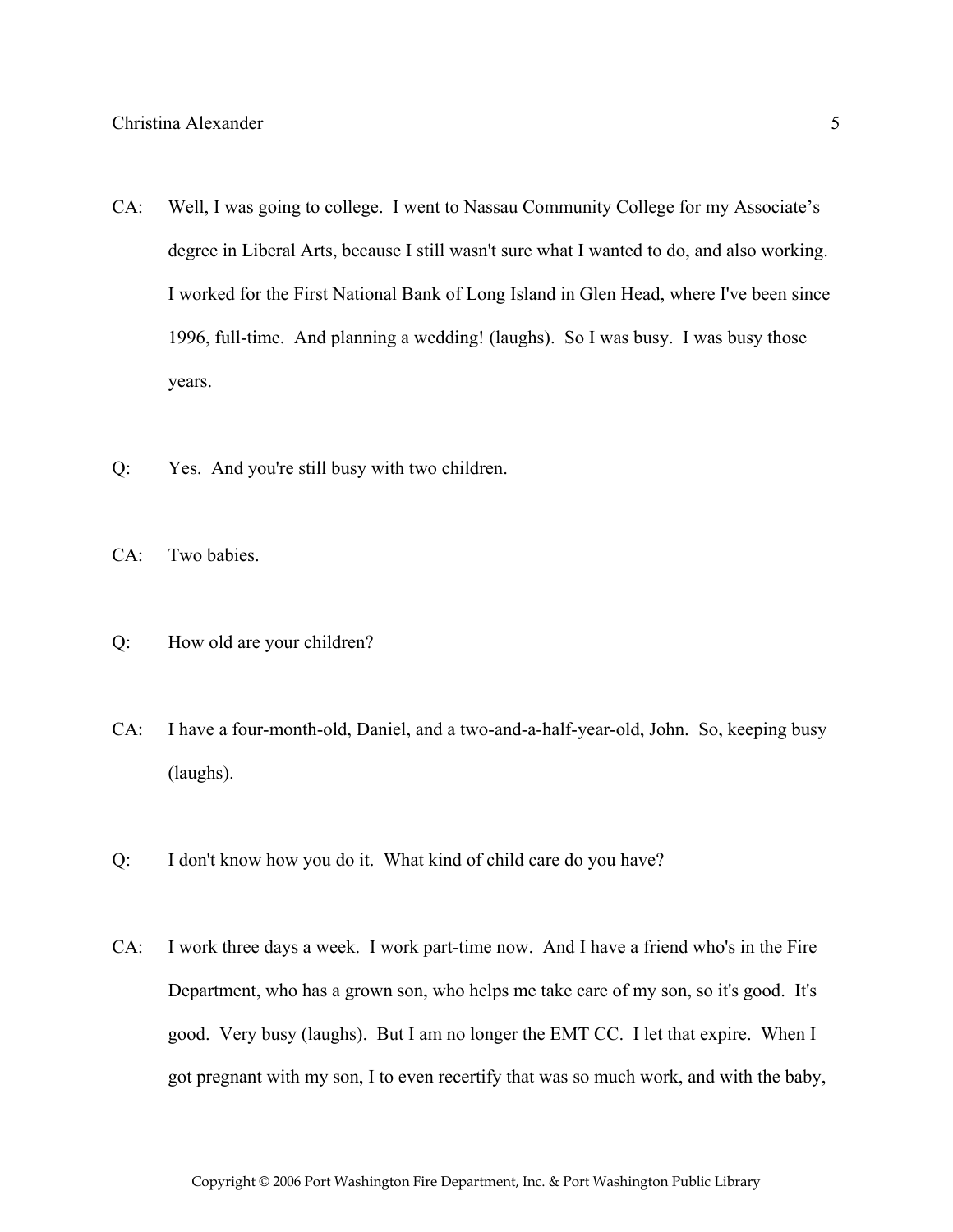and I was also trying to go back to college, and I just couldn't do it. So I continued on with my EMT certification. So ...

- Q: So, what well, going back to the early days, you said that you prepare young people for some of the rough things. What were some of the rough things that you yourself encountered in the beginning?
- CA: Well, in the very beginning, a couple of years into being in the membership of the Port [Washington Fire Department I don't remember exactly when; I want to say it's '97 or '98](http://www.pwfdhistory.com/trans/alexanderc_trans/news_bernardst01_960203.pdf)  it was a very, very cold winter night, and a call came over for a house fire on Bernard Street in Port Washington. And I will never forget that night. That was one of my that was one of the first nights I really, you know, saw what this was all about. And basically, there was a home where multiple families were living in different rooms. You know, they were we assumed, renting rooms from one person. And part of those rooms included the attic. And I'll never forget her name. Her name was Melissa Castillo, and she and her grandmother passed away that night in a fire that some some I'm still not sure how it started. And just seeing that baby lifeless young child she wasn't a baby; she was maybe four or five years old that's a baby, but she wasn't an infant, should I say young girl. And come out of that house, doing CPR on her and watching the men taking out her grandmother and doing CPR on her, and, you know, you're young.

 You're twenty, you're twenty-one years old, and, you know, we come from a world where we don't see that. We have members in the Fire Department now that I've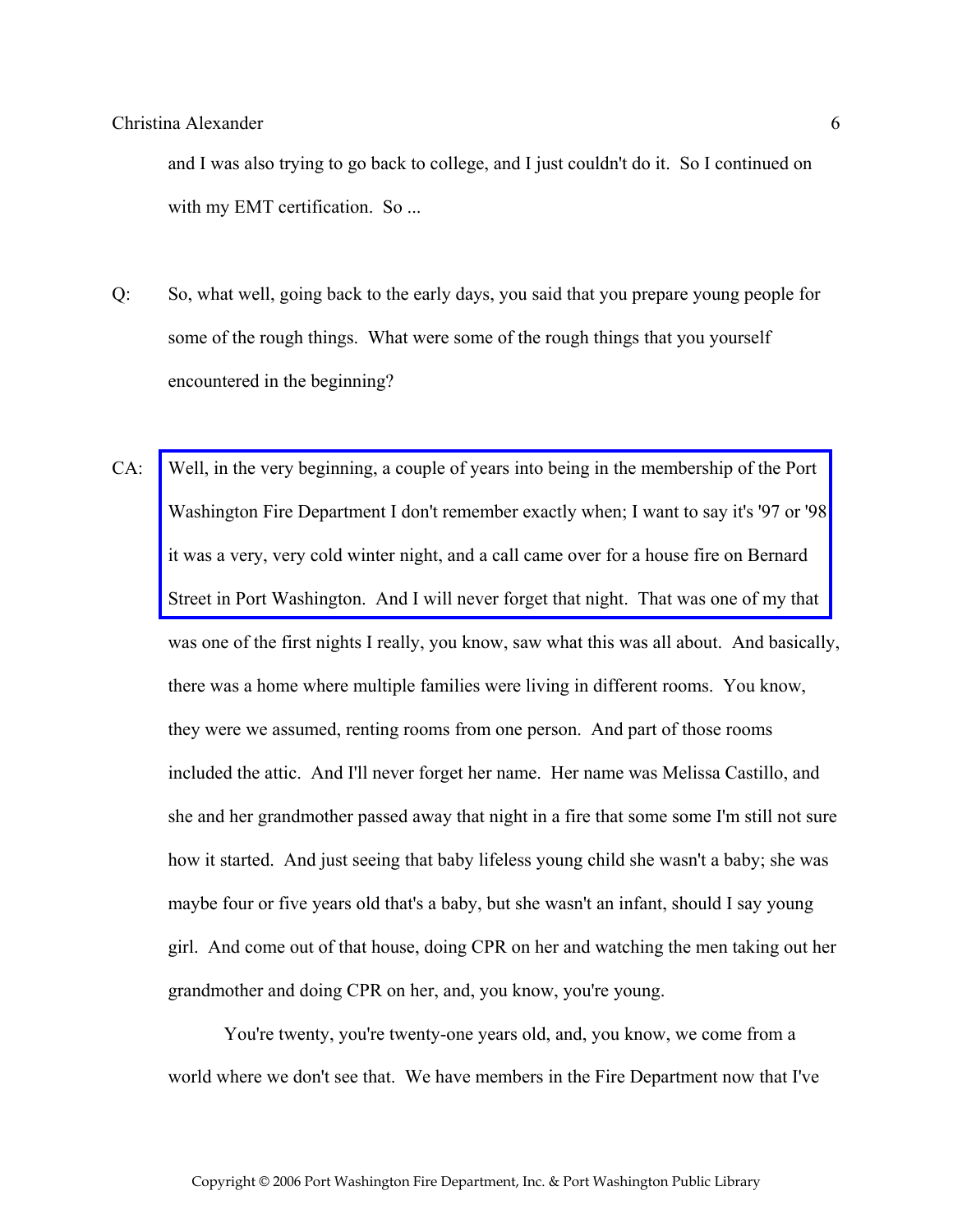met that have come from countries like El Salvador and Guatemala and all these other countries, and these war-torn countries that young children see war all the time. We don't see that. And we don't see, you know, this we have sophisticated fire alarm systems and building construction we don't see that like they saw in their countries. And to see this just burning building, and then all of a sudden, all the fire trucks started sounding their alarms, which basically, in our department, that means "get out." It's unsafe; just everybody get out of the building and it's going to have to burn. We're going to have to they call it "surround-and-drowned." Which basically means the trucks from the outside will just try to fight the fire. Nobody in the building. I get chills just thinking about it. Nobody in the building is safe; get out. And those horns started blowing and the snow was coming down, and it was cold, and those lifeless bodies went by, and that's not easy for young people to see.

 It wasn't easy for me. It's not easy for an old person to see. But when you're just out of school, and you're you're, you know, you've learned what you're supposed to do, and then you come upon that, it's scary. It's very scary. And, just to elaborate, a couple of years later, in well, there's multiple fires. There's three major ones, if I may, I can discuss it.

 [After that fire was the second worst fire I had ever seen was Kirkwood Road,](http://www.pwfdhistory.com/trans/alexanderc_trans/cole_fire006.jpg) and the gentleman's last name was Aiello. I remember because there's an actor out there Danny Aiello. And Mr. Aiello was in his basement on Kirkwood Road, and I don't know if he was cleaning a stove or repairing a stove or something. But propane had leaked, and the basement just went on fire. And I was a Lieutenant at the time, in a class. I was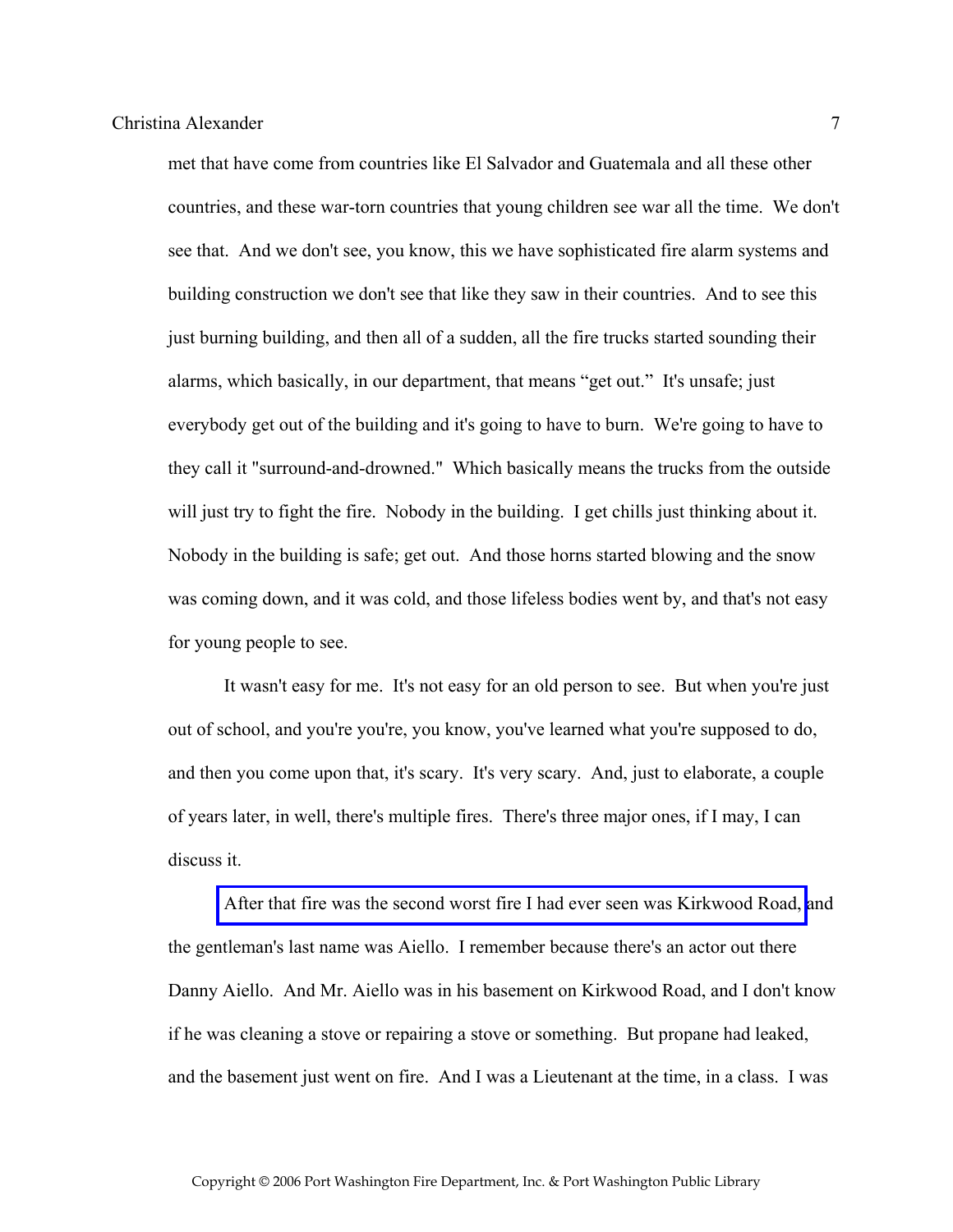taking a leadership class on how to be a better, you know, leadership, you know, to lead your company. I was a Lieutenant at the time, on how to be a better officer. And at Fire Medics, we were taking the class, and the call came over for the fire at Kirkwood. And we got there, and I'm firefighter trained also, so my friend Philip and I got in the ambulance Philip Poullada.

 And we got to the fire, and the flames were coming out of the basement, and the firemen were trying to get him out. And he was a big man, and we were trying to get him out of the basement window. And I remember Philip and I had our Scott Packs on our air packs to breathe. And we had our Latex gloves on. And we were trying to grab this man's hand, and as we did, the Latex was just melting off our hands, because he was so hot from the fire. And we just couldn't get him out through the window, no matter how hard we pulled that man out. And, as terrible as it sounds, the skin was just coming off. We couldn't get him out. We finally we finally got him out, and the first ambulance took him to the hospital. He lived for a couple of days, but he ended up passing away. Philip took him to the hospital. I stayed back, since I was an officer at that time, to lay out, you know, fire ground procedures for everybody else.

 I was engaged to my husband at the time, and he was in the fire. And not only was this fire terrible because the man was so badly burnt internally, and he died, the house was totally engulfed in flames. My husband was caught inside. A flashover had happened, and the fire came over his head, and the Chief ex-Chief [Geoffrey] Cole was there you know, trying to get all the men out. And all I remember was standing outside and seeing my husband run out the front door, and the siding from the house had melted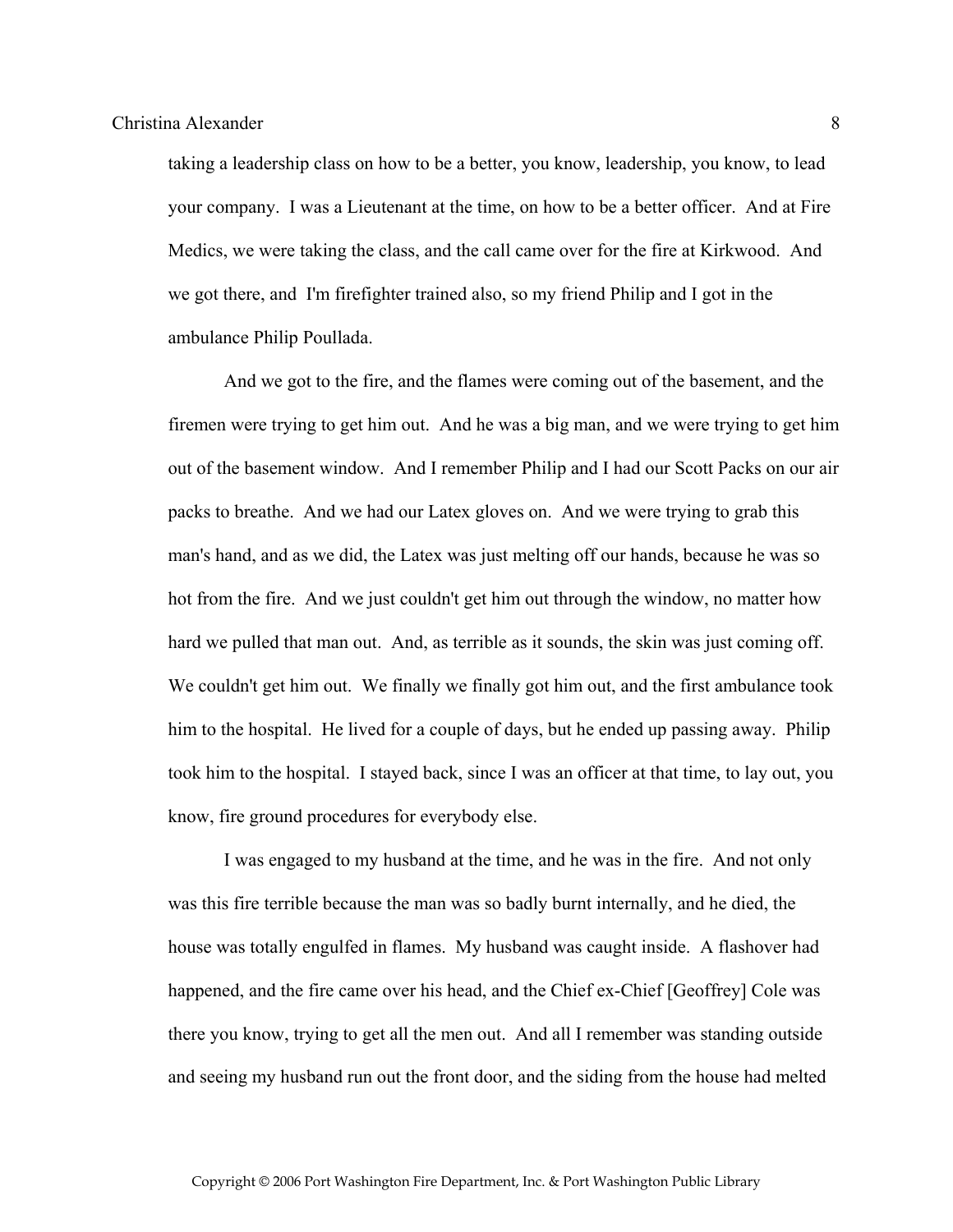onto my husband's head. And my husband's whole helmet was just covered in melted house siding. And he just dove to the ground, because he couldn't breathe anymore. And they brought him to the hospital. And they brought, you know, all these other people to the hospital. Now here I am running this fire scene, as a Lieutenant for only like two weeks, and the neighbors screaming and crying in the houses next door, with possible smoke damage to them, and all of this. Finally, I said to the Chief, "I've got to go. My fiancé's in the hospital" (laughs). Someone else took over for me. I ended up going to the hospital to my husband. But again, you know, some of these new, young members seeing that horror and terror of what fire can do was, you know, was really hard to see.

 And the last one that I can say was probably, again, one of the worst, was then again in 2000 Thanksgiving night of 2000 where a young bunch of boys decided to like, I don't know what, you know. You can't say what happened. But drive too fast down Roslyn West Shore Road. A bunch of boys in the car. I don't really remember how many I think maybe five. And the young boy his name was, I believe, Justin he died. I was driving home from my father-in-law's house from Thanksgiving. It was me, my husband, and my dog Bella. And I was Captain at the time. And we just drove down Roslyn West Shore Road, and all of a sudden we saw this car hit a pole, a tree. I said to my husband, "Get out," you know, "pull onto the median on the grass." And he pulled on the grass. And I got my turn-out gear on, and I went running.

 And there, over here, was a boy lying with his legs bleeding. He couldn't walk. And over there in the bushes was another boy screaming. And over there was another boy running. The driver was pinned into the car; he couldn't get out. And we started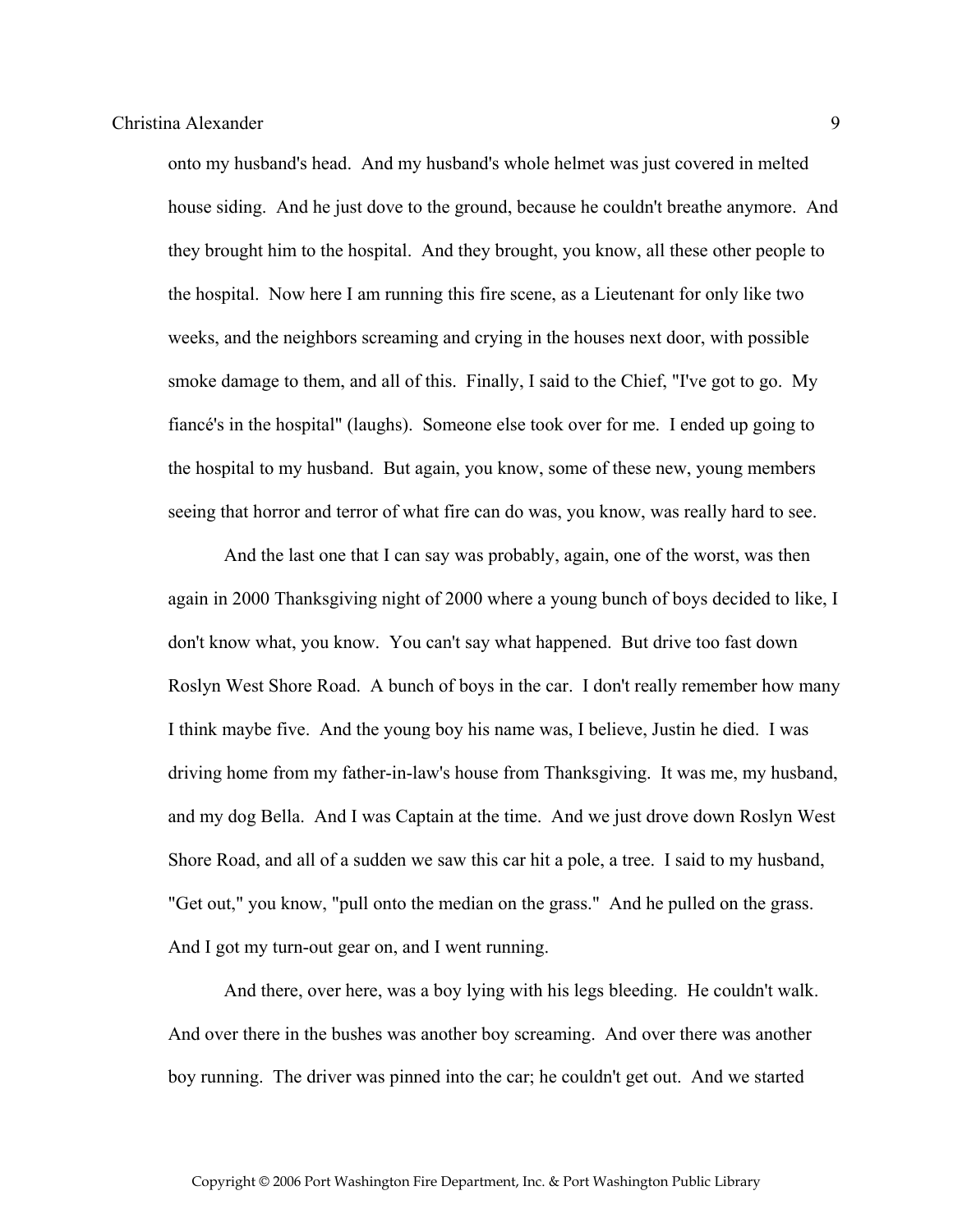releasing these kids one ambulance took this one to the hospital; the next one took this one to the hospital. The first one, Justin, who died, he was in cardiac arrest; we took him first. The second boy gee, I don't even know; I think they did amputate, ended up amputating part of his leg. He was it was crushed. We took him. Luckily, two of the other boys, they had, you know, minor cuts and bumps and bruises. The driver of the car I don't remember his name we couldn't get him out. We couldn't get him out. We tried every tool there was. We just we couldn't get him out. And we called in Roslyn Rescue Fire Department to come in. I'll never forget this. And the boy forgive me, I'm not sure if he was the driver. He was a front-seat passenger. I don't remember if he was the driver. He was conscious. And we called in Roslyn Rescue.

 And a gentleman named Tom Langone, who worked in New York City in the ESU, which is Emergency Services Unit in New York City Fire Department, was an ace on what we call the "Jaws of Life," to get him and so we said if anybody could get him out, Tom could get him out. Tom came. He got him out of the car, and the boy lived. And do you know, Tom died on September 11th in the Twin Towers. And I ran into that boy, and I don't remember his name but I remember his face. And I ran into him at a Chinese food restaurant one night. And I said to him, "I just want to let you know that I was there the night you were in that accident," and he said, "Oh, thank you." And his mother was there, and she thanked me. And I said to that boy, "Do you know the man who saved your life died in the Twin Towers? I just had to tell you that, because I want you to know that, you know, he had a purpose here, and he ..." you know. And him actually Tom Langone died in the Twin Towers and so did his brother. One was a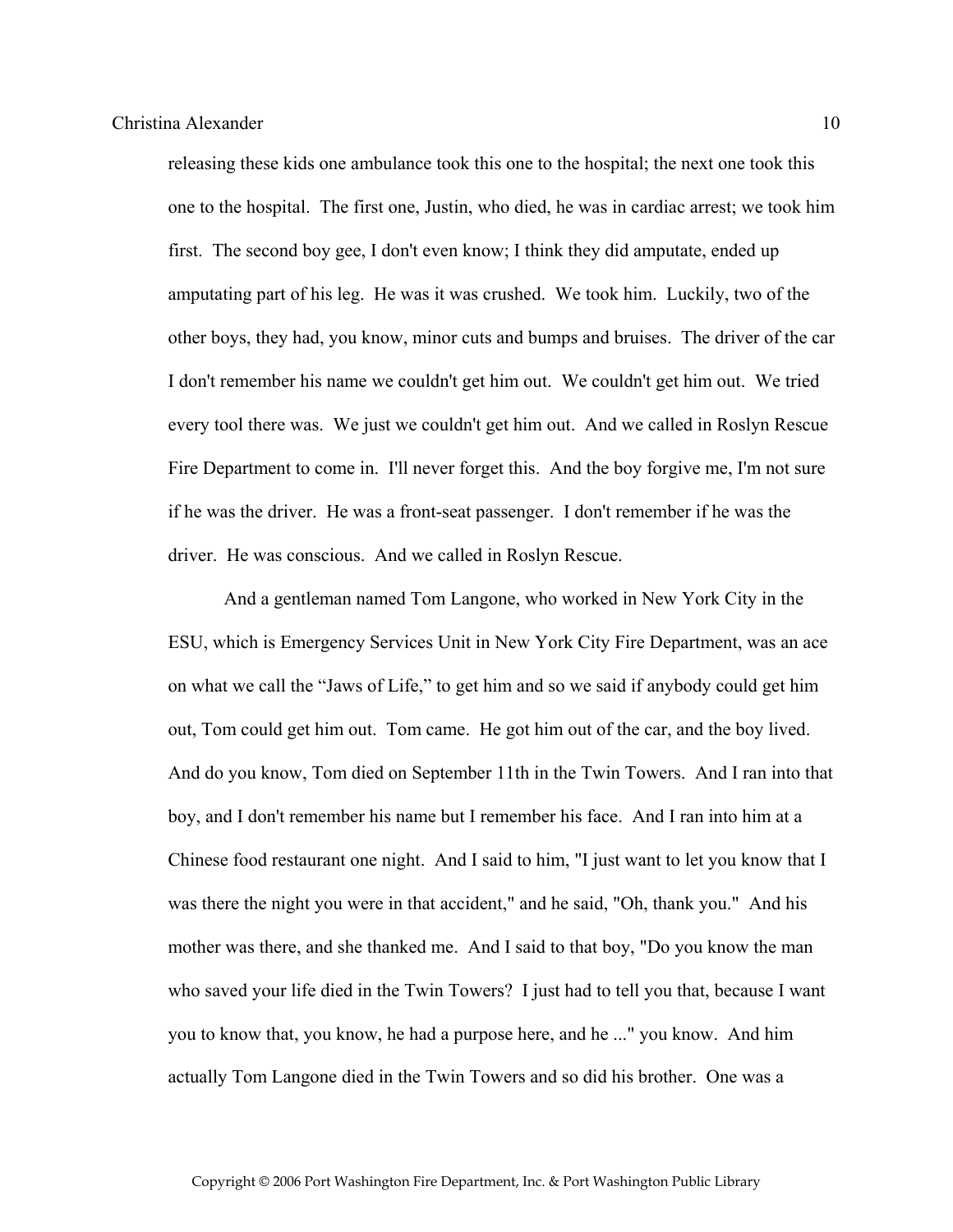fireman and one was a policeman; they both died. And I told him that. And I remember he had a he had a tear in his eye.

 And, but there again was this horrible accident, and then you come back to the firehouse, and you have young members of the Fire Department who went to school with these kids. Went to you know, knew these kids intimately and how horrible it is to see those things, but how wonderful it was to tell that boy in the restaurant, you know, the man who saved his life. So there are good and there are bad.

 My husband and I, together with two other people, delivered a baby on the same night that Flight 800 went down. And I'll never forget her name. Her name was Jasmine Rebecca. Because I called her mother in the hospital in the hospital the next day, and I said, "What was her name? I just wanted to tell you, you know, congratulations. I was with you that night." And her name was Jasmine Rebecca, and she was born the night Flight 800 went down. So there's good and there's bad. But as a young person, to see all that, it's a lot to handle. I talk a lot, I know (laughs). So ...

- Q: And you won an award for one of those times.
- CA: My unit. My unit won a unit citation at the Nassau County Awards Ceremony for the Kirkwood Road fire. Ex-Chief Cole put a letter into the County about my actions and the actions of my unit.As I ran the EMS during that fire, I was in charge of that. And I received it on behalf of my whole unit that was there for the attempted save of Mr.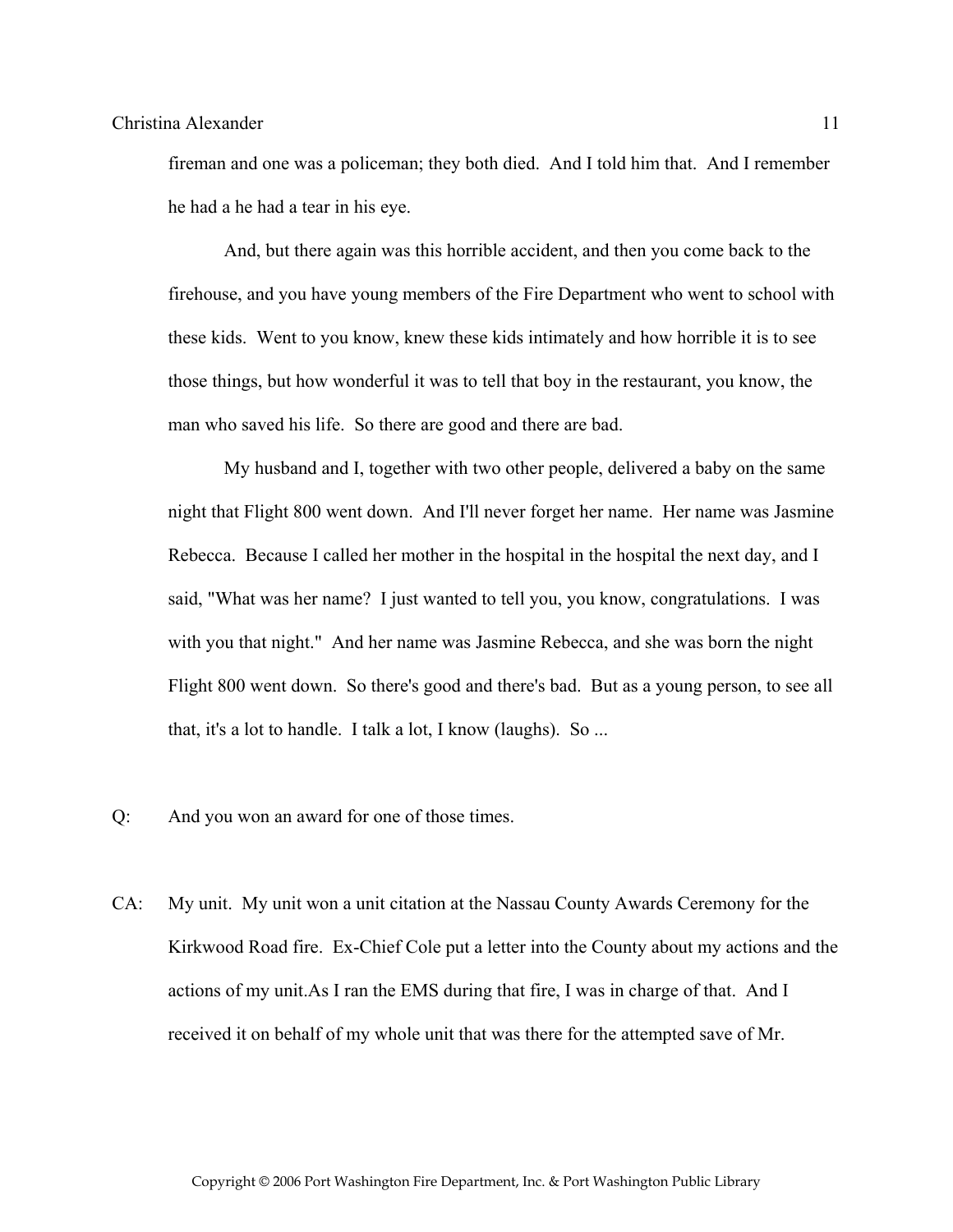Aiello's life. So it unfortunately, like I said, I don't even think he lived a week, but at least his family got to say goodbye. So ...

- Q: Back to the accident on Roslyn West Shore Road. There have been a number of singlecar accidents along there, haven't there? Has anybody been able to figure out why?
- CA: The light that was placed in front of the golf course has been a help. It has slowed things down. But at night, no one's using those side roads, so the light's always green. We just find that it's people, you know, pick that long stretch of road, and they're speeding, and [then that turn comes up at top, and then we had a member, Ingrid, who passed away on](http://www.pwfdhistory.com/trans/alexanderc_trans/nday900220a.jpg)  that road, responding to a call. And she died in the line of duty, responding to help somebody else. And ironically enough, the one, the accident that she was responding to, was an accident by a girl I work with, named Tina, and she always remembers that, "God, I got into that accident, and she came to help me and she didn't make it."

 It's a very dangerous stretch of road, and the Fire Department and the Police Department, I know, have been in talks with it for years on what to do. But I don't know if there's ever been an outcome. Many, many, many accidents there at night. It's so dangerous down there that the Fire Department has a rule that you cannot respond in your car to an accident down there. You have to respond in an emergency vehicle. Whereas, if you have an accident or an illness or something in your home, I as an EMT can come straight to your home to start first aid. If there is an accident on that road, you're not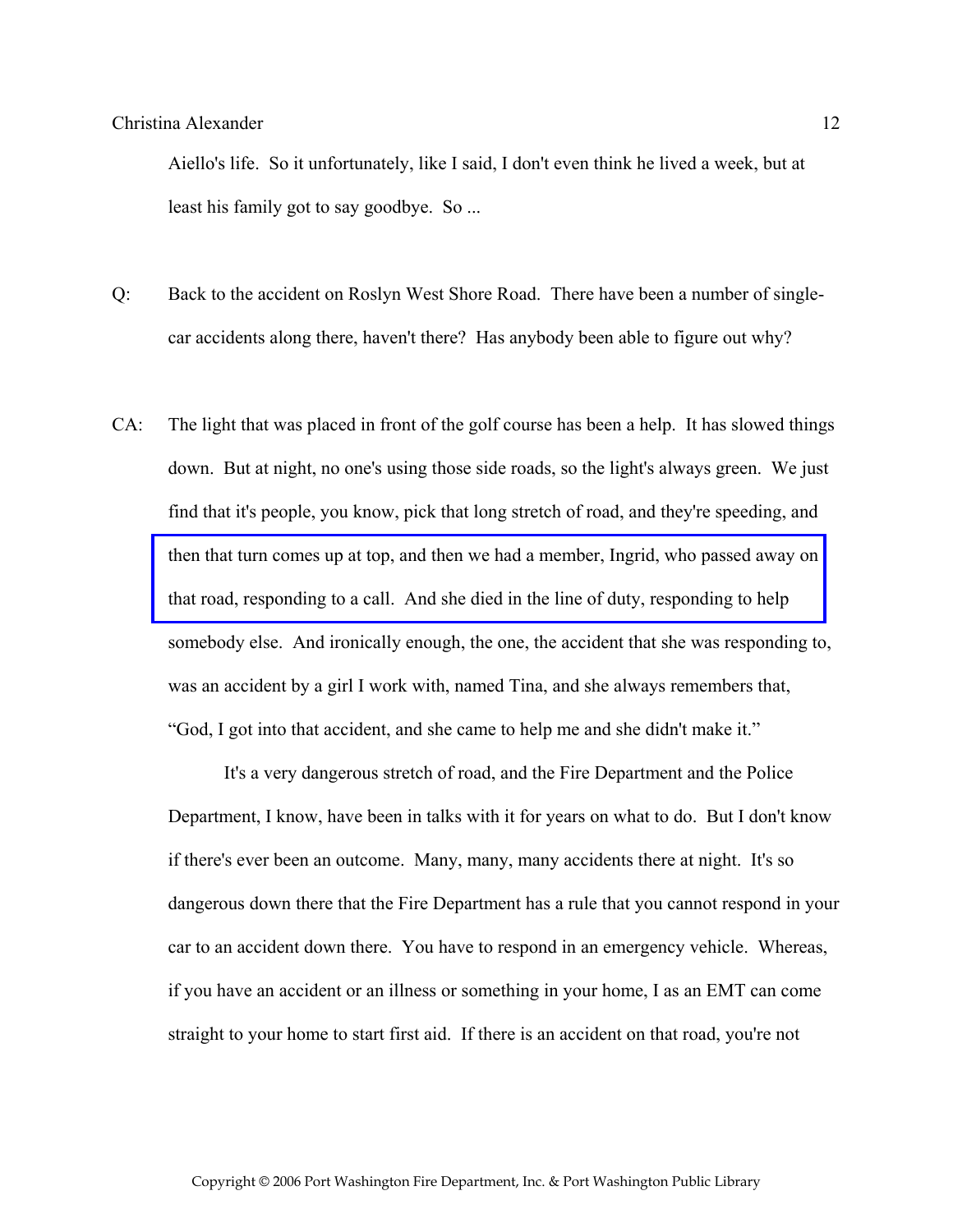allowed to respond in your car, after Ingrid's death. That's how dangerous it is. Especially at night. I don't know why. I don't know why.

- Q: You said you were a Lieutenant with the Fire Medics.
- $CA$ : Uh huh.
- Q: How did you come to be an officer? What was your background for that?
- CA: Well, I had been an administrative officer for some time. I had been a recording secretary and a board of director, and now that I had gotten my EMT CC, I wanted to use that to help the company, which I did in '99 get elected to Lieutenant and spent a year as a Lieutenant and then became Captain, which I do believe I was the second female Captain in the Port Washington Fire Department, Lori Borelli being the first and me being the second. There is a need for officers in the Fire Department. There's many people that just don't have the time. And so, I felt that my administrative duties I could always go back to that later on. Right now was the time I was either just married or single and I didn't have children, and I had the time for it. I could always do the administrative later. So I went back to now I'm back to administrative. But I took those couple of years to give that, you know, that time to the company.

#### Q: So what were your responsibilities as Lieutenant?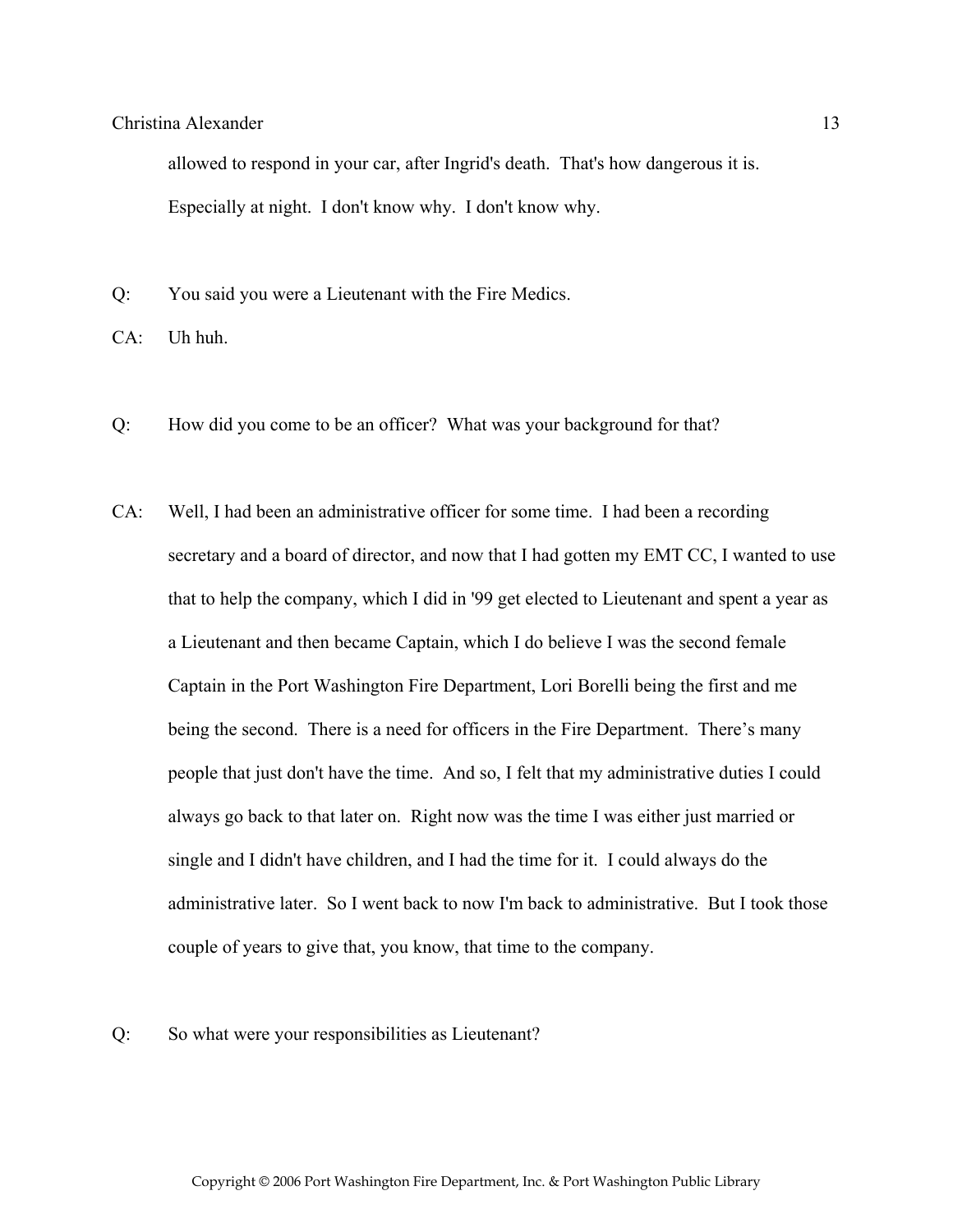CA: As a Lieutenant, I was in charge of basically, we did a lot of training for the company. I was in charge of EMS operations, fire ground operations anything that should happen on a fire call, any kind of mass casualty incident, or any kind of, you know, I would be in charge of incident command, which would be notifying other fire departments if we needed assistance for any reason. If we had a multiple car accident, we needed more ambulances. There were administrative duties also, as far as, you know, dealing with the Department of Health. And we are a New York State certified ambulance company, so, as a Lieutenant, part of the things were to make sure our ambulances were up to New York State standards. All the drugs, everything on there, was locked and that everything was done correctly in order to keep our certification.

 And then as Captain, you're doing the same thing, except for you're really in charge of it all. You're really in charge of all membership matters and all business matters the President is in charge of, but you and the President together will make decisions on all business matters. But, as a Captain, your biggest responsibility is obviously the welfare of your membership. Make sure everybody comes home off that ambulance, safe and healthy. And just overseeing really most everything that happens in that company.

Q: You said "the President." Do all the companies have presidents or ...

CA: No.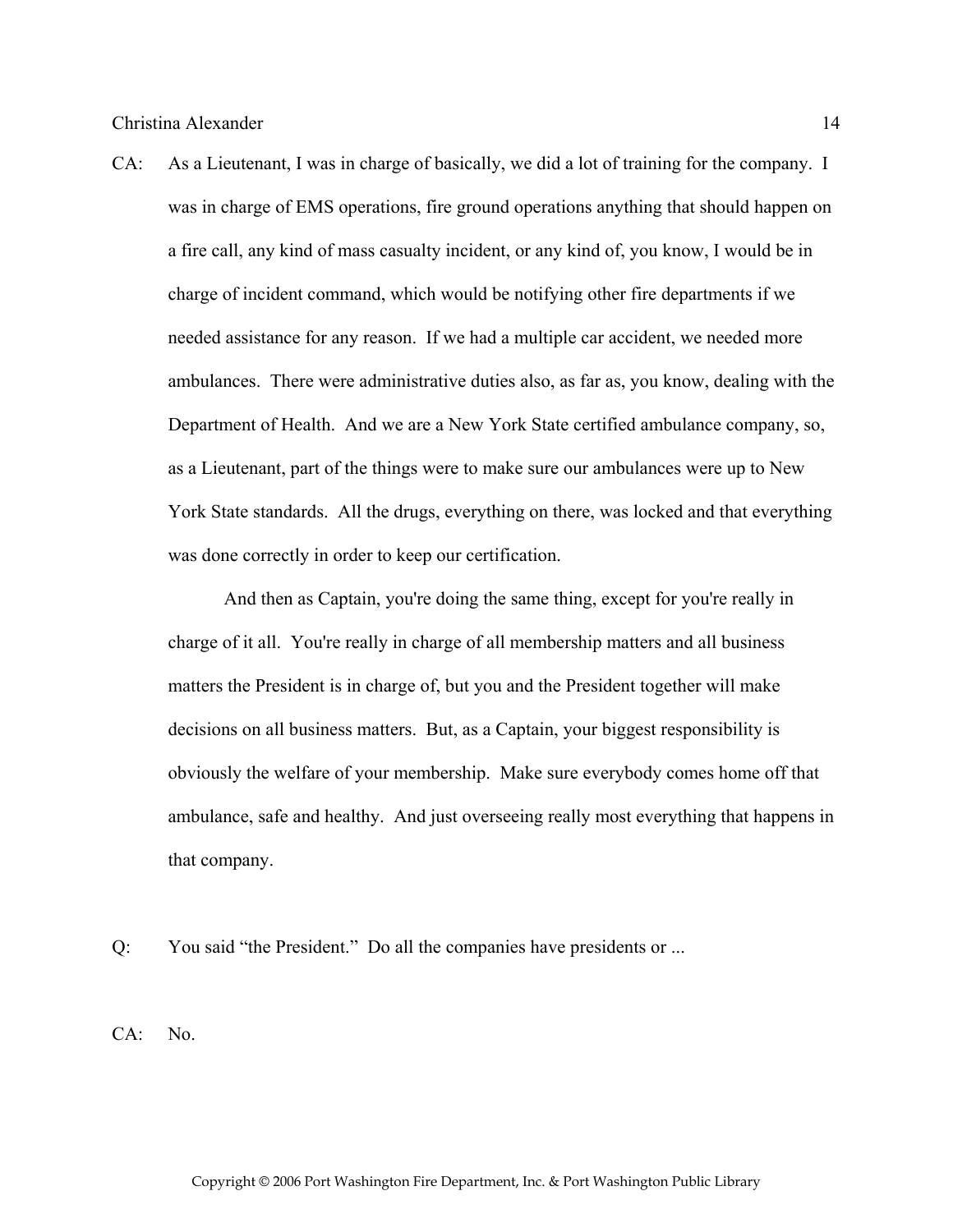#### Q: ... just Fire Medics?

- CA: No, each company runs their administrative offices their own way. Some companies my husband's company, Protection, has trustees. And the trustees run the administrative part of the company, and the Captain and Lieutenants handle the fire ground operations. Atlantic's and Flower Hill and Fire Medics all have Presidents, Vice President, Secretary, so forth. It's really just a title. It's really basically all the same thing. One side holds administrative; one side has fire.
- Q: So the President is equivalent to, in, say, at Protection, the President of your company is the equivalent to ...
- CA: The President of my company, to a trustee.
- Q: To a trustee.
- CA: A trustee. They have five of them, and they're all pretty much equal. They don't have like Number One trustee, Number Two trustee. They have five, I think it's five trustees, and basically a President would be each of them have their own duties. So one of them would do treasurer's duties; one of them would do secretarial duties; one of them will do so it's really the same thing, just different names and it's run a little differently. So, but basically it's the same. So ...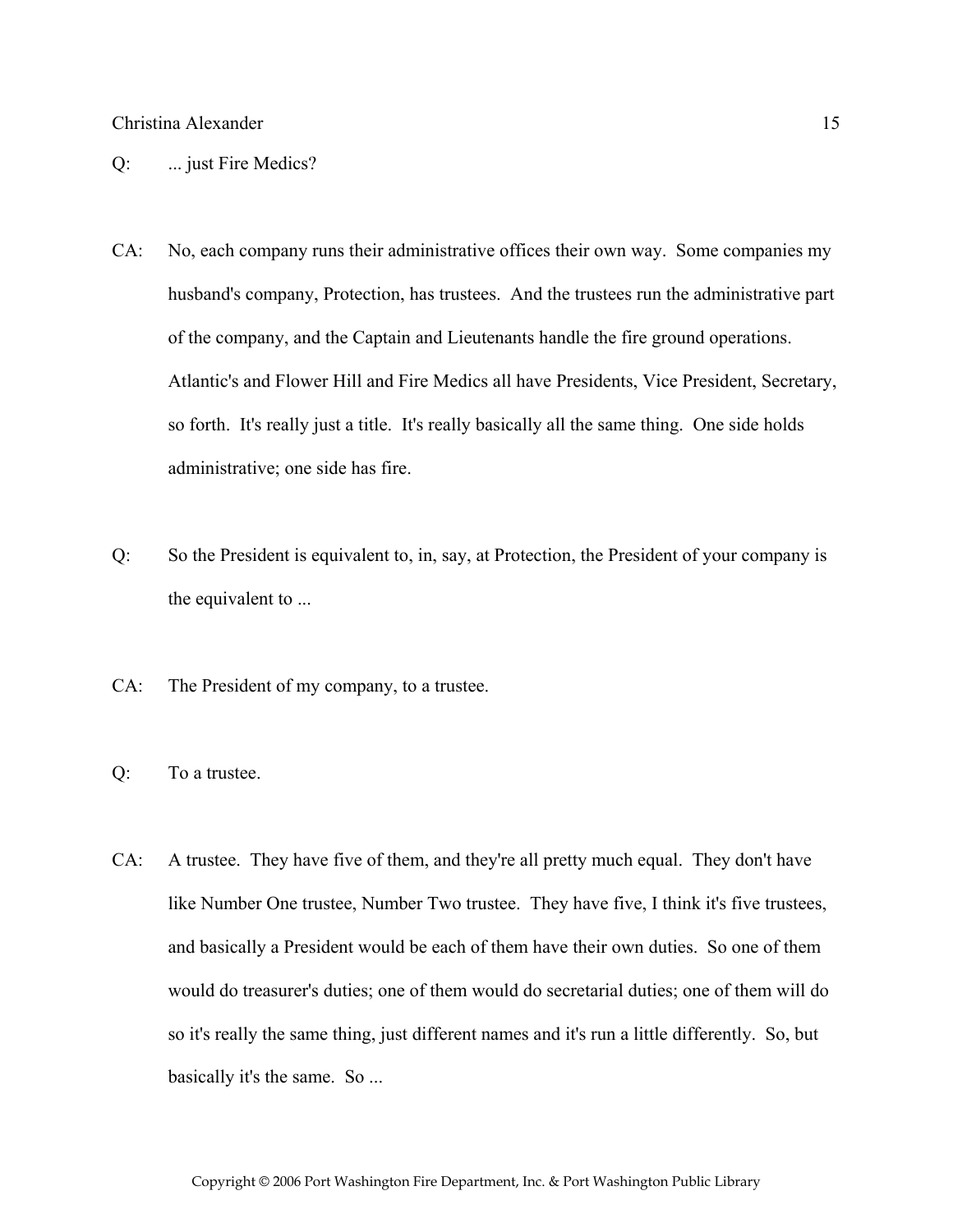- Q: I saw something in the paper that the Fire Medics are celebrating your twenty-fifth anniversary.
- CA: This year is our twenty-fifth anniversary.
- Q: So you've been in it how ...
- CA: I've been in it here I've been in ten years. So and, unfortunately, you know, these days, its membership is down, and people just don't have the time to spend the years and put the years in. And the age the age group of like, say, seven years and above is rare, you know. And we do have several twenty-five-year members, all original members, that were we've been celebrating all year long their original membership in the Fire Department, because Fire Medics came about in 1979, where they used to be a squad. They used to be consisting of a squad of members of the whole Department, from all the different companies. And finally, they decided to organize their own company, and that's when that happened. So, twenty-five years, and we still have around five or six of the original members, still active and riding that ambulance.
- Q: Are you mostly women in Fire Medics?
- CA: You know, for a while there, it was a good mix. You know, a good half and half, or maybe even more men. But now, I believe the women outnumber the men. Which is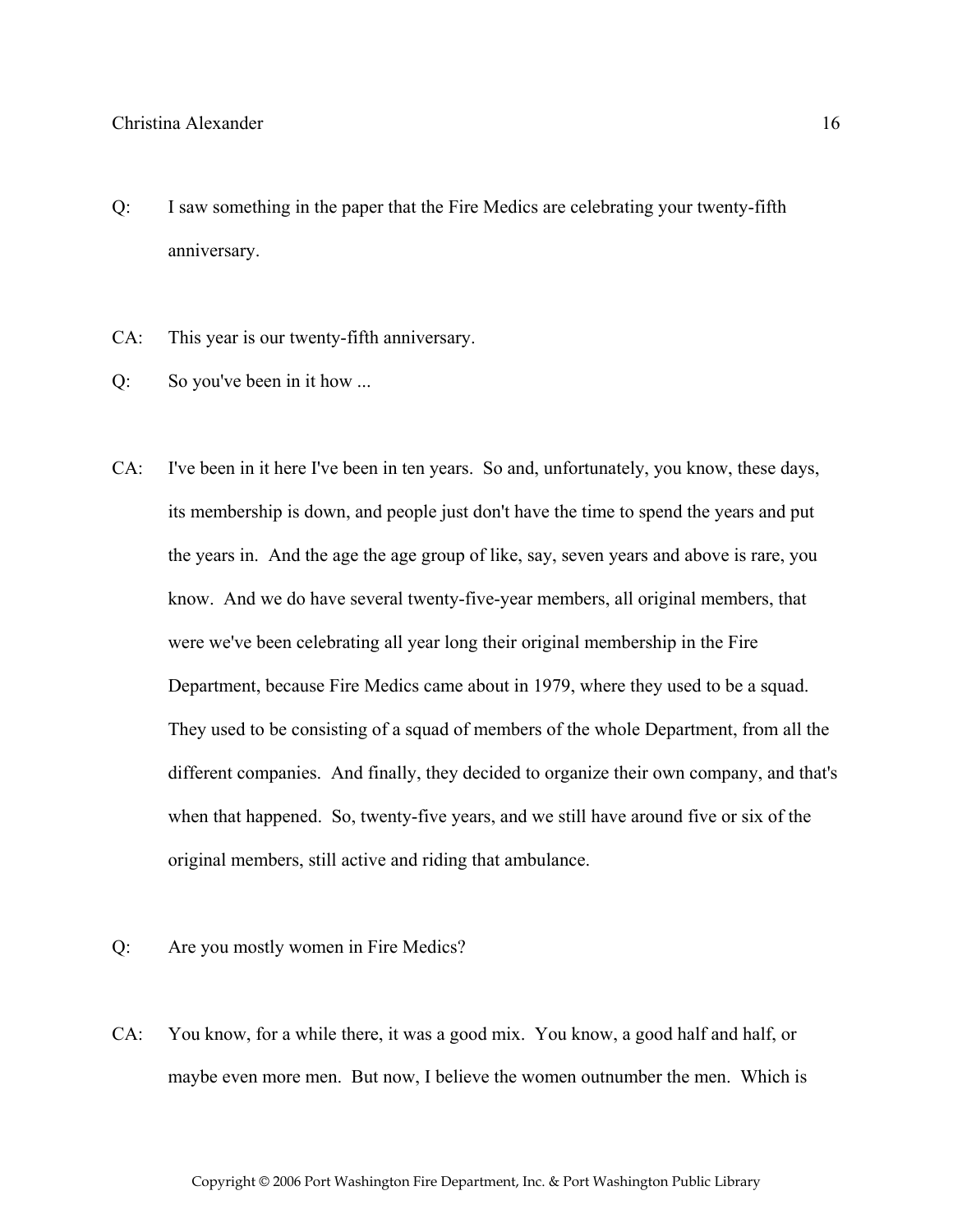nice, too, because I know for myself, when I joined Glenwood Fire Department in the beginning, I was one of two women. And it was difficult. It was difficult, because I grew up in that town, and a lot of those men knew my father. So I was Joe Marvullo's little girl. And my boyfriend had been a member, so I was his girlfriend, you know. And then when I came over here, it was nice. I was an individual, and there was a lot more women, and it made it a lot easier for me to be, you know, just to fit in there. And now, we I think we outrank the men. I think there's more of us (laughs).

- Q: When an alarm sounds, how do you determine who goes to answer it?
- CA: Fire Medics has a what we call an on-duty crew. Okay? And our goal, ultimately, is to have people on duty in the building twenty-four hours a day. Now, that doesn't always happen. We have a board where we sign up ahead of time and say, "Okay, Christina is going to be here from nine at night till six in the morning." I'm going to sleep overnight. Or "Christina is going to be here from five o'clock at night till nine o'clock at night." We have shifts, and we try to cover them with an EMT. Minimal, with an EMT and a driver. And so, basically, a call will come over. It'll come over our pagers. It'll tell us where it's located and what type of call. Ultimately, of course, if there's somebody in the building, they respond. If there's nobody in the building, the call will be alerted a second time, and then the members will respond from their homes to either now by listening to the radio, you'll be able to tell whether an ambulance has left the building or not, so you know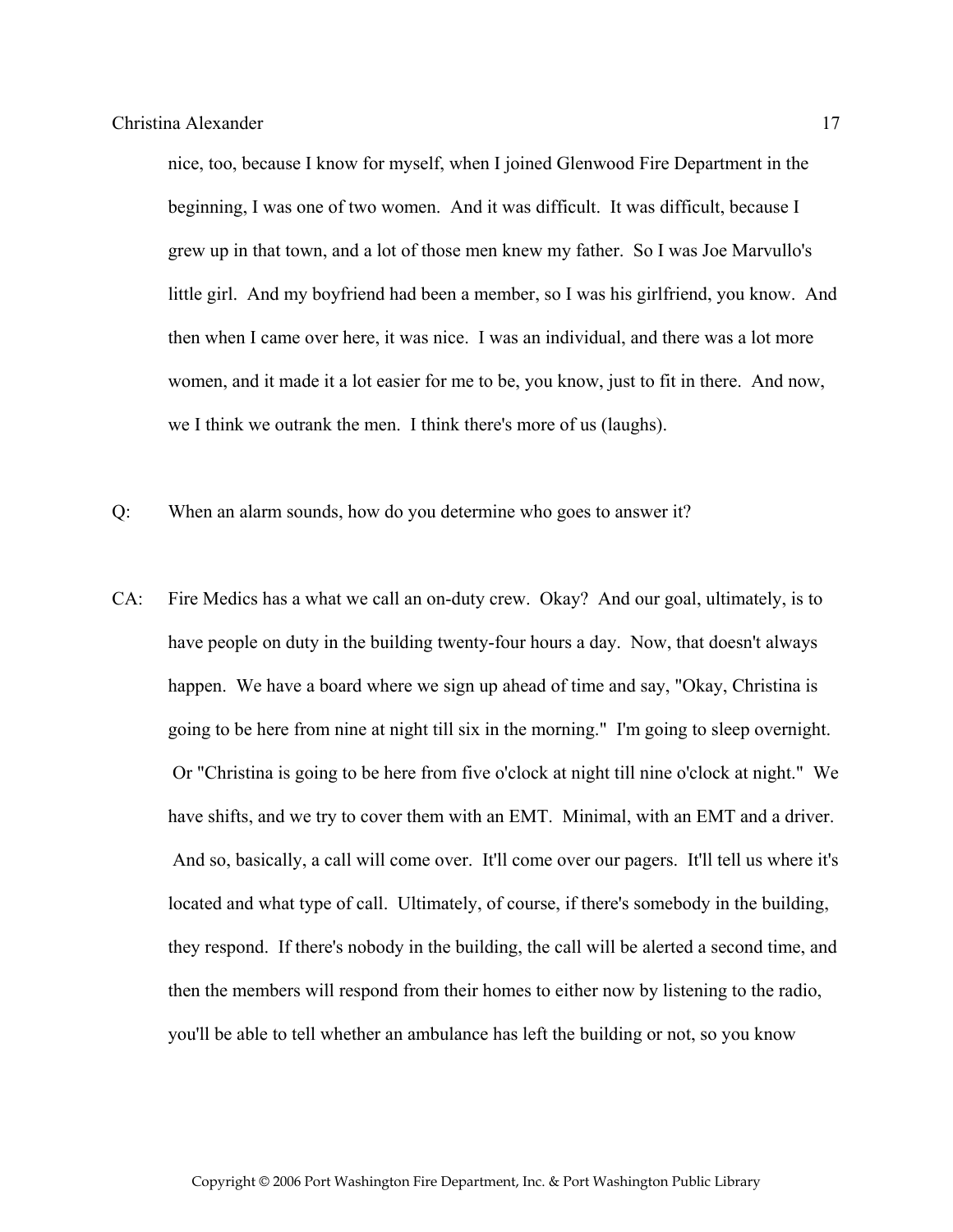whether to respond to the firehouse or to the scene of the call. But not Roslyn West Shore Road (laughs). So that's how we respond.

- Q: And you always have your pager turned on?
- CA: Yes, we always have our pager turned on. I have we have two types of pagers. We have we have three types of alerting. We have the fire whistle, which is for fires. That's one type of alerting. Our second type of alerting is we have a miniature pager, and the miniature pager is voice-activated from the dispatcher. And then we have a new Sky Tel pager, which is basically a beeper, which you're really able to read the written word of exactly where the calls are. So that's how we're alerted.
- Q: What happens if an emergency comes up, both for a fire, in which case your husband would be called to it, and for a fire medic, which you would ordinarily go to?
- CA: Right. Because Fire Medics usually have the on-duty shifts in the house, that lessens the amount of people that respond from home. All the firemen respond from home. There are no crews in the building for the firemen. So, when we were without children, we'd both go (laughs) to fires and so forth. Because the Fire Medic company responds to every call, whether it is a fire, a carbon monoxide detector, an automatic alarm, an auto accident, or a man who fell down the stairs. Fire Medics respond to everything. So I would be out of the house more often than my husband. But now, with the children, we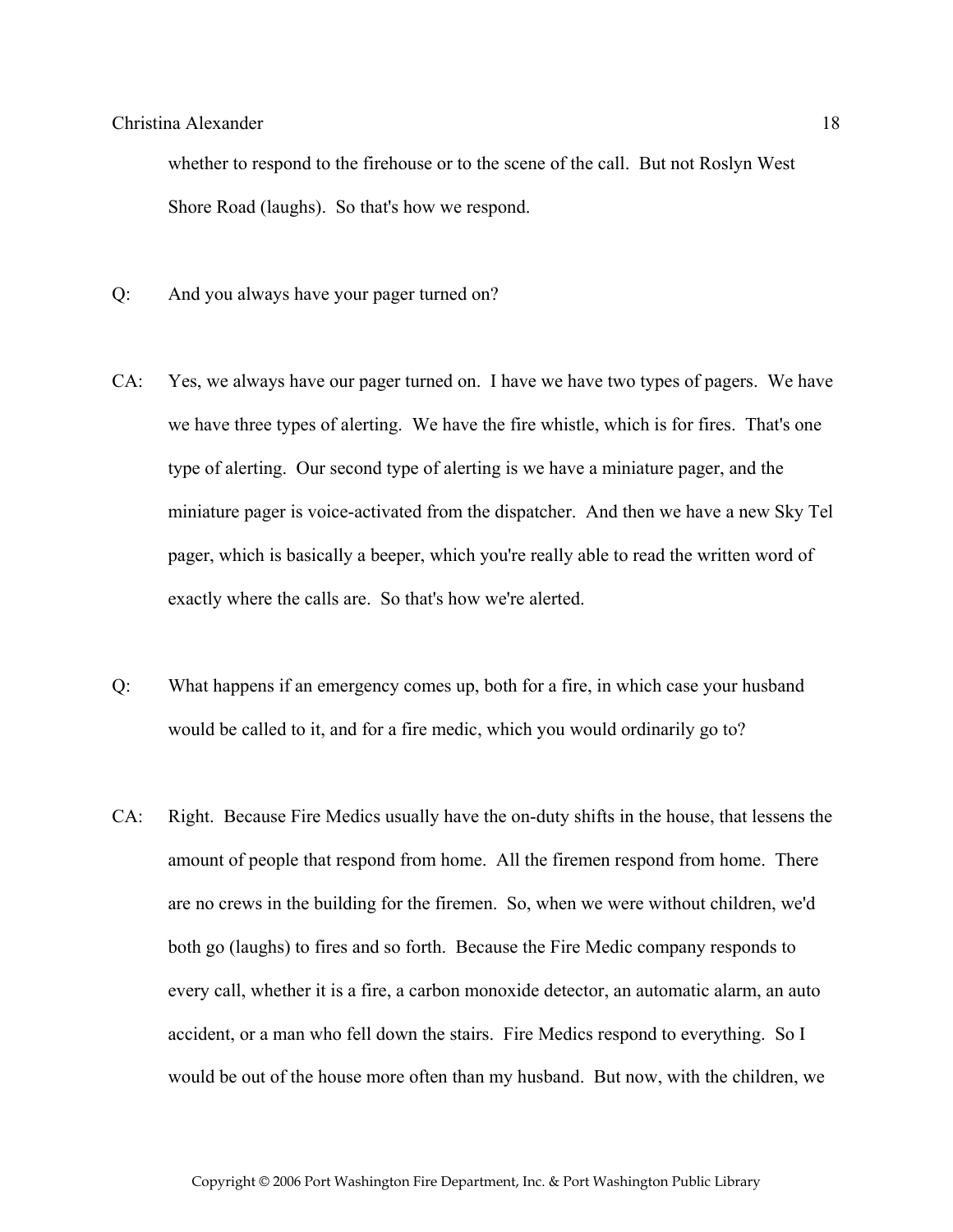take turns. So, one or the other goes. Before we had children, my husband my husband is a squad member of Fire Medic, so he would drive, and I would be the technician. So a lot of times, before we had kids, we'd be riding around, and if a call came over, we'd go together and get the ambulance out together. But now, we don't have that luxury. If the children are sleeping in the middle of the night and a call comes over and I if it's something serious that I think I need to be there-- I live with my mother-in-law. I'd tell her, you know, this is "Put on the baby monitor; I've got to go." Other than that, it's kind of hard (laughs).

- Q: Would you ever drive it yourself?
- CA: Yes, I also drive the ambulance.
- Q: You still do?
- CA: Yes, still do. I still do. And he still does, too, when he has time. But with the situation at home, it's much harder, so he really tries to do most that he can for his company, which is Protection. He's a member of Protection.
- Q: Are there special things you need to know about driving an ambulance ...
- CA: Yes.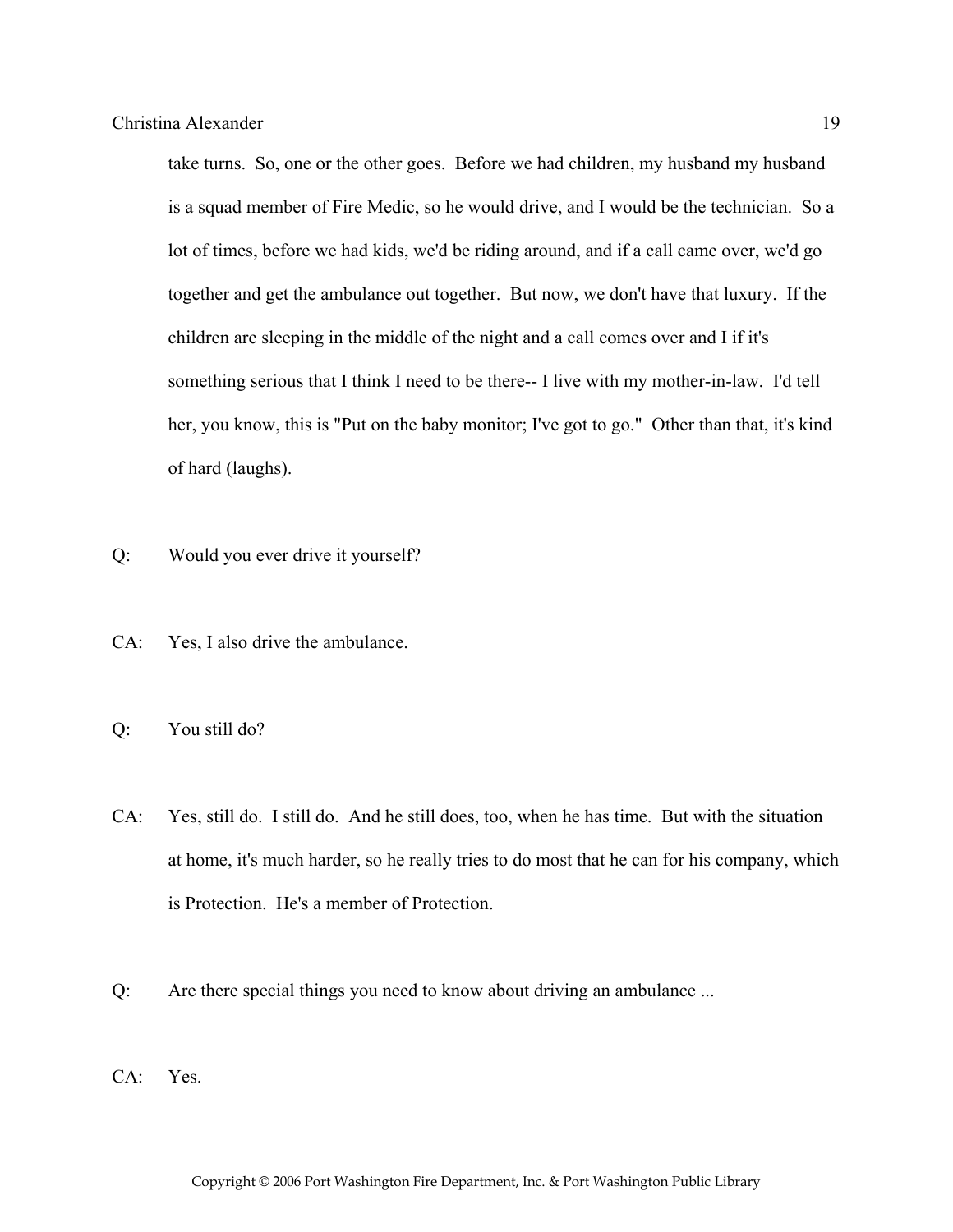- CA: We take a course called EVOC E-V-O-C. And that's Emergency Vehicle Operations. And that's learning how to drive in an emergency situation, in emergency mode with lights and sirens. We are to the vehicle traffic law, we are to follow just as if we were driving a car, passing on the correct sides and all that stuff. It's just, you know, how to maneuver in an emergency situation. It's a little bit more involved than just driving a car. Driving an ambulance involves also we require, as a company, that you know how to use some of the equipment, too. Even if you're not an EMT, how to turn on the oxygen tank, how to, you know, get the stretcher out, how to use things like that. Whereas a fire truck, to drive the fire truck, that's all that, plus learning how to pump the truck and learning how to work the ladders. So, that's a little different, too. But, yes, there's more involved than just driving a car. Plus they're bigger, and it's hard to maneuver, and backing up, and, you know, those things to learn are difficult.
- Q: Are you allowed to go through red lights?
- CA: No. You're supposed to stop at red lights. Most you know, most will our department requires us to stop at stop signs and red lights. Most times, you, you know, not necessarily a full stop, but you should be very cautious at those intersections. The Chief absolutely requires that you stop at those lights, because you read about too many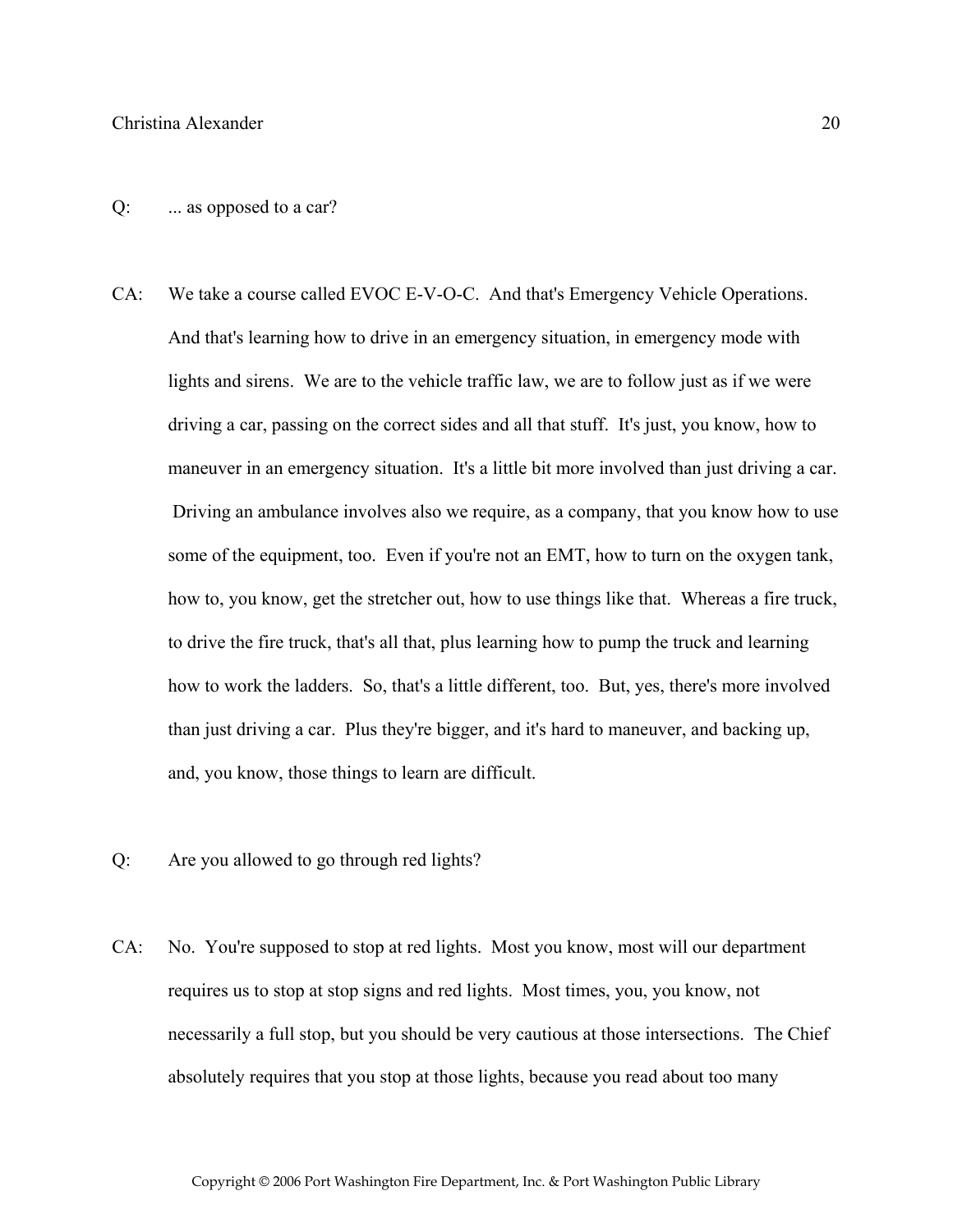accidents. And sometimes, it's just not necessary. You get the, you get yourself into more of a jam by speeding through these things, and it's not necessary. Then, you're jeopardizing more than one life. That's in the back yours and the other person. So ...

- Q: Who was the Captain when you first joined?
- CA: I believe his name was I believe it was Greg Robertson when I joined. Yeah.
- Q: And the President? Do you remember who that was?
- CA: No. Not off the top of my head, no.
- Q: And what was the procedure for being elected to membership?
- CA: Basically, you had to come in with two letters of recommendation, preferably from an employer, or maybe, if you were in school, a teacher or something like that. And what you would do is you would bring those two letters down and you'd fill out an application, and you have to go through police background checks, make sure that you haven't committed any felonies. Make sure you have to go through arson background checks, make sure you haven't started any fires in the State of New York. It's all required by New York State. Then, you would begin some a little bit of training. You'd join what we call a work night, on a Thursday night, which is like a drill night, and you'd go down on a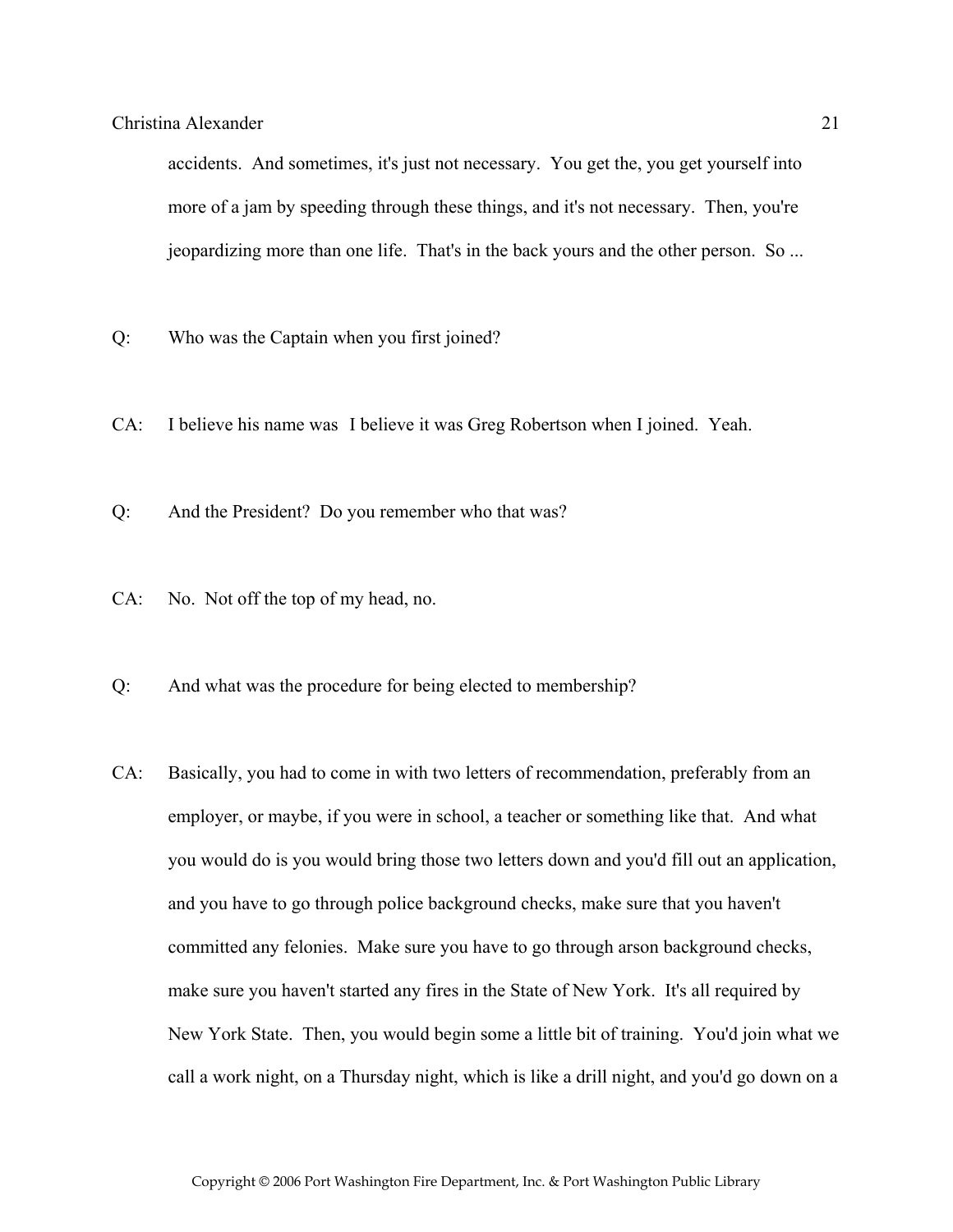Thursday night and you'd meet the membership, and you'd just start learning about the ambulance and checking drugs for expiration dates, making sure the ambulance is clean and everything's in place. We'd have check lists. We'd go down and make sure everything was there, and that's how you started to become familiar with the workings of the ambulance. And that was a great way to really jump into it, because you'd get paired up with another member, and that's how you'd start to learn. And then, you, you know, the technicalities. You report in front of the membership, and they get to know you by coming around, and then after about a month or two, they vote on you, and you become a member.

- Q: Was there ever a situation where someone wants to join and they're not elected to membership?
- CA: There's very rare very rare situation. We don't obviously, our application does not allow anybody who's been convicted of a felony, and one gentleman, unfortunately, did and he was not even brought up to be voted on. Very rarely do we, you know we need all the help we can get. We don't turn away we're actually in the process right now, we have an awful lot of members coming in from the high school, which the Health Department up there has done a great job in promoting us and we've gotten a lot of new members. But what's happening is they're coming for a year and then going away to college. So right now, we're trying to work on a section of membership, which would be like college students, where we can keep them for their breaks and their summers and work out a way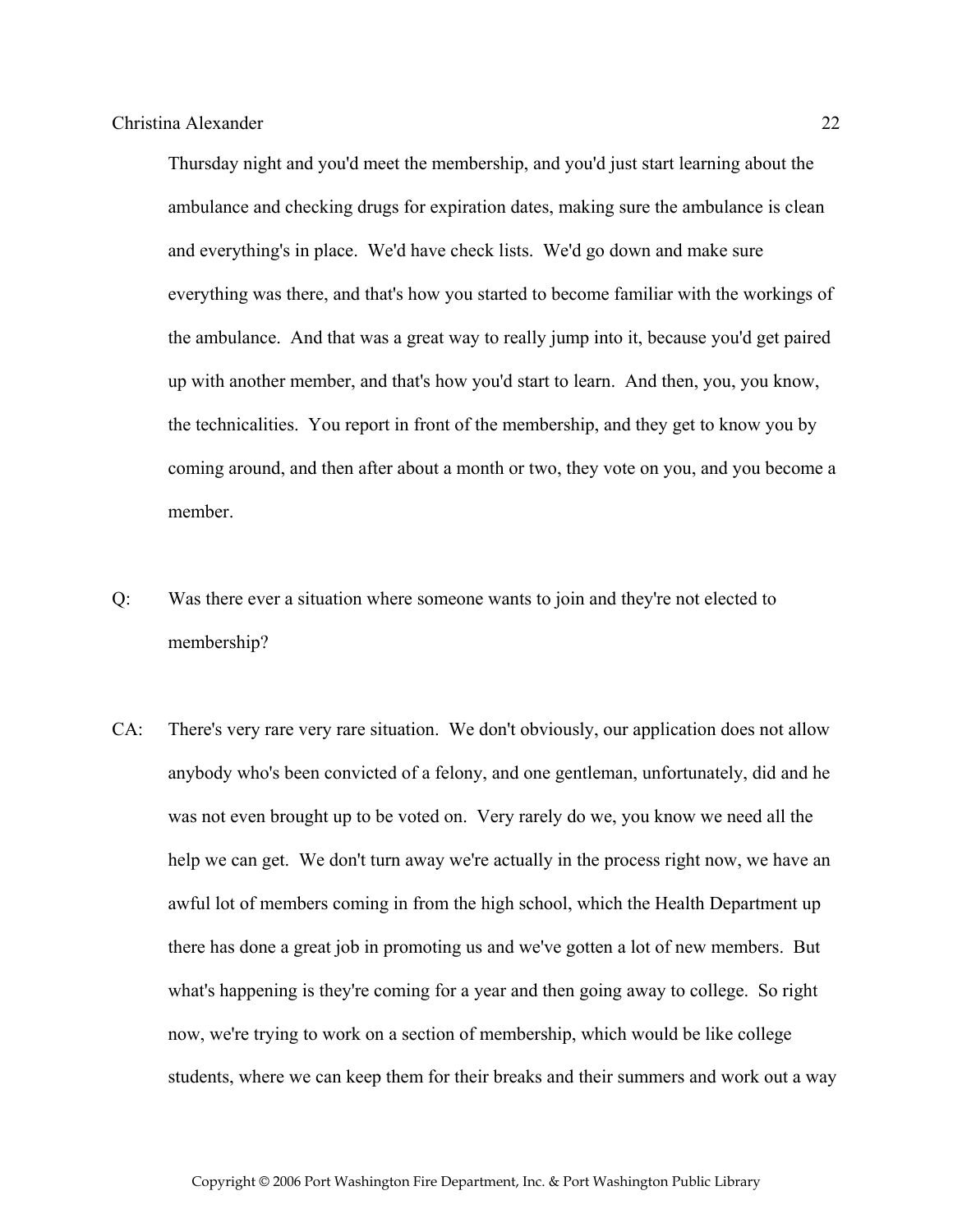for them to give us their free time when they're home. But I've never really seen anybody not get voted in.

- Q: Is that the Explorer program at the high school, or is that something different?
- CA: No, no. That's something totally different. This is just, each year the Health Department asks the ambulances to come up and discuss what we do. And a lot of people have gotten interested in it from just simply us talking about what we do. We've received a lot of members. Of course, our largest recruitment was right after September 11th. A lot of people realized, gee, you know, we need help. People need help out there, and, you know, "I'm going to help out." And we received a lot of members after that, unfortunately, but fortunately we got a lot of new members.
- Q: What was the impact of September 11th on your company?
- CA: Our company was sent to New York City. An ambulance was sent to New York City in the days after September 11th. Our department, thank God, did not lose any members. Many of our fellow firefighters in their surrounding towns. In Great Neck, Jonathan Ielpi was very active in our group. You know, Great Neck, Manhasset, Port Washington, we're all very, you know, we work closely together in the surrounding towns. And a young guy, he was from Squad 288, and our Chief, John Walters Chief Walters worked with him in Queens. And he lost his life. He had young children. And that that was kind of close to home. It was very close to home, actually. It gave us all more more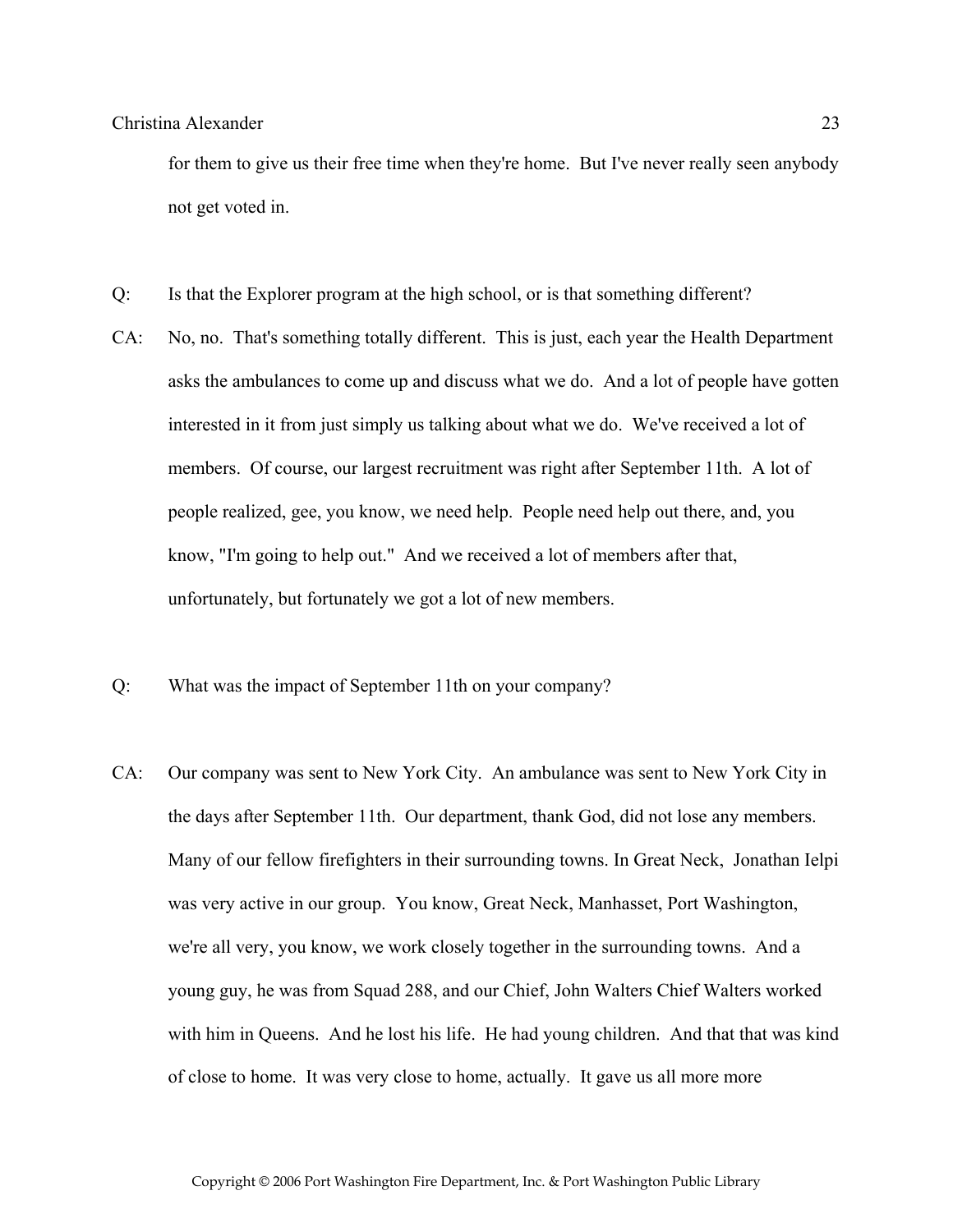awareness of homeland security, of, gee, just everything. You know, just an appreciation for those people that do this every day for a living and wishing there were more people out there that, you know, thank I guess the biggest impact on us was the appreciation that the town and all our just surrounding neighbors, they appreciate the realization of what we do and how much, if you sit back and think: if your house was burning down and there wasn't us, what the heck would you do? And that's what members of the community would come down to the firehouse in the days after September 11th, bringing food and bringing cakes and cookies and baked zitis and "Thank you for what you do, because if it wasn't for you ..." you know, it would be a different world. And that was one of the biggest impacts, I think, for our company. It was sad.

- Q: How did you build your confidence in the beginning when you first joined?
- CA: The older members teach the younger members. It's an apprenticeship program. It really is. Just as an electrical my husband is an electrician. He goes in with no knowledge of anything he's doing, and that older electrician taught him everything he knows. And that's sort of the same thing. That older member kind of sort of clings onto you, and you learn from them and your confidence builds from there because you see, wow, they can do it, and you learn from them. That's how I did it, at least.
- Q: So is it worked out on a one-on-one basis? You know, like you would almost like a buddy system or Big Sister ... [???] ...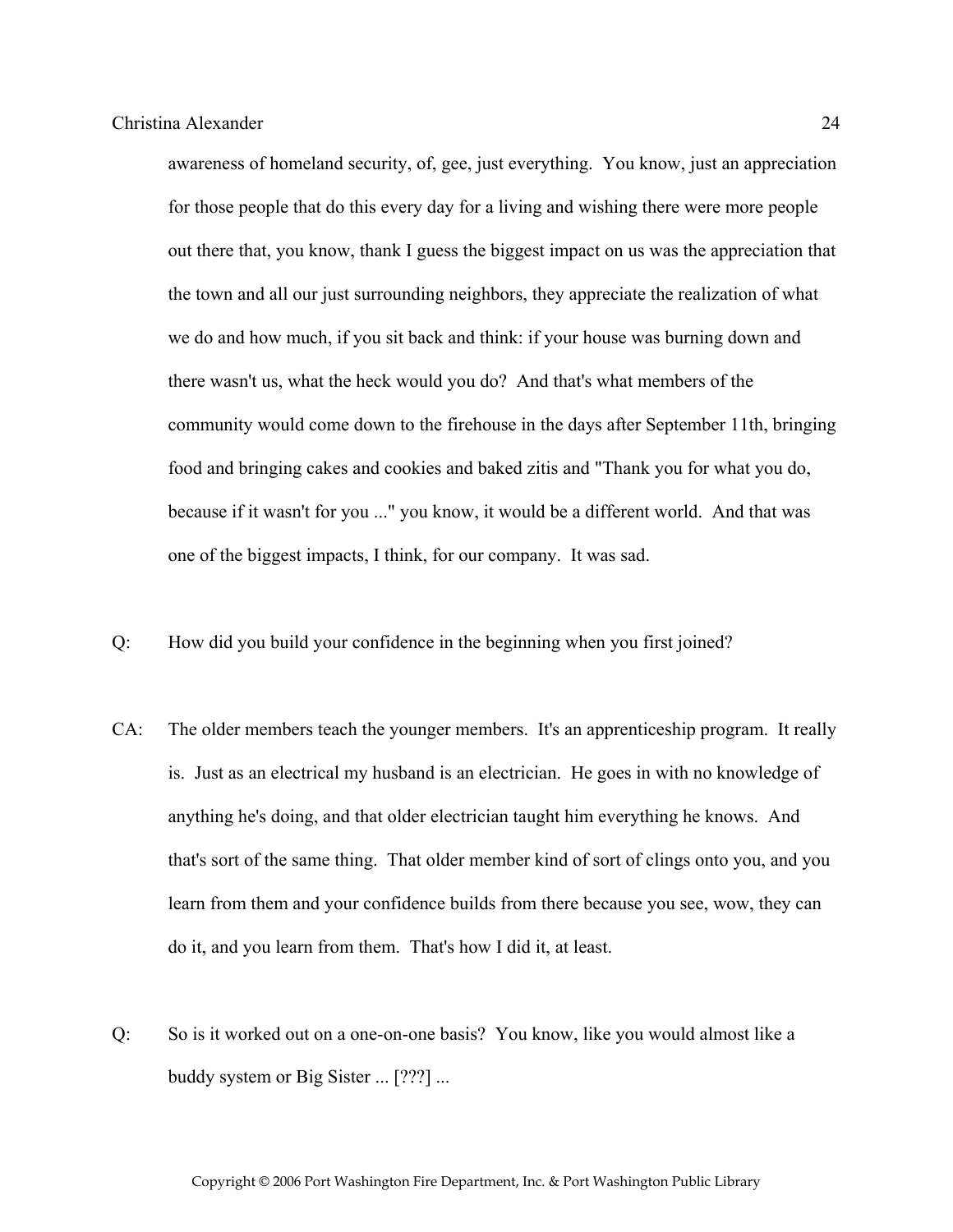- CA: Well, when you sign up when you sign up for your on-duty slot say, my I do five o'clock till nine o'clock every Thursday. You'll catch me at the firehouse every Thursday. *Now* I might have a kid with me (laughs), but every Thursday from five to nine, and I hooked up with two individuals Jane and Philip who are long-time members twenty-year members. And they took me under their wing and out on the ambulance I went. Basically, when you become a member, you try to sign up with those crews of people that are have been, you know, seasoned. And then, it's not it's not specifically done that way, like, "Christina, you hook up with this one or this one or this one." It just kind of happens that way. And you know, for yourself, as you move up, your job is to then, you know, mentor the younger people. So, and that's how you build your confidence, by seeing what they do, and then you follow them.
- Q: Do you actually go into a burning building?
- CA: I I have been trained as a firefighter. Some of Fire Medic's members have also. It is not a requirement, to be a member of my company, to learn how to be a firefighter. If you choose to, the Department will give you the training, but it's not, it's not required. And no, we usually don't, unless first aid needs to be administered immediately in a building. But in most cases, the firemen can get them out before we need to go in. But in the case of Kirkwood Road, we were the first ones there, and, you know, it just, you know, that happened. We carry air packs on our ambulances for those members who are qualified.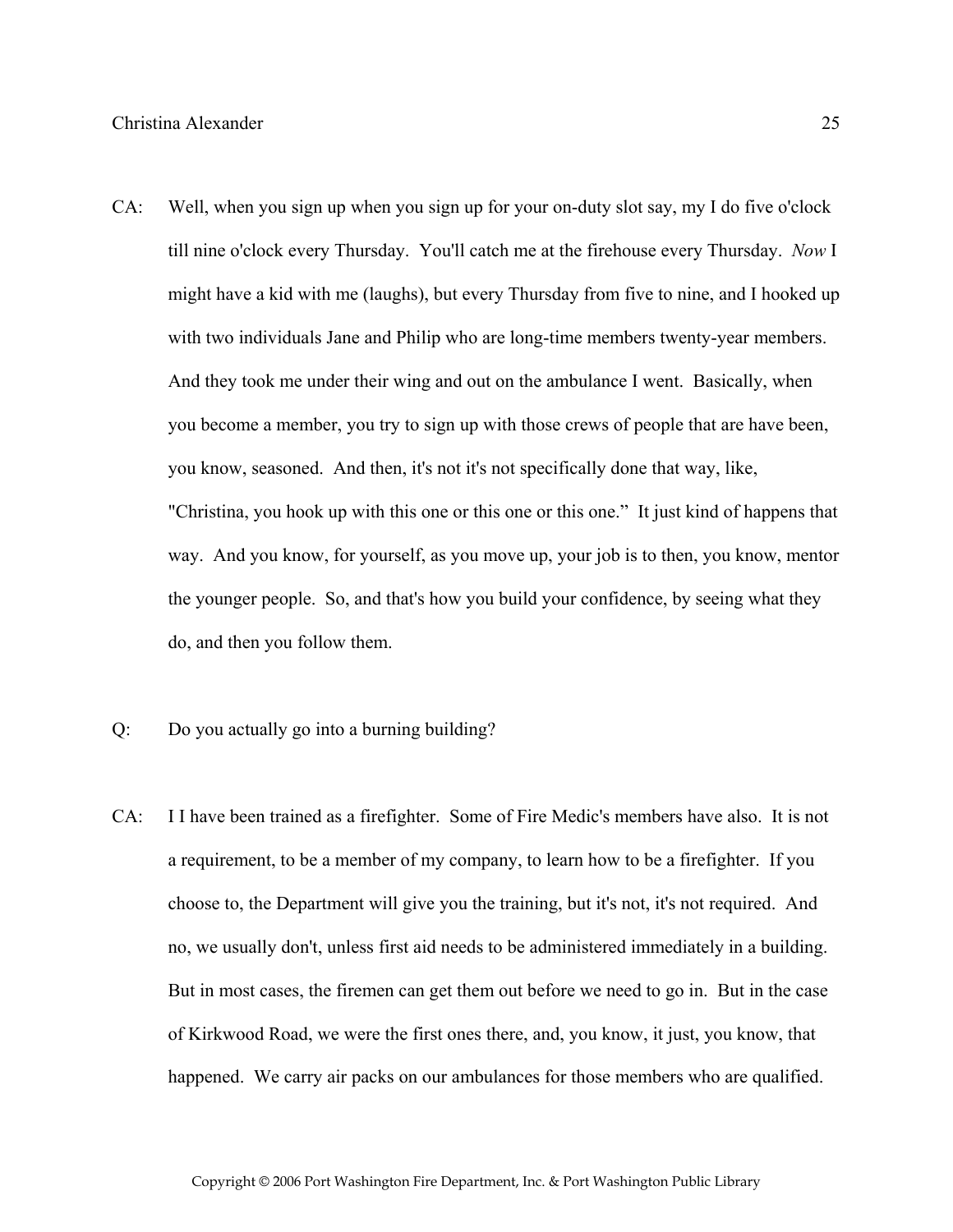- Q: So how do you get over that basic human fear of fire?
- CA: I don't think you ever get over it. You really I don't. My husband, caught in that flashover on Kirkwood Road, relives that all the time. And, in pictures that he sees around the firehouse, his helmet is actually in the firehouse with the melted siding on it still, because, obviously, he couldn't use that helmet any longer. He relives it now with his own children, realizing that, you know, running into those buildings, now he is responsible for someone else's life, and "Gee, I have to be careful," and remember that night. And thank God for Geoff Cole; he saved his life. And he'll never he relives it. Even till this day sometimes, he'll wake up and he'll think about it, and I don't think there's anybody out there in this whole Department, in this whole world, that can ever can't combat that human just fear of fire. It's there's no I don't think there's anybody that can. And you just have to face each new fire with, you know, with whatever comes upon you. Everyone is different.
- Q: What exactly is a flashover?
- CA: Technically? My husband and Geoff Cole, and all those other guys will tell you exactly. But basically, the basic idea of it is basically when a fire oxygen and the fire mix. And, say you're in a fire in a building where like this room has no open windows and then all of a sudden the fire gets so hot and the windows burst, and that burst of oxygen comes in. That feeds the fire, and then all of a sudden, it comes up and over, and it's now engulfed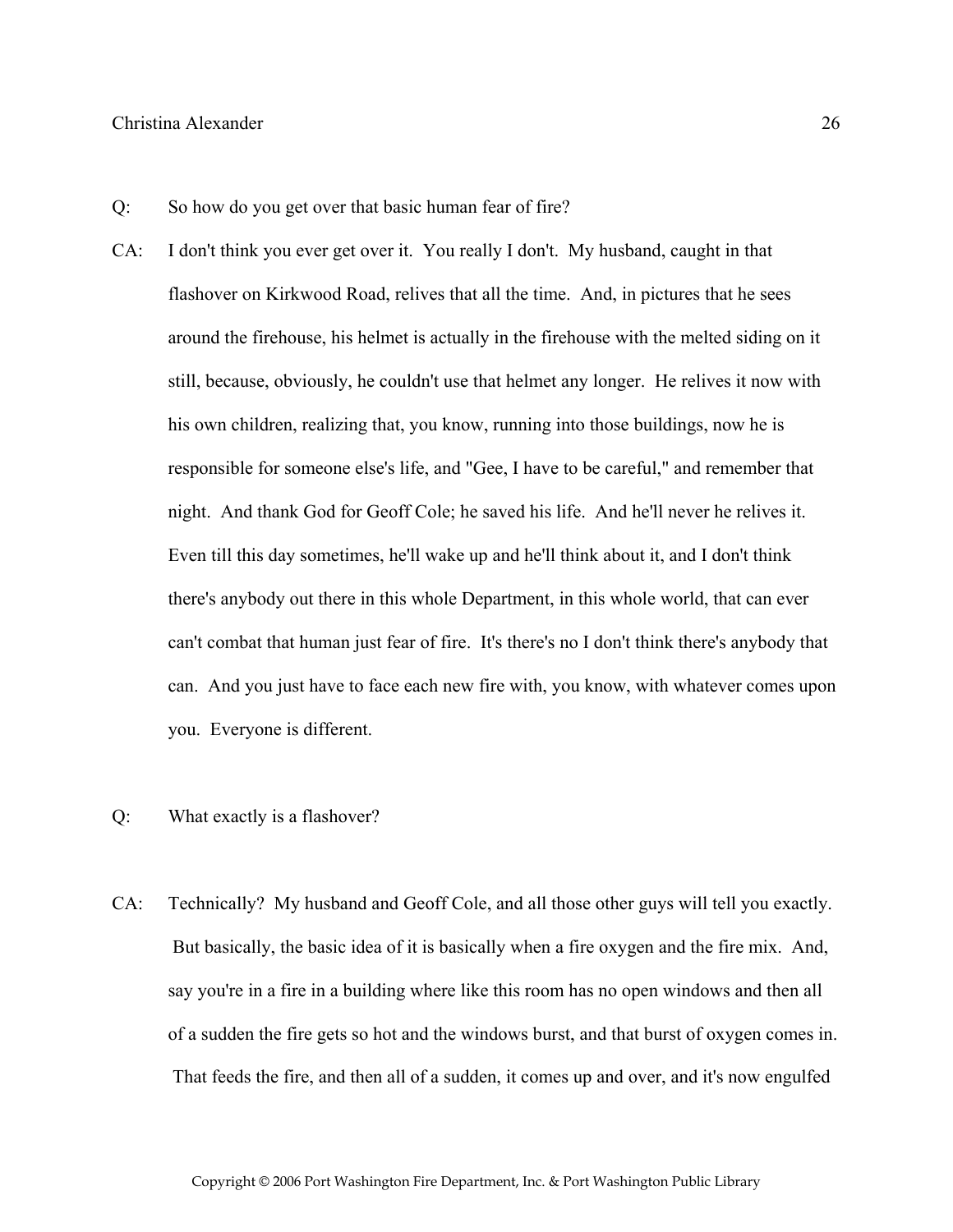in the whole room. And it's over your head and on your feet and all around you. There, of course, is more specifics to it, but that's the basic point of it, and that's what happened in Kirkwood Road.

- Q: So you're surrounded by it.
- CA: Completely surrounded by the fire, from the ceiling to the floor, and all around you the walls and everything. And again, fire is fed by oxygen. So that sudden burst of oxygen will then cause that to happen.
- Q: Do you ever dream about fires?
- CA: I don't. Personally, I don't dream about the fires. I think often in my dreams and in things about the people that were involved in the fire. One evening, coming home from a class a training class a home in Sands Point was on fire, and I went to the fire. And I think of these poor people; they were away on vacation, and their house was gone when they came home. And, you know, you just think, oh, my gosh, those people. You think about the lives that were affected by those fires. I do, more than the fire. I often think about a family. I think of this mother on Bernard Street who lost her mother and her daughter the same night. I still think of her. I think of the mother who gave birth to that baby when I was there that night. She was cursing at me, pulling my hair, beating me up. I said, "Lady, I didn't do this to you. I'm trying to help you!" And how, later on, how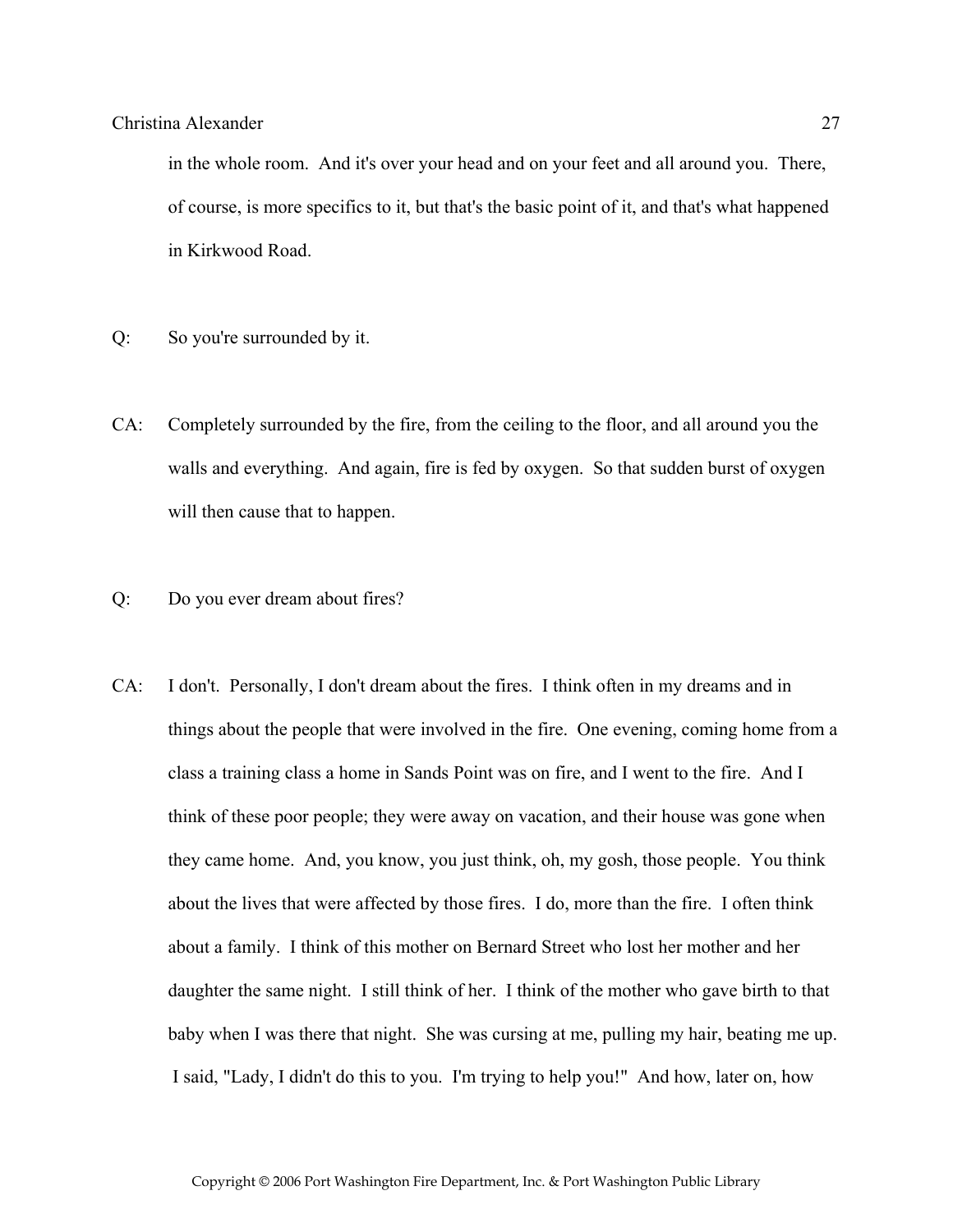she probably appreciated did she appreciate what I did for her that night? Because she really didn't appreciate me while she was in labor (laughs). I think of the people. I think of the people more than the actual accidents and the actual incidences, because I don't want them to haunt me. Because they can, to a lot of people. There was an explosion in Sands Point on Half Moon Lane, where a young boy almost lost his hand. And the explosion happened by somebody throwing something into a fire. Now, my cousin, in 1995, was killed, because someone threw a keg into a bonfire. It exploded, and my cousin lost his hand and he died. He was twenty-one years old. I was at that explosion where the boy almost lost his hand, and that haunted me for many years because of the nature of the incident. And that's why I try not to think of the incident, after that, because it hit too close to home, in that case. He was twenty-one, out with his friends. Someone decided to throw the keg into the bonfire. He died. So, that's why you try not to think of that. Too many people do, and I think that that's maybe why they don't stay members too long.

- Q: So, when you came to join the Port Washington Fire Department, was your husband already in the Department?
- CA: Yes. My husband was a member since high school. Since about '91. And that's how I met my husband (laughs).
- Q: I was just going to ask. Can you tell me about that?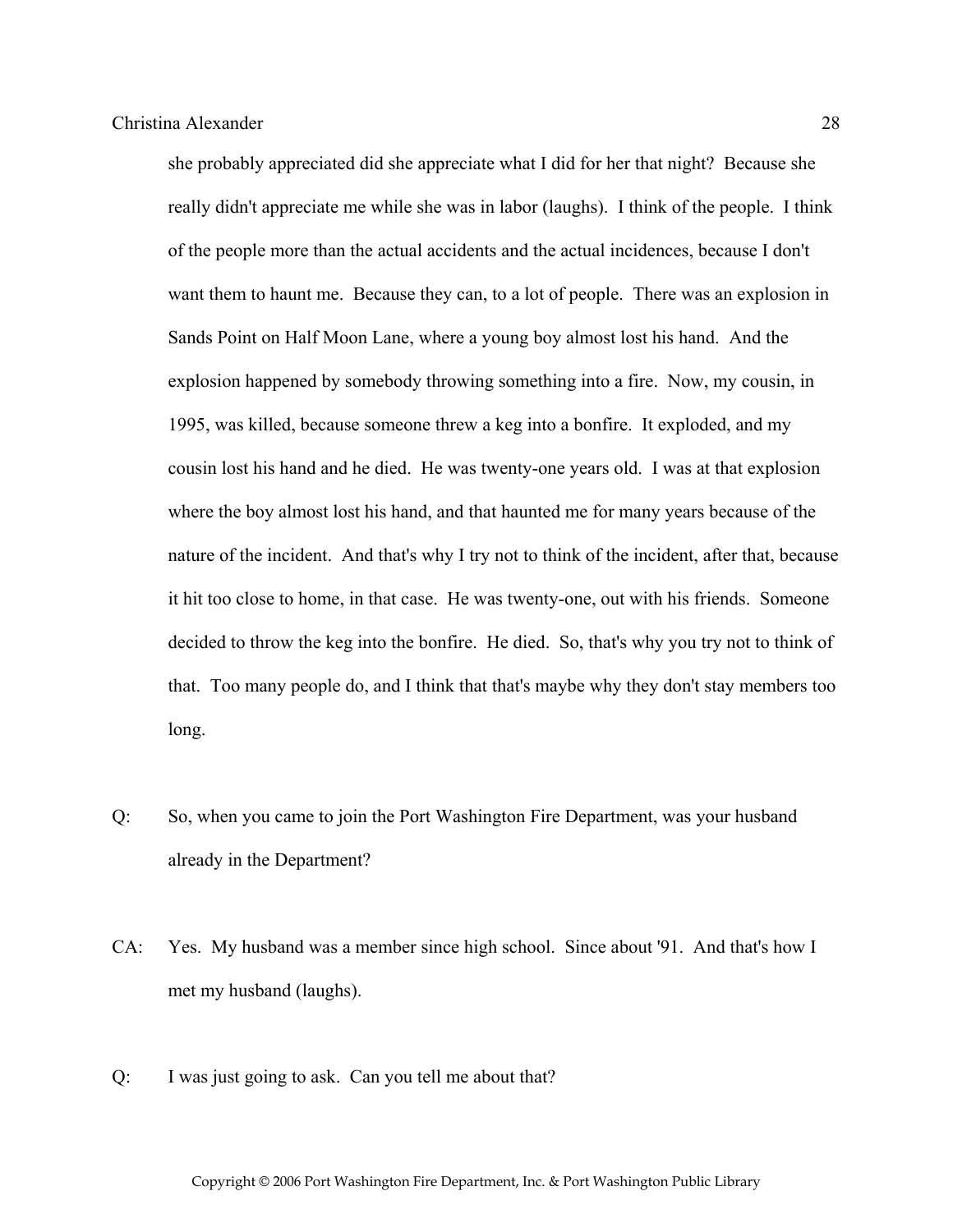CA: I had been dating somebody in Glenwood. And, like I said, I wanted to get more specific into EMS. I heard about Port Washington. I came over to Port Washington. I had a friend who was a member in Glenwood, who had moved to Port Washington, told me about it. And he said, "Come down. Come down to Fire Medics," you know, "meet soand-so and so-and so." And then, so I did. And my husband was a squad member at Fire Medics. Like I said, he drove the ambulance for the company. And I still had a boyfriend. But he wouldn't leave me alone. He was following me all over the place, and he wouldn't leave me alone.

Q: Who was this?

CA: My husband, not (laughs). So my husband, Donald. And I don't know. Before you know it, we started doing stand-by's together, like we'll have an ambulance stand-by at, say, Hempstead Harbor for the Italian Feast, we'll have an am and he will show up on the fire truck. And what he'd do, you know and then I'd go to a parade, and marching in the parade, and there he was. He was just always around. And he'll tell you the same story. And so we started dating, and five years later well, we've been together for ten years now, since I joined the Fire Department. I met him right away. And his father's a member. His father's a twenty-seven, twenty-eight-year member of Protection, also. And that's how we met. He wouldn't leave me alone (laughs). So, five years. We've been married for five years now. We got married in 2000. So ...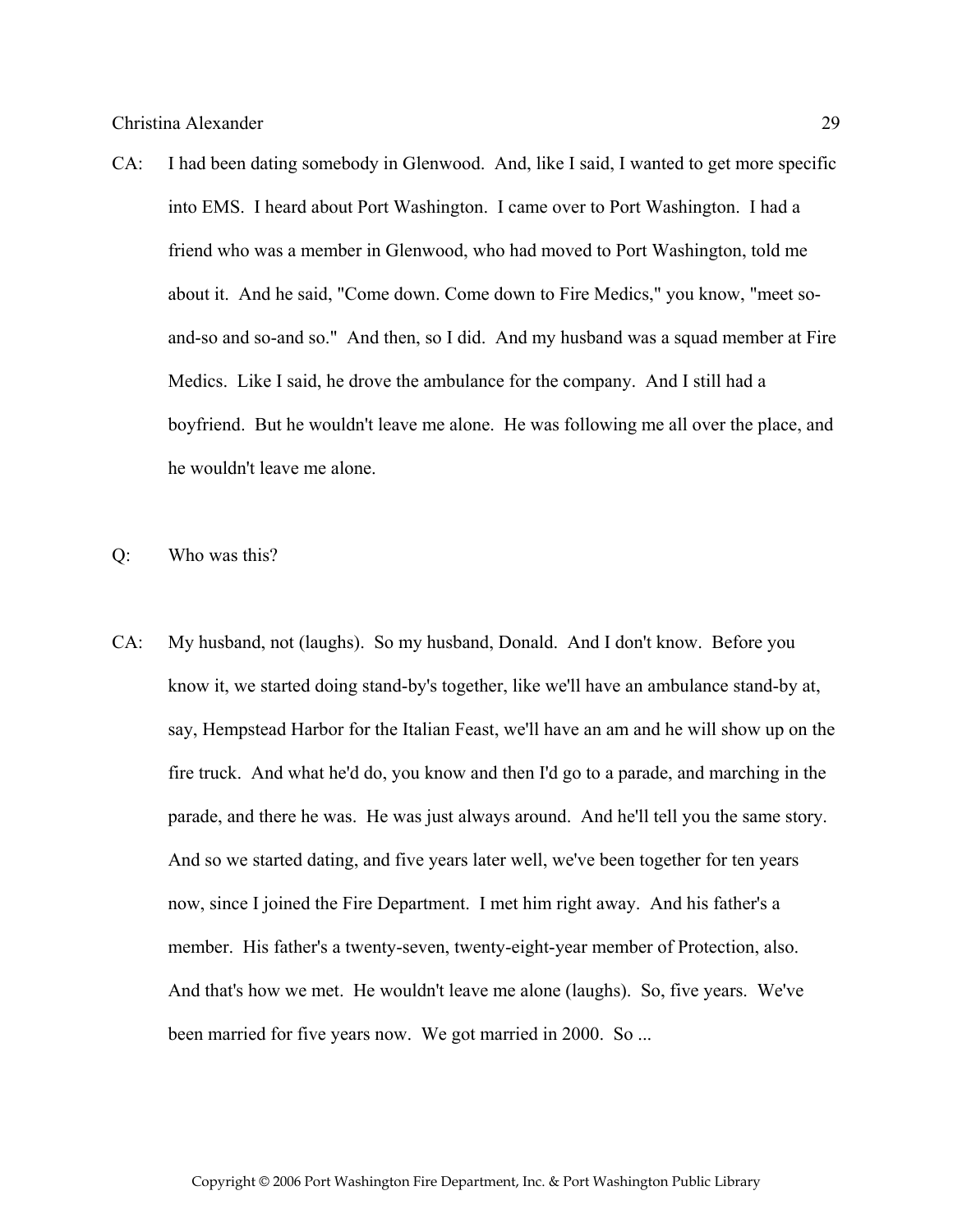- Q: And what was the reaction among the other firefighters while the two of you were dating?
- CA: (Laughs). Well, there are quite a few members of Fire Medics that are married to other Department members. So, it really wasn't strange. There just right off the top of my head, there's like three people that are still now, in my company, married to someone else in the Fire Department. So it wasn't strange. They had all done the same thing, too ... [END OF SIDE A; BEGIN SIDE B] ...
- Q: ... now starting Side B.
- CA: I'm sure my husband got a lot of men I don't know if "making fun of him" is the word but, you know, laughing at him. "Oh, you know ..." but it ended up great.
- Q: What would you say makes a good fire medic?
- CA: Well, dedication. Dedication to the cause of helping other people. And commitment to that cause. Somebody you know, you can know every medical term. I can tell you what drugs need to go into you if you're having a heart attack, what milligrams, how many, dosage, how many times, how many shocks on the defibrillator, how many joules of shocks all this other stuff. But if you don't know how to give psychological first aid, you're not a good fire medic. It's not only the patient that's hurting; it's the family around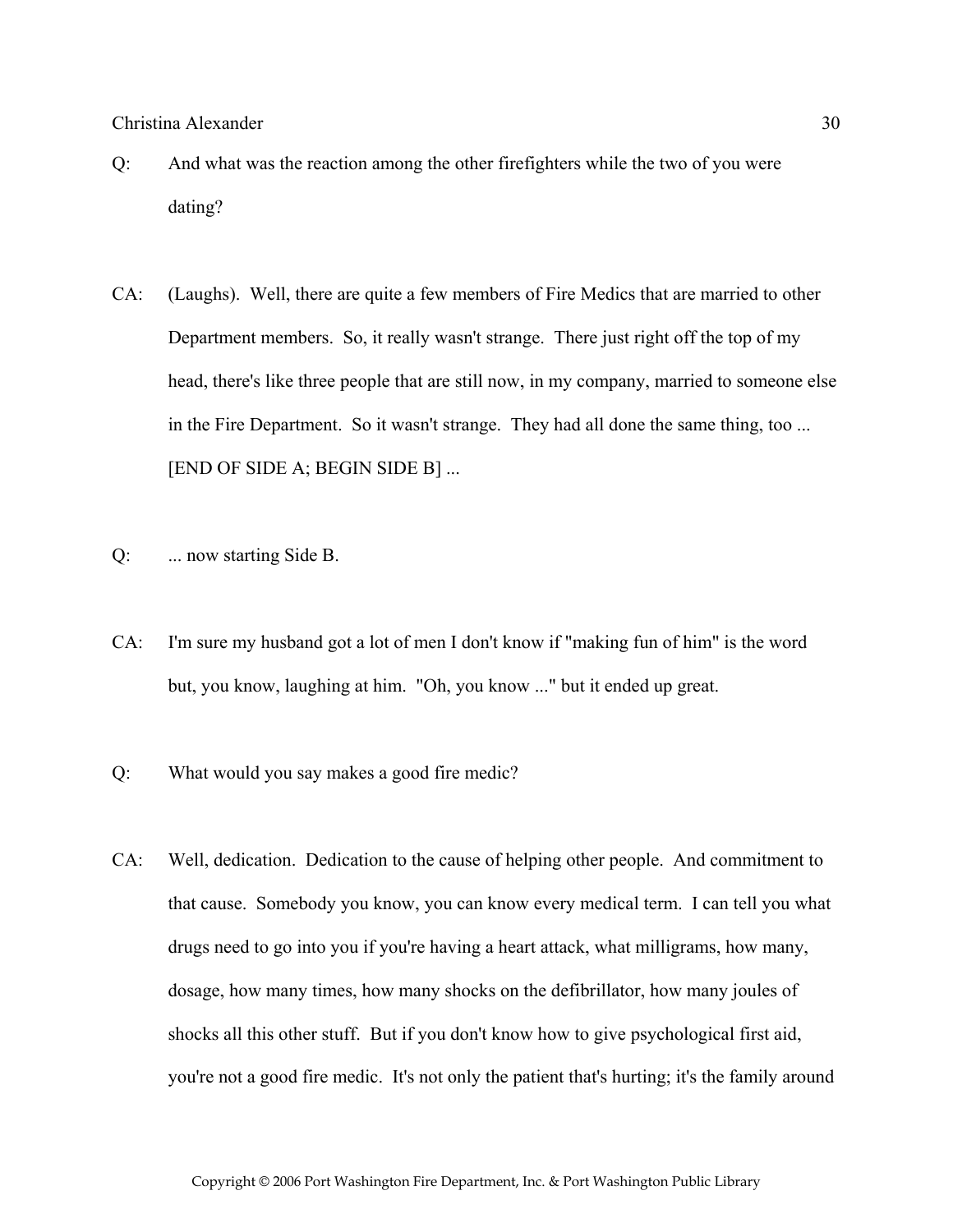them. And you have to learn that. My mother passed away February 20th, 2003 of a massive heart attack. She was never sick a day in her life. And when I responded to the house my sister called and told me, "Get home. Something's wrong with Mommy. She's not breathing" I drove so fast from Port Washington to Glenwood Landing. And when I pulled up in front of the house and I saw the gentleman doing PR on my mother and the police and the firemen and the EMTs all outside, I was in the other role. I was a screaming lunatic, saying "What's going on?" "What's happening?" What what, you know. And the first aid psychologically that those EMTs and those medics over there gave me is what sometimes is needed more than that patient. You need to know how to help those that are conscious and not, you know, watching what's going on. That's a very important part of being a fire medic.

- Q: What did they do for you?
- CA: Well, I used to be a member there, so the Chief that was there wasn't a member when I was there. And so I said to him, "You don't you may not know me. I used to be a member of your company. Please tell me what's going on." He said, "Christina, I really you know, your mother's critical right now. We're going to get her to the hospital as soon as we can. We have the best technicians available for her. She's getting advanced life support. And we're going to get her to the hospital as soon as we can." And then a young girl who again, I've been not a member there in a long time; I don't know I didn't know all the people gave me some water and, you know, "Let's get down to the hospital.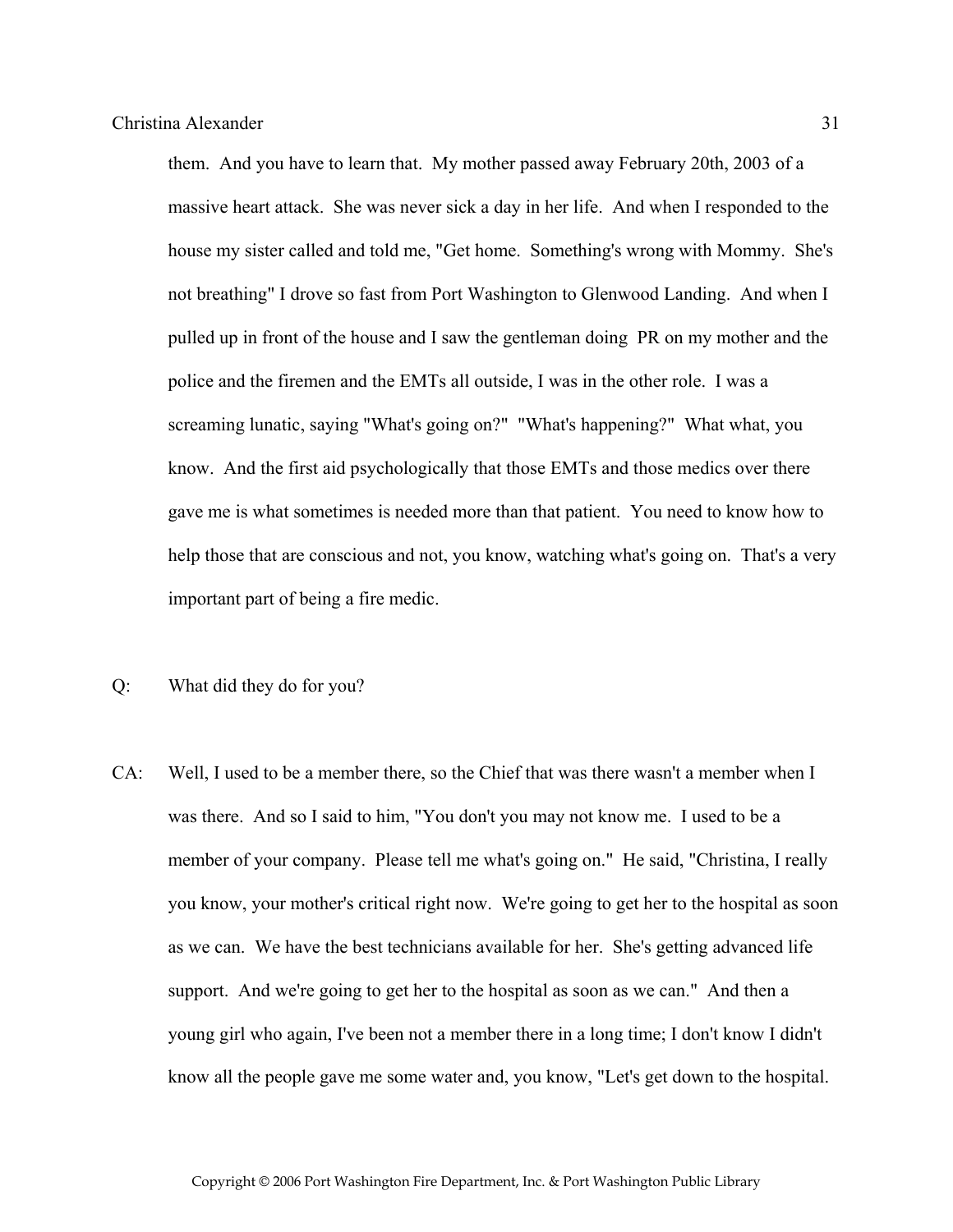Take a slow ride in your car." Just just trying to calm me down. My mom my son was not even a year old, and he was supposed to sleep over at her house that night. Thank God he didn't. I don't know what made him not sleep there. But it had been the week of Presidents' Week. My mom was a teacher an assistant teacher. So she was helping me by babysitting my son. And so but it was the Presidents' Day storm of 2003. There were tons and tons of snow, and, you know, okay, we're going to take a slow ride and we're going to go to the hospital, and we're going to check out what's going on. And, you know, I was screaming. My mother was the healthiest woman around. And she'd just turned fifty. And massive heart attack and died. So, for somebody now to be on the other side of the fence, that's what I feel is most to be dedicated to the company, compassionate to the patients, and to know how to render psychological first aid to the family members, because that's what's very important. Because if they're not calm, they're not going to be any good assisting you in finding out information about the patient.

- Q: So can you tell me about an experience you had where you had to give this kind of psychological first aid?
- CA: I definitely can. There was a young boy who was injured in it's a very awkward thing. He was jumping over a fence, and he caught his testicle on the fence. Now, how embarrassing for a young boy. I don't even know if you want to for me to say this. But he was caught on the fence. And he was torn, and he was in a lot of pain. And he was a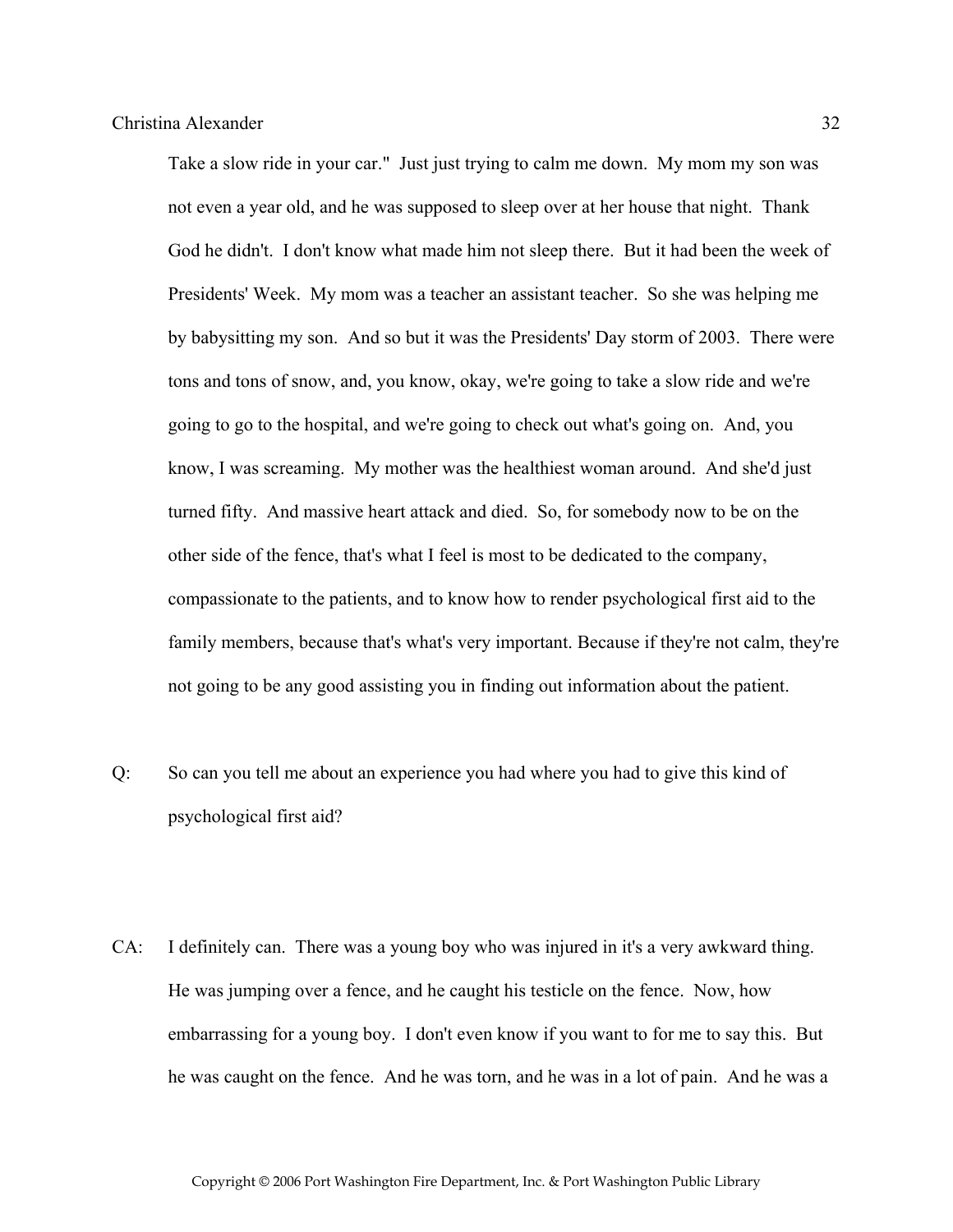young boy, a young teen, and how embarrassing for him and how embarrassing his mother and he was very -- And just the first aid to his mother, I just, you know, mom what I did was, I let the mother look at him and tell me what was going on rather than me look at him. And, you know, that was just very uncomfortable in that situation. But in another situation the woman who gave birth that one night he, no, I have a better situation. A young man in his early thirties was working for the telephone company or I want to say, I think, the telephone company up on Port Washington Boulevard across from the convenience store. And he had some sort of saw circular saw that he was cutting something. And it flung up and it hit him in the jugular and the carotid vein. And I remember starting two IVs going seventy, eighty miles an hour down Northern Boulevard trying to get fluids in this man and just talking to him. A lot of times the psychological first aid will be to the family; this time it was to him, because he was still conscious. And even though I was starting IVs and I was getting the drugs into him, and I was he was still conscious. He was losing tons of blood, but he wanted to talk. He wanted to tell me that he had children and that he needed to live for those children, and he had a wife and "Please help me" and and he wanted to talk. Ninety percent of the time, the psychological first aid are for the family and those around, but that time it was for him. He wanted to tell me all about his wife and how important it was for him to live. And I really didn't say anything. I just listened, and sometimes that's just as good. And, believe it or not, I got him to the hospital; my husband was driving again. Got him to the hospital, right in the O.R. [operating room], and he lived. So that was great. Never, ever, ever spoke to him again. Don't even know his name or anything. But I know he's got he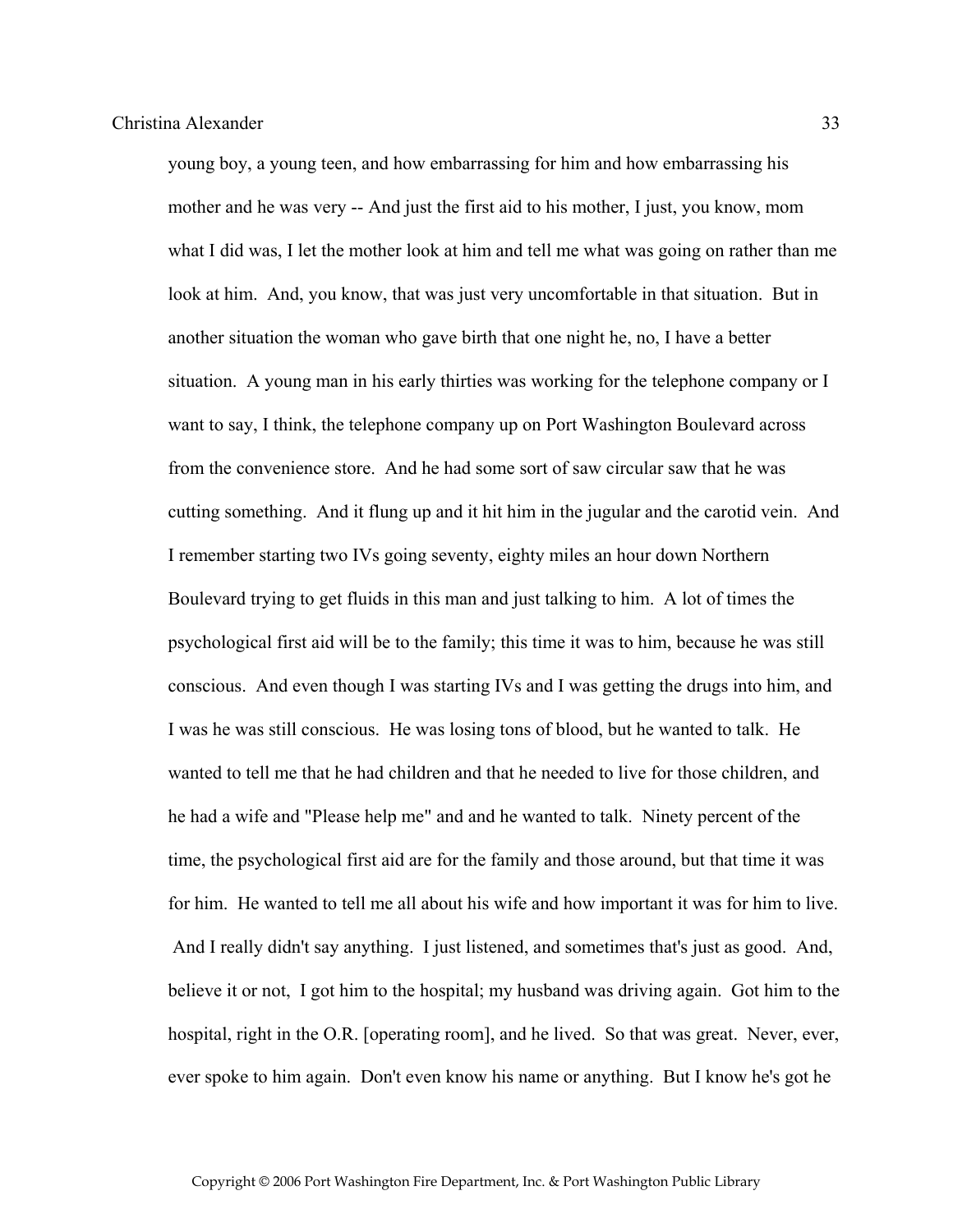had two kids at home and a wife, and he wanted to live till the next day. So, I think that's so important. So important to be a member there.

Q: So in a case like that, have you had to fight back your own tears?

CA: Oh, my gosh, yes. You know, not at the moment. At the moment, your training and your adrenalin know that you have to you have to this man has to live, and right now it's up to you. Once you give it to the doctors, it's up to them. But right now you have to do everything you can to prepare yourself to get the most amount of fluids in him because he's losing blood and the most amount of pressure on his neck. I remember Dawn was on the ambulance with me. And she was leaning on him with all her might, just pushing on his neck. "Don't let go." I said. "I don't care what you have to do. I got the rest. You just push on his neck as hard as you can. Don't let ..." you know, "Don't let go." And that's all she did. But that was part of saving his life. And it's very hard. And when you walk out of that hospital, and you very often break down and cry. But you can't do it right then (laughs). It's very hard. It's very hard. But, the rewards of hearing why people like that live. And the further you move on in your career, you can you can hold back those tears sometimes, because you know there may be a happy ending. So ...

Q: But when you do come out and you break down and cry, how do you get taken care of?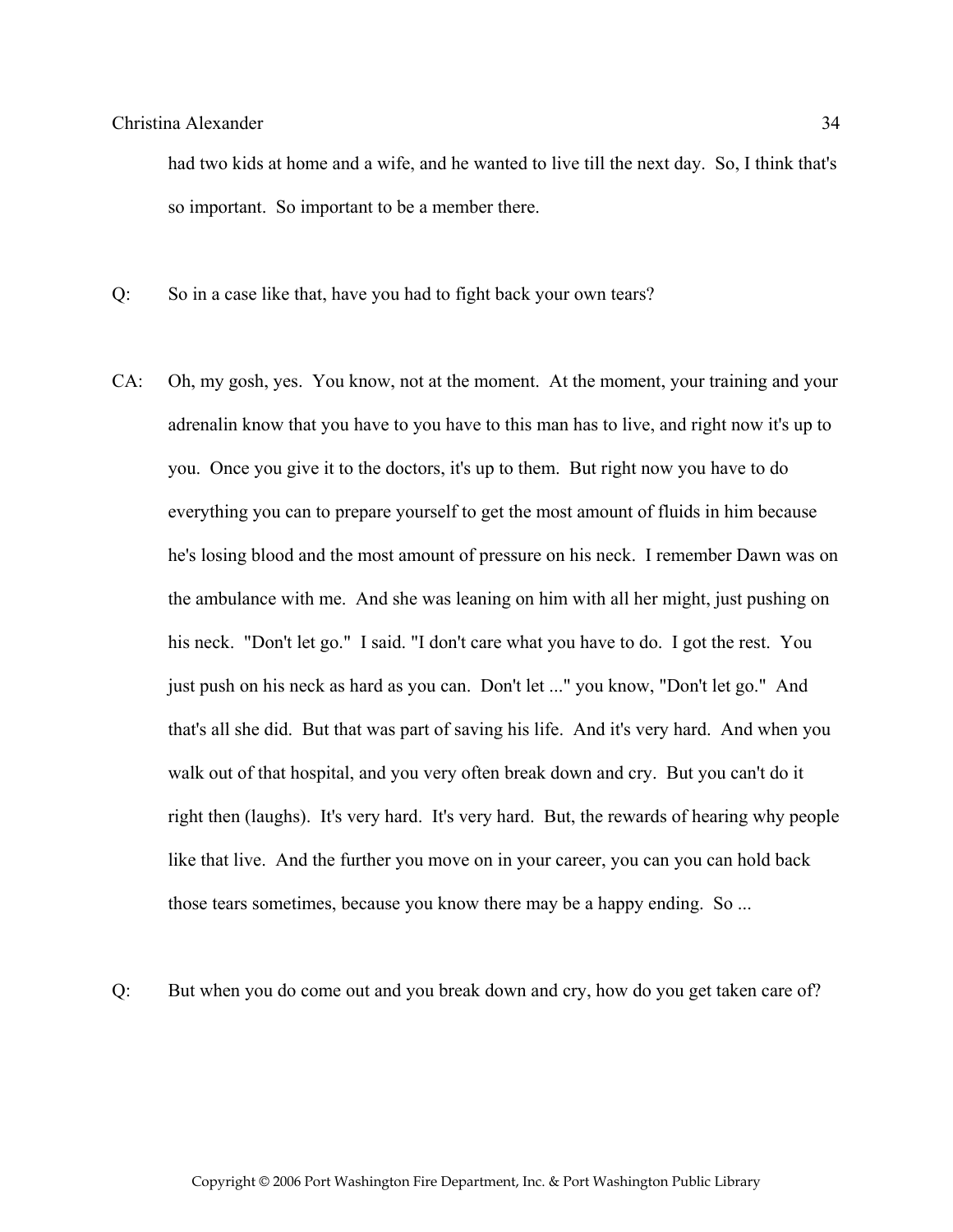CA: This department has many services for members. We have a chaplain. We have two chaplains now. And they're available twenty-four hours they tell you every time they're in any kind of meeting, "We're available twenty-four hours a day. You call us and we'll find help for you." The night that that young boy almost lost his hand in the explosion. I came back to the firehouse. I couldn't stop crying. And my husband said to me, "We're going to call Tom [Tobin]. So we called Tom. And these people are trained, to some extent our chaplains on how to deal with what we call post-traumatic stress, which is what a lot of us experience after these major incidences. And Tom if it's something he knows is beyond his control will contact Nassau County, where Nassau County has a team of individuals that are on call, that will come to your firehouse within the next hours to debrief you on what has just happened and work through your feelings. And there's many, many services out there available to us through Nassau County and through our own Department, to help us through those situations if we feel we can't work through them ourselves.

## Q: So, did you come ...

CA: I did. And a gentleman named Ray Shelton, who is known in Nassau County for his debriefings and working with people during major incidents, like Avianca, Flight 800 all those things that have happened directly on Long Island. He came down and spoke to not only me, but other members that were involved in that call, about their feelings. And immediately after my mother died, the first call I went on after my mother died was a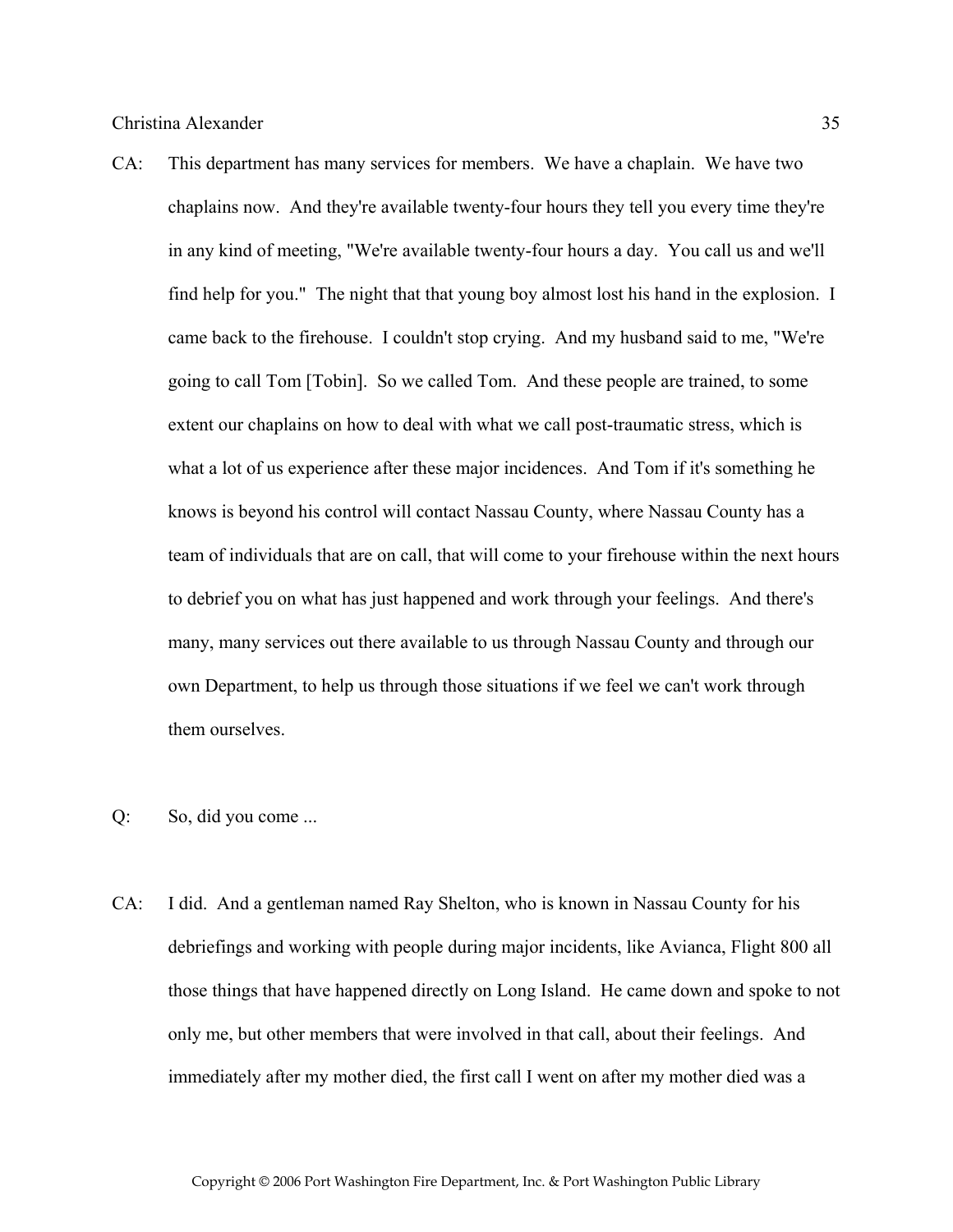cardiac arrest. Do you believe it? And I came back to the firehouse; I closed the door to the Captain. And I said, "I'm not ready to ride this ambulance yet. I'm not ready. It's too real for me." And they saw I was upset, and they contacted, and a woman talked to me over the phone right that moment. And she said, "I will be there. I will come right ..." I said, "No." You know, just someone to talk to and get your thoughts out and your feelings out and straightened out. And then, if you need them they'll come down. And if you need further professional these are people that are trained, but they're not professional psychologists. They will then refer you if you really are having trouble with it. Wonderful group of people.

Q: So the time when Tom came I guess that's Tom Tobin?

CA: Uh huh.

- Q: Yes. What exactly did this debriefing consist of? What did they say?
- CA: First off, they'll ask, "Somebody tell us exactly what happened tonight, from your view. What happened tonight?" And "Is there someone out there who had a different view on the night?" "What happened; what did you see?" You know, and so forth. And that'll start it. And "How did you feel about seeing a body that was burnt? How did that make you feel?" I, for a long time, couldn't get this the Bernard Street fire I couldn't get the sound of the falling snow, the sirens of "Everybody get out of the building," the smell of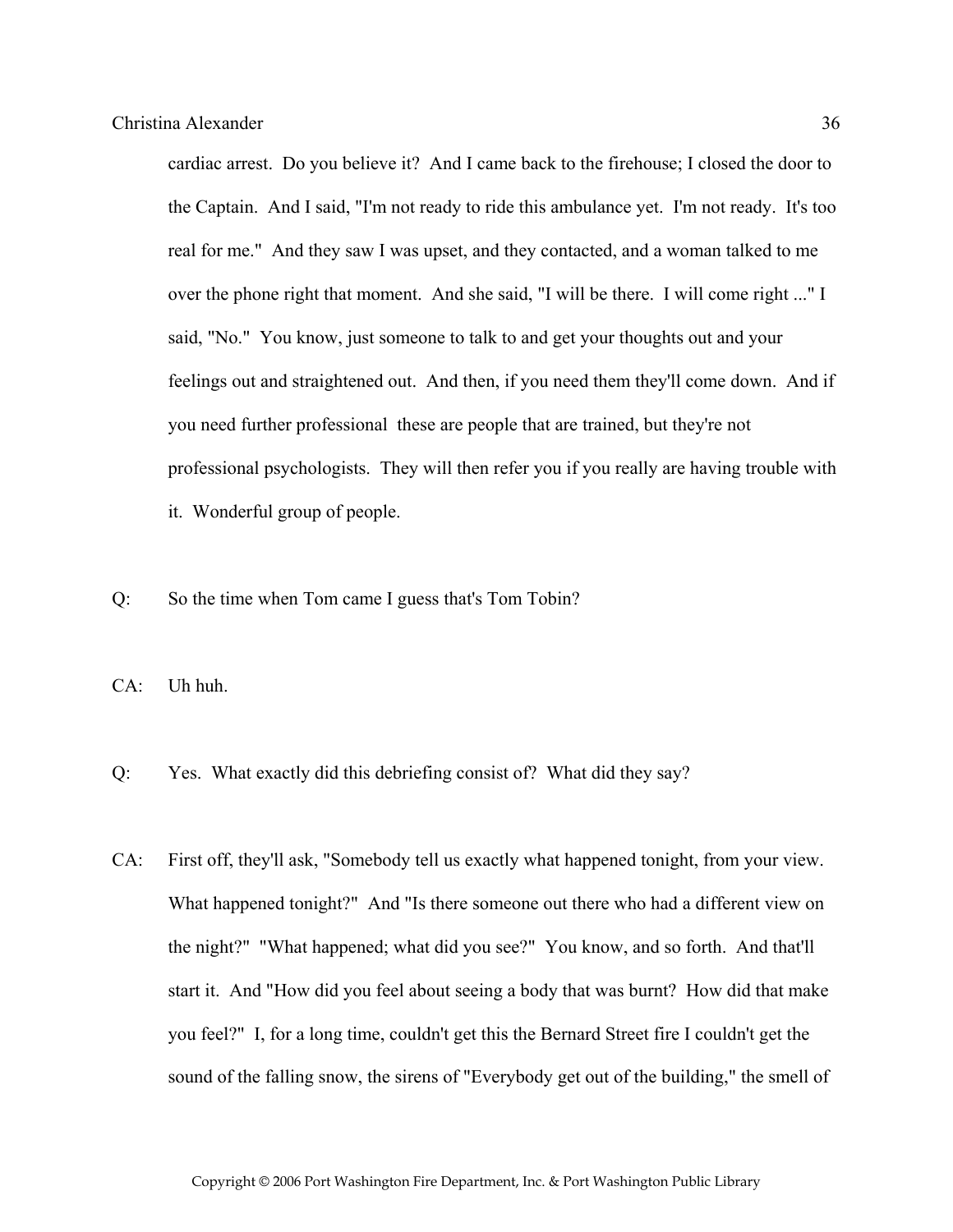the burning out of me. And later we discussed that. "What are you hearing?" Like "Do you hear ... " using your senses, "What did you smell?" "What did you ... " "What did you see?" "How did that make you feel?" And everybody just sort of kind of gets it out, and I think the part of knowing in these small groups and really these groups are only those people that were involved. There's nobody outsider there, except for that mentor. But everybody else was directly involved in the incident. So that there's no outside person saying, "Well, why did you ... " there's you weren't there. And I think the group dynamic and everybody knowing that there's other people that went through it, too, and they're just as hurt, I think that starts to help the healing. So, and that's how the debriefings usually go. Basically discussing about what happened that night and how did it affect you.

- Q: So you just said, you know, nobody just said "Why didn't you ... " but do you sometimes say this among yourselves?
- CA: Yes. I mean, there's plenty of times where you say, "Gee, you know ... " In that Thanksgiving Day accident, as an incident commander, as a Lieutenant, as an officer, as a fire ground operations officer, what your job is is to know who has to go first. Triage, it's called. Who is the most injured. If you have somebody who is dead, they're not the first to leave. You want to save lives. So, I know for myself, that young boy who lost part of his leg, I the cardiac arrest boy who died, he went first. Then, he went. But should I have sent the boy with the leg first? Should I have sent him first, because this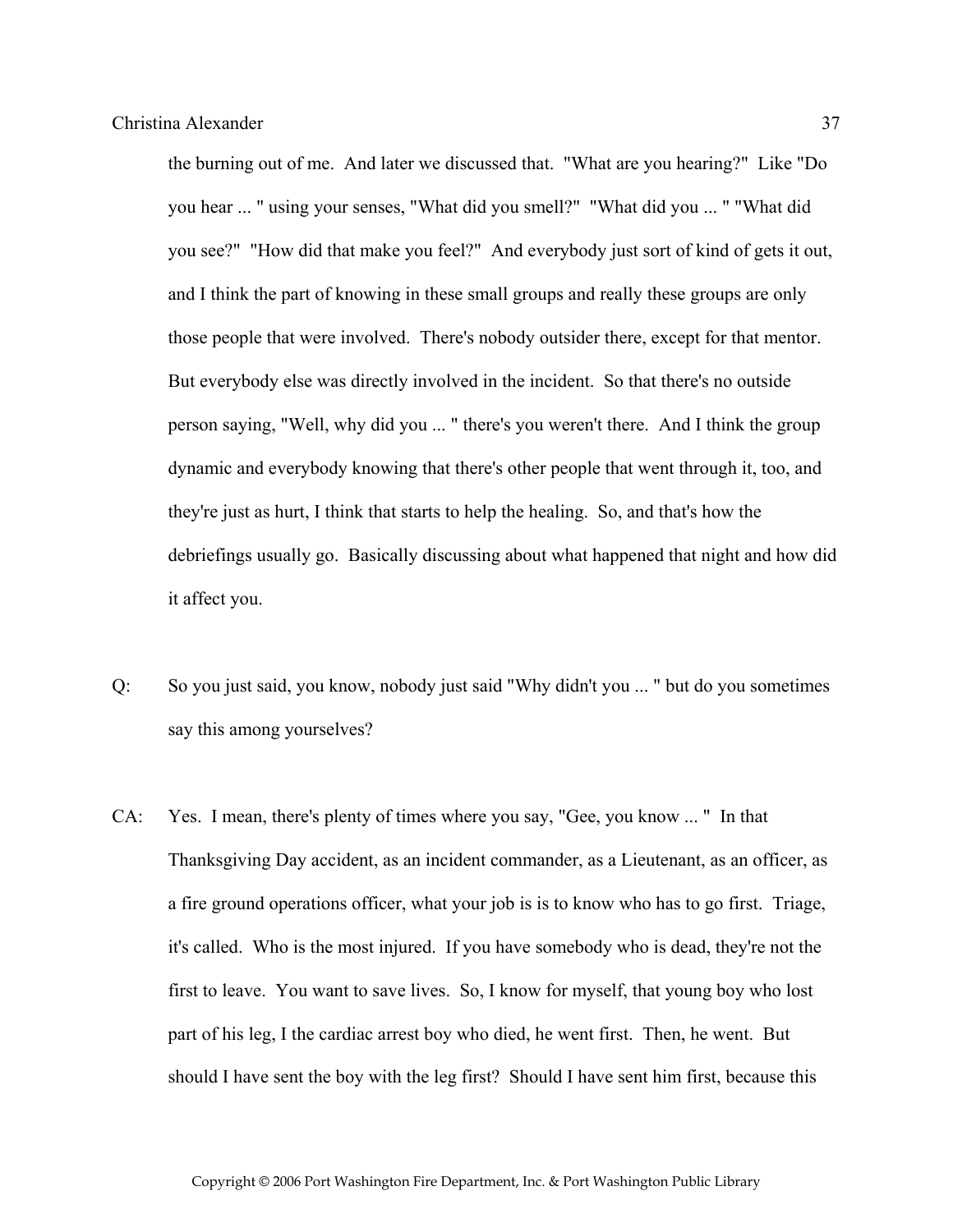one's going to die anyway? He was in cardiac arrest. Would it have saved his leg? But you do, you second guess yourself. But you really you know, it's something very hard to talk about, because you don't want that boy to know, "Well, gee, if I sent you first, it might have saved your leg." You might've, should've, could've, would've. Who knows? That boy was in cardiac arrest. I wanted him at the hospital as soon as I could have gotten him there, and he went to St. Francis. Now, you're dealing with a multiple casualty incident, so you can't use the same hospital. You can't send St. Francis five victims of an accident. You have to use North Shore; you have to use Winthrop; you have to use Glen Cove. You have to spread them out so that their trauma teams can pay special attention to that one patient. "Oh, I sent that one to Winthrop; should I have sent that one to North Shore, because that one was closer, and maybe it would have you second-guess, but you can't you do the best you can with the training you have and hope that God and faith get you through the rest. That's how I look at it. What else are you going to do?

## Q: Does your faith help you?

CA: I believe that faith has gotten me through a lot in my life. My parents taught me about my religion. I'm Catholic. I go to church, pre-children, much more often (laughs). Infancy, much more often. Toddler years, church doesn't work for us. But when I go to bed at night, my son and I, we say our prayers, and I thank God for being here today and finishing up the day and being alive. And I think that my faith in knowing that in my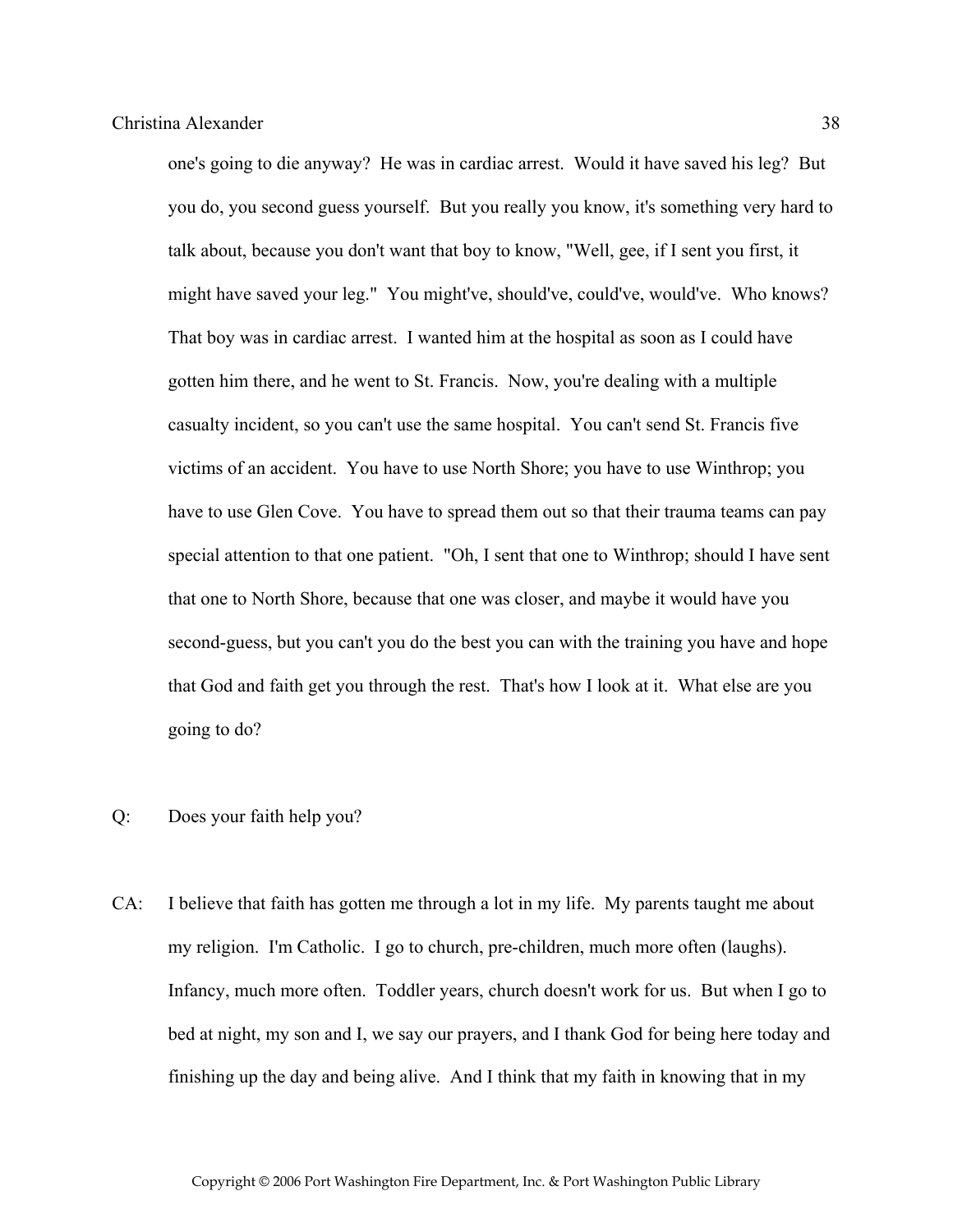mind there is another place and that we'll all meet there again, gets me through those bad times and, you know it's difficult, because you can't bring religion out there, because you don't know what those other people are. But, you've just got to use what you believe in your faith and try to tell them, just say your prayers and hopefully everything will work out. I think it's a big it's a big part of my life all around. So, to me, yes, it is.

- Q: Do you ever do anything for good luck? You know, have any kind of good luck charm?
- CA: I'm not I am not superstitious. My husband is superstitious. I'm not. My husband keeps a mass card of his cousin John, John Gennusa, in his helmet. John passed away very young. He was a member of the Department also. And he believes that, on top of his head, that mass card follows him around and keeps him safe. A lot of people have things like that. I'm not like that. I sort of respond to each call with a fresh, new look. I'm really not that superstitious. Some people are. "I only step on the ambulance with my left foot and jump ..." you know. No, I'm not like that; not me.
- Q: How has being a fire medic impacted your family life since you have children?
- CA: I'll tell you, I'll tell you, being an EMT CC, and going out there, starting IVs and intubating people, and defibrillating people, and dealing with all this stuff, it was frightening coming home and, after doing that, and changing diapers, and what did you get on you? And even though you use all the universal precautions there are gloves and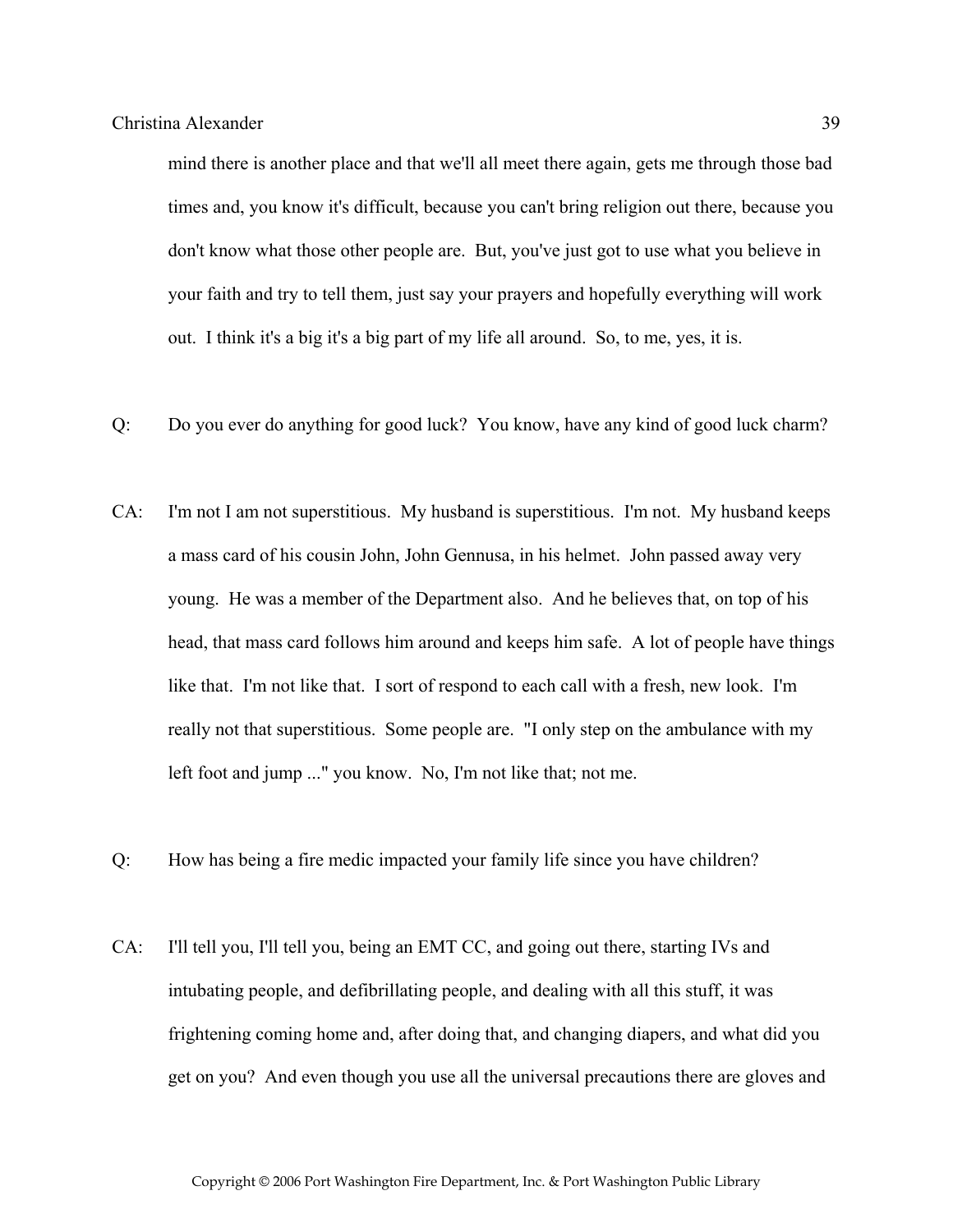masks and glasses and, you know, it's scary. It's scary to come home and say, "Gee, I hope I'm not jeopardizing my children." That part's scary. The family life everybody calls me when there's an accident (laughs). If somebody has a splinter in their toe, or if my cousin Bobby [Gennusa] recently my husband's cousin Bobby slammed a hammer on his nail, cracked his nail and was bleeding, and, you know, "Christina, come help." That's kind of been my family life that way. My father has muscular dystrophy and has used the ambulance several times. As good as I am with the patients out there, when it's your own family, it's not that easy (laughs). So, you know, pretty much everybody calls me when there's an accident, and that's kind of comforting that I can help comfort people. But it's it's hard to work on people that are close to you. So ...

- Q: Does it become a burden? I mean ...
- CA: No. No, it's not a burden ...
- $Q$ :  $\ldots$  to take care of  $\ldots$
- CA: It's it's, you know, it's nice. It's nice that people entrust you with these things. My aunt and uncle my husband's aunt and uncle -- live next door to us, and in the middle of the night, she was ill, and they called me and I came over and took a blood pressure and checked her out. And, you know, it's very rewarding. It really doesn't take away from my immediate family at all. My son bumps into the table, and I'm screaming if he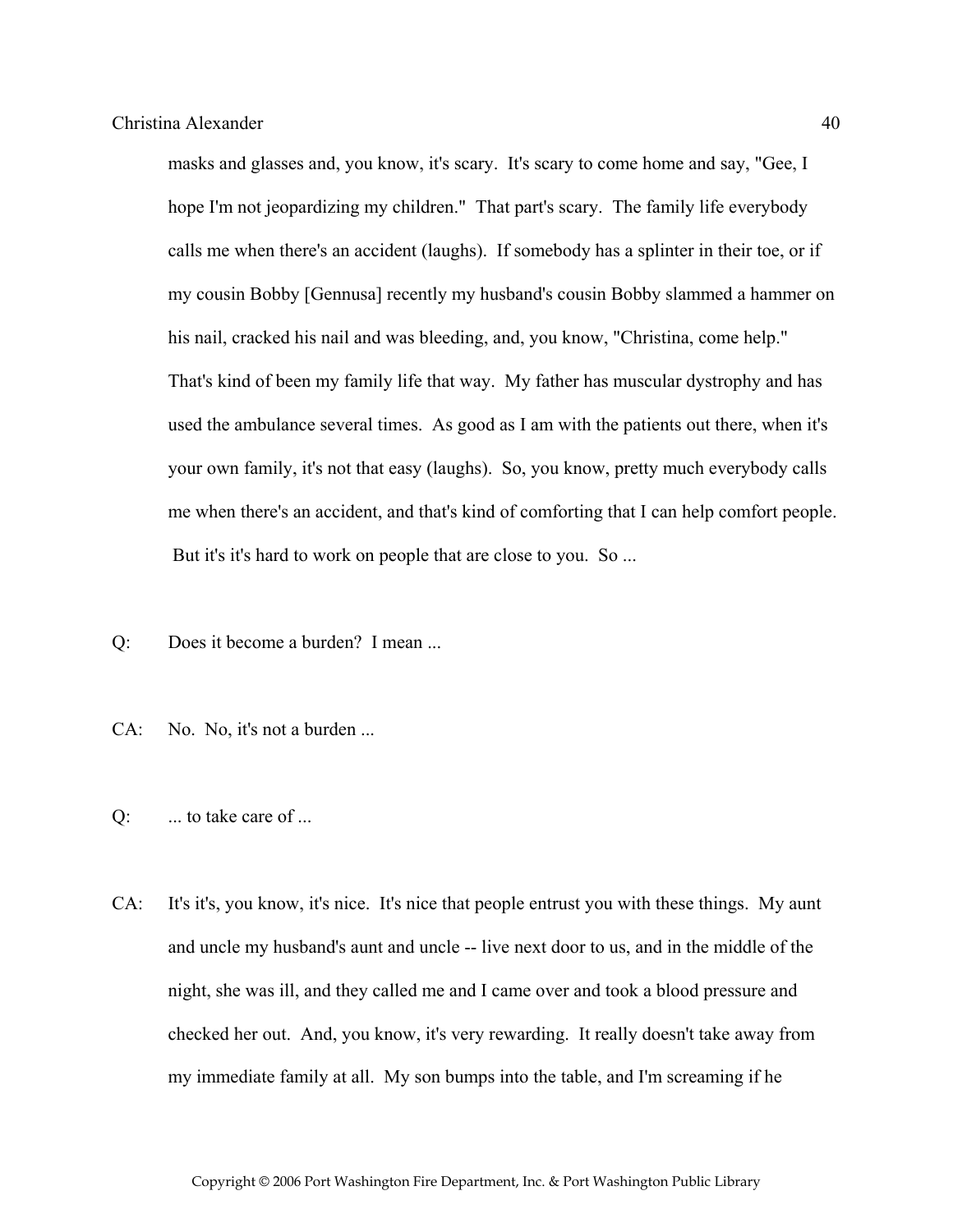bumped his eye. It's I'm not very good at my own children, my own immediate family (laughs). My father, when he, you know, no, not that good. I'm better with the strangers out in the street (laughs). But it hasn't and as far as my marriage, I think that us being in the Fire Department together is one of the greatest things, because we are a great team. He does not like the sight of blood. He says to anyone, "I'm the driver. Just I drive. I get my wife there. She her and the patient in the back, I drive there." And what a great way to bond with your husband. Before my second son was born, my mother-in-law would babysit for my oldest son, and we would spend like a Tuesday night, we'd spend a couple of hours down there. And it would allow us to have time quiet time. We'd talk. Call it a date not really. But it was our time. And it works out, I think wonderfully. A lot of times, it's difficult. Like this Thursday night, we both have an administrative meeting to attend, and then we have to find a babysitter for both of our kids. But it's wonderful. It's wonderful to be both together and a part, a team in this organization.

- Q: And talking about bonding: What about bonding with other people in the Department?
- CA: These people are my family. They are my family. I went to a wedding yesterday, from I told you, mentioned earlier Jane, who was like my mentor when I joined. I sat at the head table at her son's wedding yesterday, because she is a mother to me and I am a daughter to her. These people attended my son's christening, are a part of my, of my I cried when Jane danced with her son yesterday, as if she was my own family. They are when you read and you see on TV and things about New York City Fire Department, or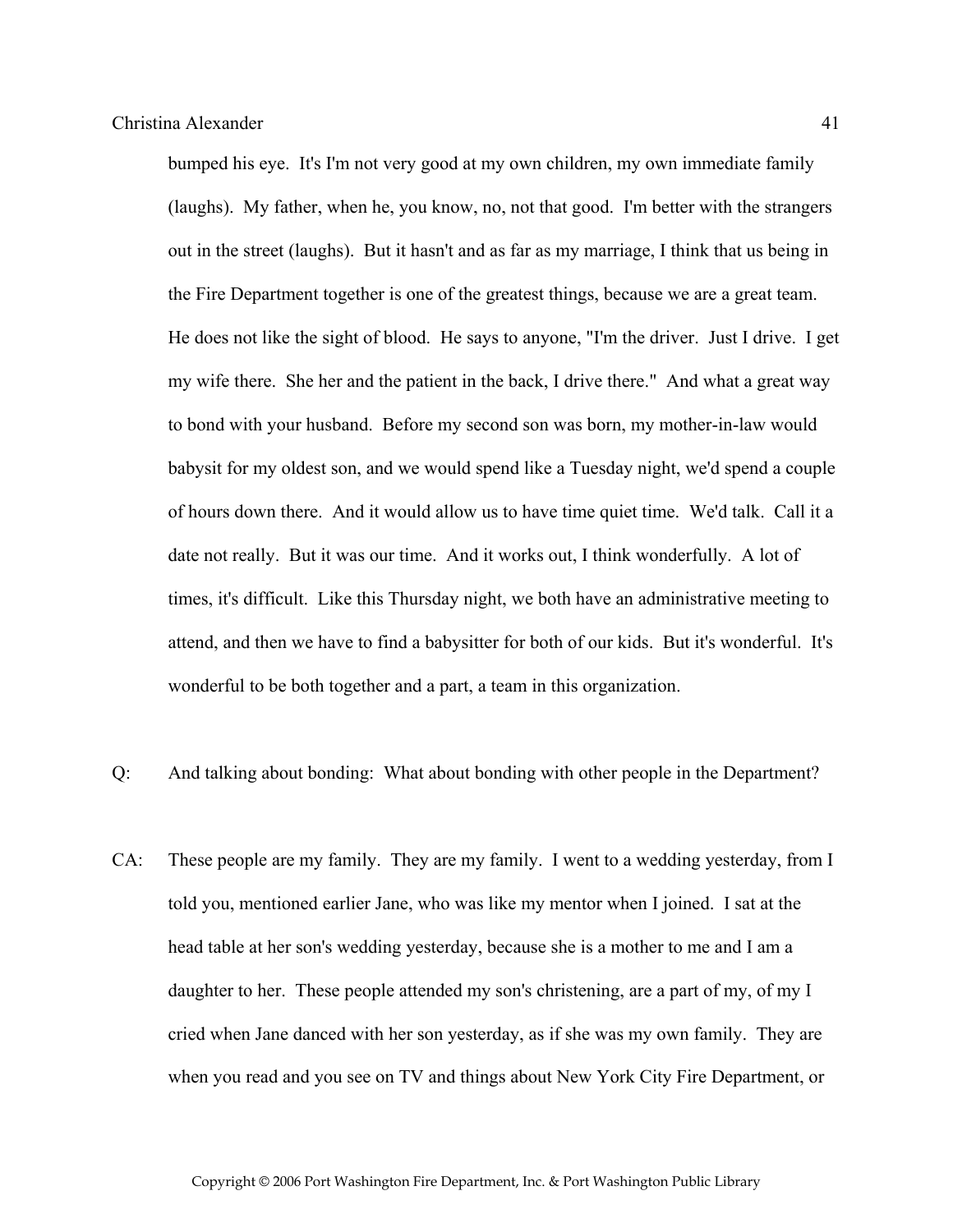any kind of Fire Department, the brotherhood, the sisterhood that they experience, it is absolutely true. We will do anything for each other, because because I don't know why. It's just something. We live together in that firehouse. We sleep overnight together. We experience the horrors of life together. We experience the joys of life together. And just as you do in a family. And we are I can't tell you enough, but those people that I work with there are just as important to me as my own immediate family. I mean, my husband can say to a bunch of the guys we moved "I've got to get this refrigerator downstairs," everybody fifteen people are down there, and in five minutes, he got that refrigerator downstairs, and it's just it's just amazing, the bonding. And the amount of we have a member now whose daughter's very ill with cancer, and the whole department is just getting together and, over the next several weeks, we're going to try to, on our own, you know, just everybody's going to try to donate and give as much as they can or have some sort of fund raiser for her. I mean, just anything you want, you get it in a moment's notice from your members. It's wonderful. I can talk about it for hours. (laughs).

Q: How does being a fire medic integrate with your paying job?

CA: Absolutely nothing, really. I work in banking. I've worked there for almost ten years also. Eight or nine years now. I work in the operations center of a bank. I do all the behind-the-scenes of banking. I do telephone banking, on-line banking, signature verifications, statement rendering. I do all the behind-the-scenes stuff that you that most people don't see, that you see at a branch. You see a teller we do all the processing on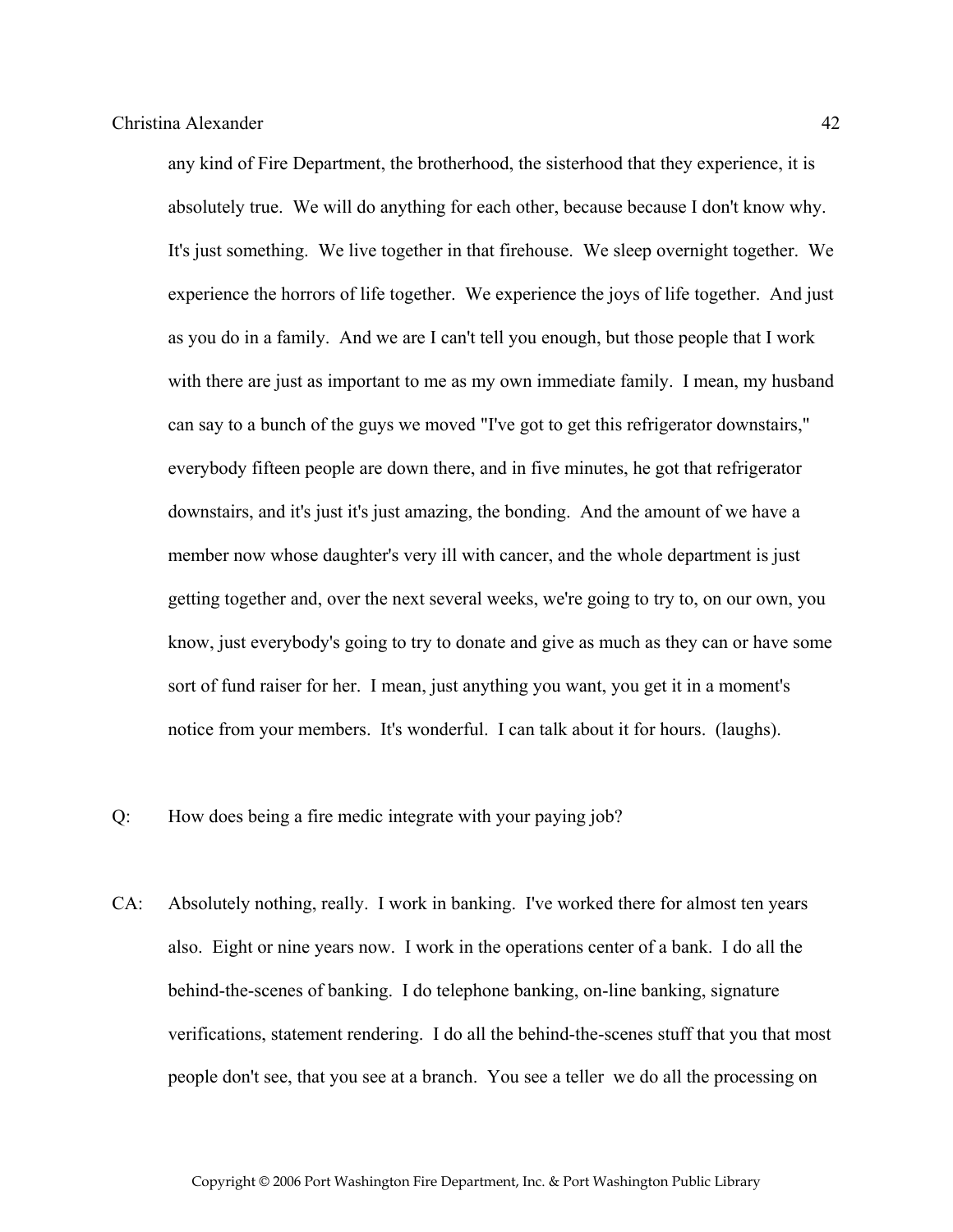all the work. Really, they're two separate lives. They really are. Other than being, you know, well known that I am an EMT in the building if anything should go wrong, sometimes, you know, a lot of the people there know my qualifications. If a customer or something should happen, I do carry a small bag in my car, a minimal amount of equipment to help. And that's only happened a few times. But other than that, they really are just two separate things. I did, for a short time, do some teaching for the Nassau County EMS Academy. Did some teaching on skills of an EMT at night. But then again, when the children came, it became too difficult to be leaving the family at night. But really, my paying, regular job at the bank – two different things.

- Q: Is that here in Port Washington?
- CA: The bank? No, it's in Glen Head. Yeah, Glen Head. And the teaching was in Nassau County Academy in Plainview, and the classes are held at night from like eight to eleven, and I just couldn't do it. So, that stopped after about a year.
- Q: What are you proudest of in your career with the Department?
- CA: What am I proudest? My proudest moments were receiving that unit citation for the Kirkwood fire, and seeing I'll say it once, I'll say it a million times Geoff Cole saving my husband's life. My wedding day, where I was captain and my husband was Lieutenant. I outranked my husband on my wedding day. And ...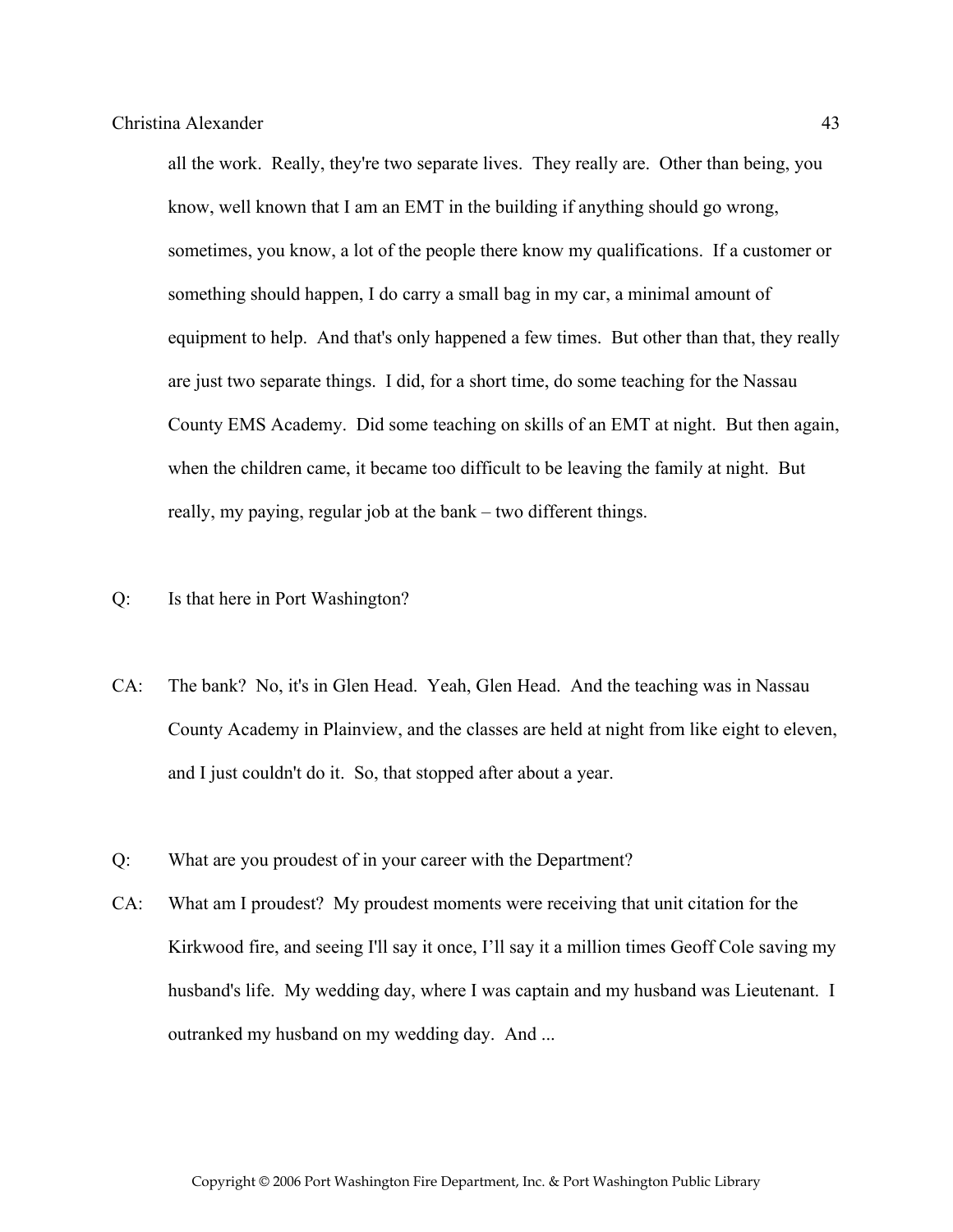#### Q: Did you wear your uniform?

- CA: No, but I have a picture of my husband and I walking out of the church and all our friends in uniform in a line down the other side. And not all our friends, some of our [friends. And our friends all brought some trucks there. And how proud I was to have](http://www.pwfdhistory.com/trans/alexanderc_trans/alexanderc_wedding.jpg)  such an extended family and such a wonderful organization to be a part of that day and how they all came to support us. Being Captain was very definitely a very proud year of mine. Very fulfilling. And, like I said, those multiple calls, those times where, you know, you see the people afterwards and you're happy to see that everything turned out okay. Yeah.
- Q: Okay. Is there anything that we have not talked about that you feel is important?
- CA: No. I just I'm very proud proud to be a member. Very proud of not only the accomplishments that *I've* made, that many of these members have made. The sacrifices that people make. Time away from their home, from their family. To volunteer for their fellow community members. And basically, there's a bumper sticker that the Fire Department handed out one time, and it just said, "What would you do if we didn't volunteer?" And I'd just like people to think of that and, you know, I guess just very proud of what all these men and women do. And, you know, dinner's hot and on the table, but they have to leave. And a lot of people don't sit home at night thinking they're nice and warm in their bed, and it's freezing cold and we're out there trying to save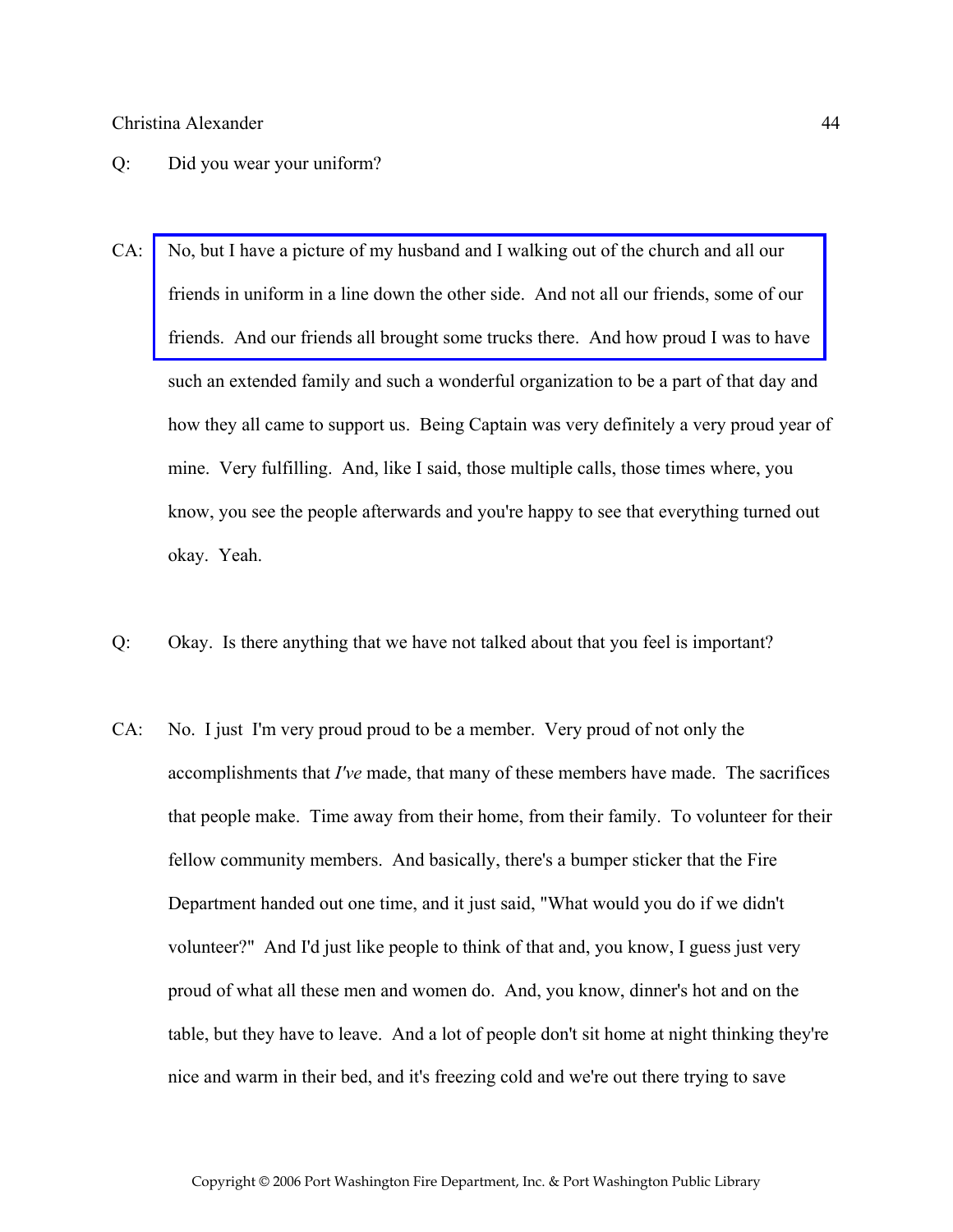somebody. And I just would want the community to just sit back and think if we didn't volunteer, what would you do? And that's really it.

- Q: Well, just going back a little. What about some of the fun times? Are there particular jokes that or pranks ... [???] ...
- CA: Oh, we have big pranksters. We have big pranksters. My husband's one of the biggest pranksters.
- Q: Can you remember anything specific?
- CA: I'm trying to think of some specific situations. Oh, gosh, there's so many, I can't even imagine. But, you know, we have picnics in the summer, and we're very family oriented. The family comes, and, you know, the fun times, having a barbecue, and running around. Softball games. We used to have inter-company softball games, and the rivalry of who's going to beat who. And just a lot of fun. Pranks? I really can't think of there's so many little ones. Just a lot of fun, you know. A lot of joking around and my husband, who's bald, you know, they have pictures of you know, they'll make photocopies of pictures around the building and draw wigs on them and, you know, just funny things. Just funny [things, fun things. And Christmas party, we'll have a children's Christmas party, and my](http://www.pwfdhistory.com/trans/alexanderc_trans/ahlco_members14.jpg)  husband and a bunch of his friends will dress up as characters. And just and go visit the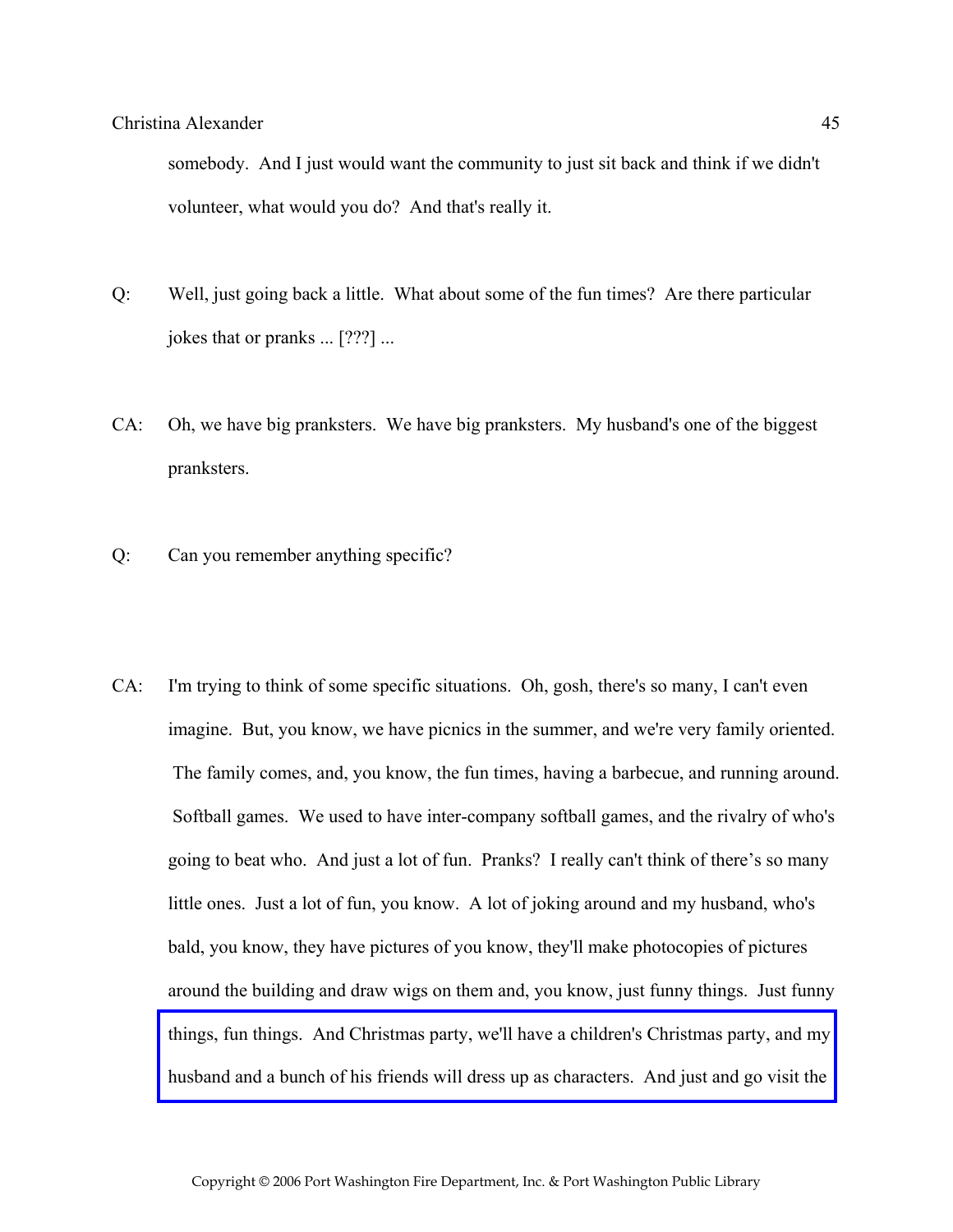widows, members that died, and see their families, and the sick. And they'll go to the nursing home and to the hospitals. And I used to tag along with them, help them out, hand out candy canes. And -- just fun. A lot of fun. There's a lot of fun in this, too. Christmas time especially, when you see oh, I'll tell you a funny time. I was the elf at Christmas. They were all dressed up in their costumes to go to the nursing home, and I was in my turnout gear, and I was the little elf handing out candy canes. And we had just left a widow's home, and we were driving down Main Street and a fire came over, and it was a working house fire. And Santa, Scott Wood, who was on top of the truck waving to all the children suddenly had to rip off his Santa costume because we had to get in gear to go to the fire. And at the light, all the children were looking at Santa, because he now is ripping off his costume, and there goes Elmo's hat, and there goes Rudolf the Red Nosed Reindeer, and the costumes are flying off, and the men are everybody's getting dressed because they're trying to get to a fire now. And the lights and sirens are suddenly like blaring, and the kids were just [inaudible]. from one moment to the next. That was one of the funniest things. It really wasn't a prank, but it was so funny to see the children's faces and the community's faces, like why is everybody suddenly ripping off all their clothes, you know. Because we have our pager. We know what's going on, but they they just hear a whistle. They don't know what's going on the regular community members and, oh, how funny it was. Santa, why are you ripping like mad with this beard, because it's flying in the wind? And, oh, it was so funny. Those are the fun times. I have good memories.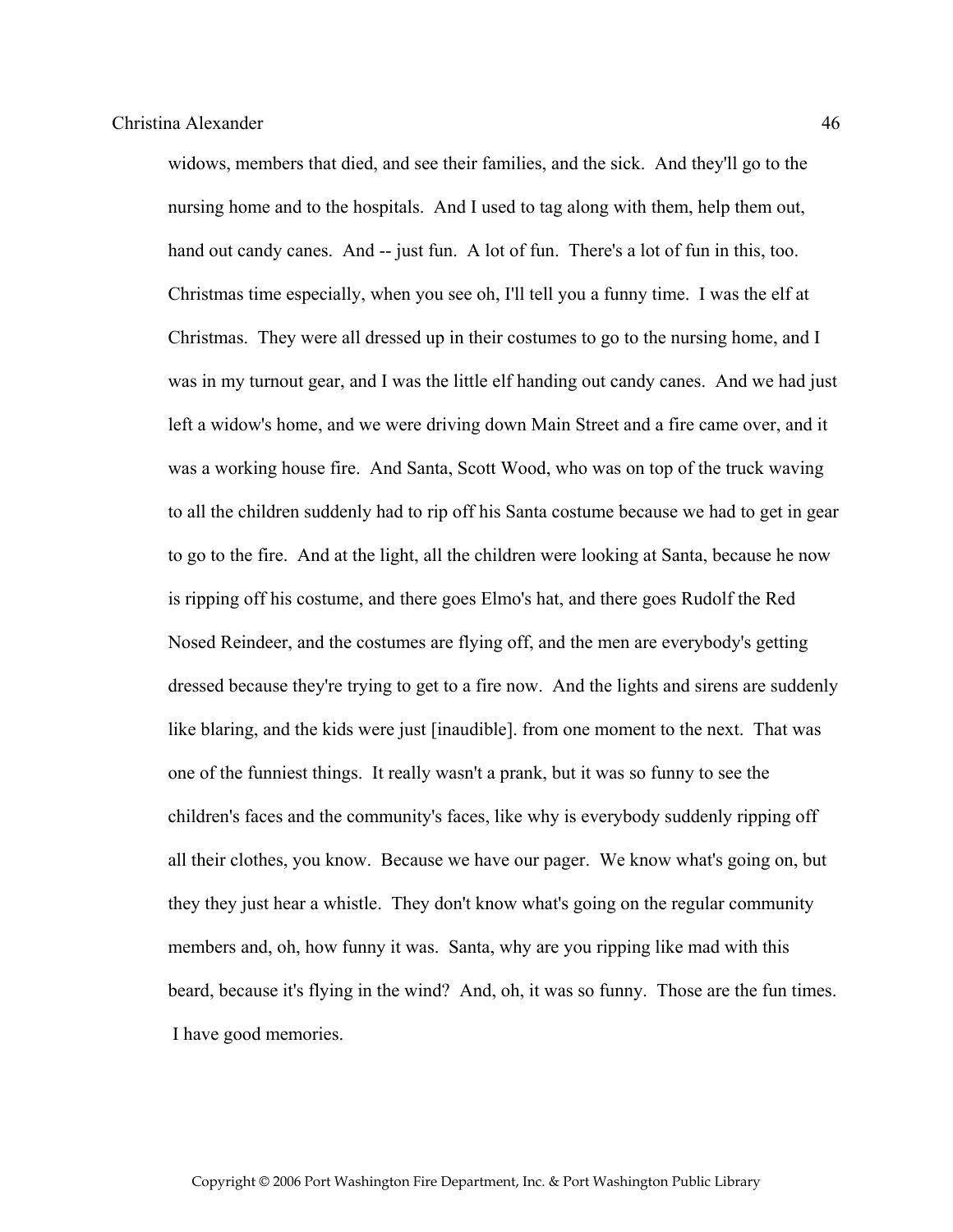- Q: What do you think the value of this project is, the oral history?
- CA: I know, for myself, I like to study my own family ancestry. And I've gotten involved in that in the last couple of years. And I think it's important for the future, to know about what happened in the past. Because I think a lot of life's lessons are learned from those that have started things. Began the you know, those members that are the twenty-five year members of Fire Medics, they're the ones that know, you know, everything. How they started this whole I mean, basically it's a company. It's a business. It needs to be run. And, you know, here's just a bunch of regular old members in the community that just started this, and, you know, I think a lot of by learning from people that have had years in, I think that can only be a benefit to those in the future for problem solving on whatever might happen. And starting your own things, you know. Change is inevitable. You know, look, you would have never seen a woman Captain in the Fire Department in your you'd never think of it. My father would have never thought of that as, you know. And then when he saw me you know, when he saw me rise to Captain my mother, too they were so proud. And I bought a sweatshirt for my father that says "Ex-Captain's Dad." And he wears it all the time. And in the future, who knows what's going to happen? And hopefully from me and the others that contribute to this project can give a good history of what we're all about and where we came from, so those in the future can read it and find out.

Q: Well, people are going to learn a lot through this interview. You were wonderful.